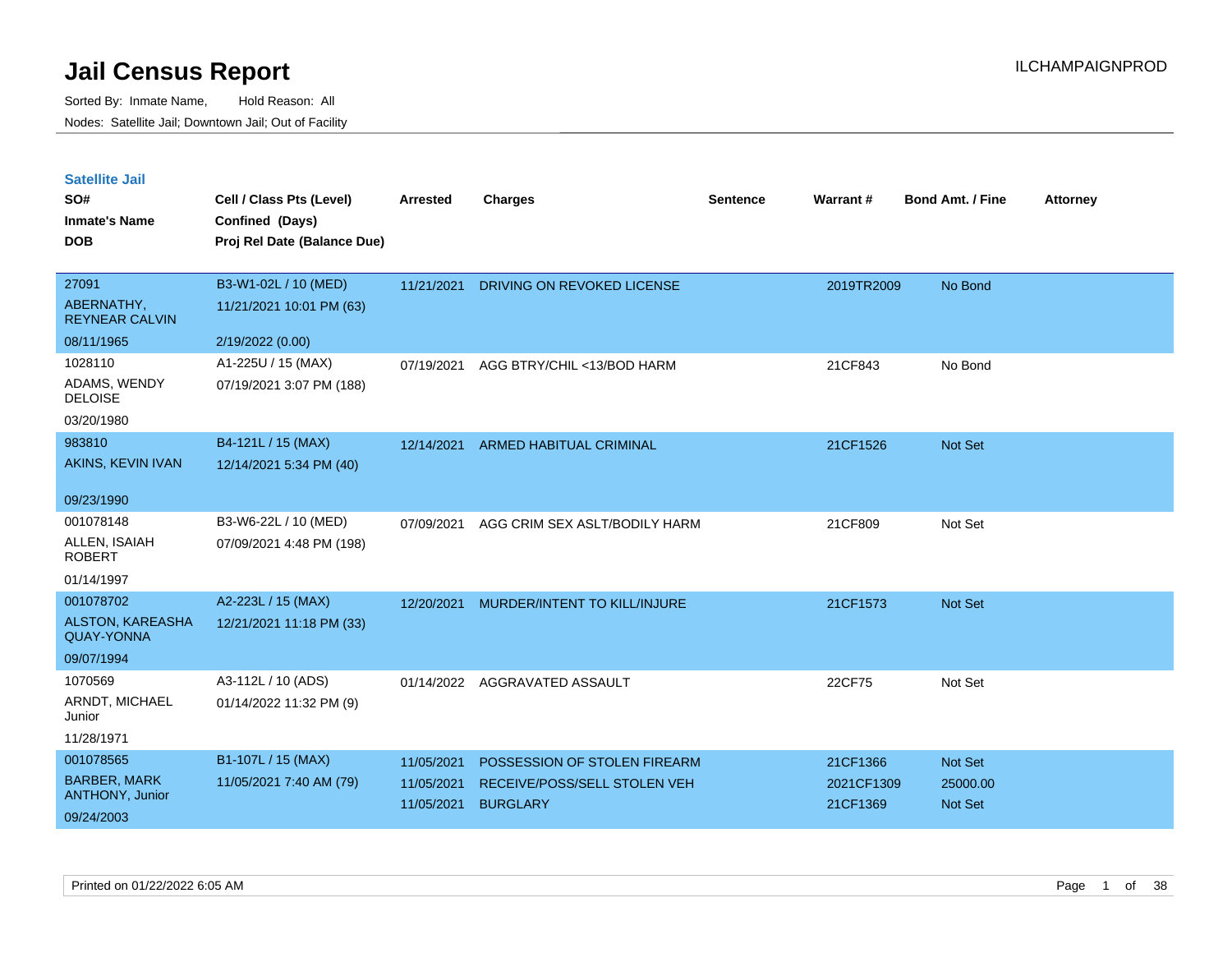| Sorted By: Inmate Name,                               | Hold Reason: All                            |                 |                                           |                 |               |                  |                        |    |    |
|-------------------------------------------------------|---------------------------------------------|-----------------|-------------------------------------------|-----------------|---------------|------------------|------------------------|----|----|
| Nodes: Satellite Jail; Downtown Jail; Out of Facility |                                             |                 |                                           |                 |               |                  |                        |    |    |
| SO#                                                   | Cell / Class Pts (Level)                    | <b>Arrested</b> | <b>Charges</b>                            | <b>Sentence</b> | Warrant#      | Bond Amt. / Fine | <b>Attorney</b>        |    |    |
| <b>Inmate's Name</b>                                  | Confined (Days)                             |                 |                                           |                 |               |                  |                        |    |    |
| <b>DOB</b>                                            | Proj Rel Date (Balance Due)                 |                 |                                           |                 |               |                  |                        |    |    |
|                                                       |                                             |                 |                                           |                 |               |                  |                        |    |    |
| 518851                                                | A3-216L / 10 (ADS)                          |                 | 01/11/2022 FELON POSS/USE WEAPON/FIREARM  |                 | 20CF361       | 15000.00         |                        |    |    |
| BARKER, ALEXANDER                                     | 01/11/2022 2:37 PM (12)                     | 01/11/2022      | POSS AMT CON SUB EXCEPT(A)/(D)            |                 | 2020CF863     | 15000.00         |                        |    |    |
| <b>MASSIE</b>                                         |                                             |                 | 01/11/2022 BAD CHK/OBTAIN CON PROP/>150   |                 | 20CF192       | 15000.00         |                        |    |    |
|                                                       |                                             |                 | 01/11/2022 BAD CHK/OBTAIN CON PROP/>150   |                 | 19CF1686      | 15000.00         |                        |    |    |
|                                                       |                                             |                 | 01/11/2022 METH DELIVERY/15<100 GRAMS     | 20y (DOC)       | 20CF1383      | No Bond          |                        |    |    |
|                                                       |                                             |                 | 01/11/2022 DRIVING ON REVOKED LICENSE     |                 | 2020TR16539   | 1500.00          |                        |    |    |
|                                                       |                                             |                 | 01/11/2022 OBSTRUCTING IDENTIFICATION     |                 | 2020CM222     | 1500.00          |                        |    |    |
| 09/24/1986                                            |                                             |                 |                                           |                 |               |                  |                        |    |    |
| 1073281                                               | A2-222L / 5 (ADS)                           | 11/15/2021      | DOM BTRY/CONTACT/1-2 PRECONV              |                 | 2021CF206     | 5000.00          |                        |    |    |
| <b>BASLER, MONET</b>                                  | 11/15/2021 11:08 PM (69)                    |                 |                                           |                 |               |                  |                        |    |    |
| <b>MARISA</b>                                         |                                             |                 |                                           |                 |               |                  |                        |    |    |
| 08/17/1994                                            |                                             |                 |                                           |                 |               |                  |                        |    |    |
| 1072477                                               | A4-104U / 15 (ADS)                          |                 | 01/13/2022 FELON POSS/USE WEAPON/FIREARM  |                 | <b>22CF74</b> | <b>Not Set</b>   |                        |    |    |
|                                                       | BEASLEY, KEVIN CORY 01/13/2022 8:47 PM (10) |                 |                                           |                 |               |                  |                        |    |    |
| 06/16/2000                                            |                                             |                 |                                           |                 |               |                  |                        |    |    |
| 001078535                                             |                                             |                 |                                           |                 |               |                  |                        |    |    |
|                                                       | B2-T2-07U / 15 (SPH)                        | 10/26/2021      | <b>CRIM SEX ASSAULT/FORCE</b>             |                 | 21CF1305      | Not Set          |                        |    |    |
| BERRY, DAVID ISAAC                                    | 10/26/2021 10:52 AM (89)                    |                 |                                           |                 |               |                  |                        |    |    |
| 09/23/2000                                            |                                             |                 |                                           |                 |               |                  |                        |    |    |
| 001078781                                             | <b>BOOKH-8 / 15 (ADS)</b>                   | 01/19/2022      | MACHINE GUN/AUTOMATIC WEAPON              |                 | <b>22CF89</b> | <b>Not Set</b>   |                        |    |    |
| <b>BILLINGS, DEMONTE</b>                              | 01/19/2022 9:57 PM (4)                      |                 |                                           |                 |               |                  |                        |    |    |
| <b>JADON</b>                                          |                                             |                 |                                           |                 |               |                  |                        |    |    |
| 02/06/2000                                            |                                             |                 |                                           |                 |               |                  |                        |    |    |
| 001078789                                             | BOOKH-3                                     | 01/22/2022      | INDIRECT CRIMINAL CONTEMPT                |                 | ORIGINAL      | Not Set          |                        |    |    |
| <b>BIVENS, ERIC JAMES</b>                             | 01/22/2022 2:38 AM (1)                      |                 |                                           |                 |               |                  |                        |    |    |
|                                                       |                                             |                 |                                           |                 |               |                  |                        |    |    |
| 12/30/1982                                            |                                             |                 |                                           |                 |               |                  |                        |    |    |
| 47897                                                 | A3-214U / 15 (ADS)                          |                 | 01/19/2022 VIOLATE ORDER PROTECTION       |                 | 22CF85        | <b>Not Set</b>   |                        |    |    |
| BRANAMAN,<br><b>CLIFFORD EARL</b>                     | 01/19/2022 9:21 PM (4)                      |                 | 01/19/2022 DRVG REVOKED/2+/PERS INJ/DEATH |                 | 22CF84        | Not Set          |                        |    |    |
| 03/09/1975                                            |                                             |                 |                                           |                 |               |                  |                        |    |    |
|                                                       |                                             |                 |                                           |                 |               |                  |                        |    |    |
| Printed on 01/22/2022 6:05 AM                         |                                             |                 |                                           |                 |               |                  | Page<br>$\overline{2}$ | of | 38 |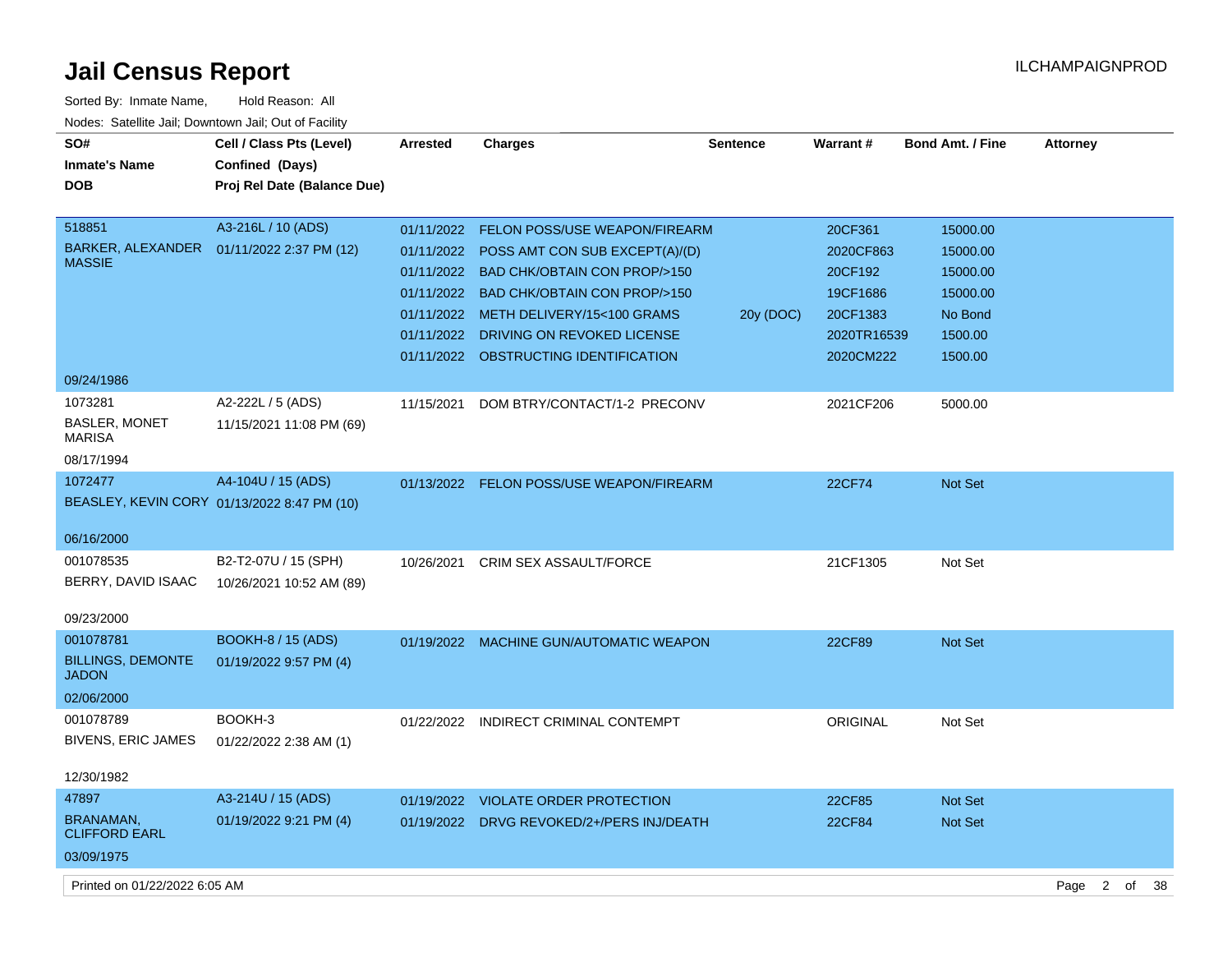Sorted By: Inmate Name, Hold Reason: All Nodes: Satellite Jail; Downtown Jail; Out of Facility

| SO#<br><b>Inmate's Name</b><br><b>DOB</b> | Cell / Class Pts (Level)<br>Confined (Days)<br>Proj Rel Date (Balance Due) | <b>Arrested</b> | <b>Charges</b>                      | <b>Sentence</b> | Warrant#   | <b>Bond Amt. / Fine</b> | <b>Attorney</b> |
|-------------------------------------------|----------------------------------------------------------------------------|-----------------|-------------------------------------|-----------------|------------|-------------------------|-----------------|
| 51247<br><b>BROWN, DANTE</b>              | B1-202U / 10 (MED)<br>04/15/2021 6:24 PM (283)                             | 04/15/2021      | FELON POSS/USE WEAPON/FIREARM       |                 | 21CF411    | Not Set                 |                 |
| <b>MAURICE</b>                            |                                                                            |                 |                                     |                 |            |                         |                 |
| 04/19/1979                                |                                                                            |                 |                                     |                 |            |                         |                 |
| 990921                                    | A3-214L / 15 (ADS)                                                         | 01/20/2022      | MFG/DEL 1<15 GR COCAINE/ANLG        |                 | 19CF369    | 25000.00                |                 |
| <b>BROWN, QUINTIN</b><br><b>MARSHAUN</b>  | 01/20/2022 7:19 PM (3)                                                     |                 | 01/20/2022 ARMED HABITUAL CRIMINAL  |                 | 21CF935    | 750000.00               |                 |
| 09/26/1991                                |                                                                            |                 |                                     |                 |            |                         |                 |
| 29957                                     | B4-222L / 15 (MAX)                                                         | 11/13/2021      | FELON POSS/USE WEAPON/FIREARM       |                 | 21CF1390   | Not Set                 |                 |
| <b>BROWN, RODNEY</b><br>LOUIS             | 11/13/2021 8:57 PM (71)                                                    | 11/13/2021      | AGG CRIM SX AB/>5 YR OLDER VIC      |                 | 2019CF0718 | 250000.00               |                 |
| 01/07/1968                                |                                                                            |                 |                                     |                 |            |                         |                 |
| 001077945                                 | A1-224U / 10 (MED)                                                         | 11/13/2021      | AGG ASLT PEACE OFF/FIRE/ER WRK      |                 | 2021CF637  | 1000.00                 |                 |
| <b>BROWN, SIDREA</b><br>RENEIA            | 11/13/2021 10:49 AM (71)                                                   | 11/13/2021      | <b>BURGLARY</b>                     |                 | 2021CF543  | 50000.00                |                 |
| 07/23/1992                                |                                                                            | 11/17/2021      | <b>BURGLARY</b>                     |                 | 21CF1264   | 1000.00                 |                 |
| 001078739                                 | <b>BOOKF-2 / 5 (ADS)</b>                                                   | 01/05/2022      | <b>CRIMINAL TRESPASS BUILDING</b>   |                 | 2020CM392  | 1000.00                 |                 |
| BRYANT, JUDITH ANN                        | 01/05/2022 6:36 PM (18)                                                    |                 |                                     |                 |            |                         |                 |
| 10/22/1957                                |                                                                            |                 |                                     |                 |            |                         |                 |
| 1076724                                   | BOOKH-3                                                                    |                 | 01/21/2022 VIOLATE ORDER PROTECTION |                 | 2022CMAWOW | Not Set                 |                 |
| BWANDUNDU,<br><b>EXAUCE MUNOO</b>         | 01/21/2022 5:02 PM (2)                                                     |                 |                                     |                 |            |                         |                 |
| 05/19/2001                                |                                                                            |                 |                                     |                 |            |                         |                 |
| 56936                                     | A3-215L / 15 (SPH)                                                         | 11/01/2021      | PUBLIC INDECENCY/EXPOSURE/3+        | 3y/0m/0d (DO    |            | <b>Not Set</b>          |                 |
| CALDWELL, STEVEN<br><b>ANDRE</b>          | 11/01/2021 1:09 PM (83)                                                    |                 |                                     |                 |            |                         |                 |
| 04/19/1982                                |                                                                            |                 |                                     |                 |            |                         |                 |
| 001077954                                 | B3-W1-04L / 10 (MED)                                                       | 12/21/2021      | <b>RESIDENTIAL BURGLARY</b>         |                 | 21CF1570   | Not Set                 |                 |
|                                           | CALKINS, STEVEN RAY 12/21/2021 6:35 AM (33)                                |                 |                                     |                 |            |                         |                 |
| 04/04/4000                                |                                                                            |                 |                                     |                 |            |                         |                 |

01/01/1992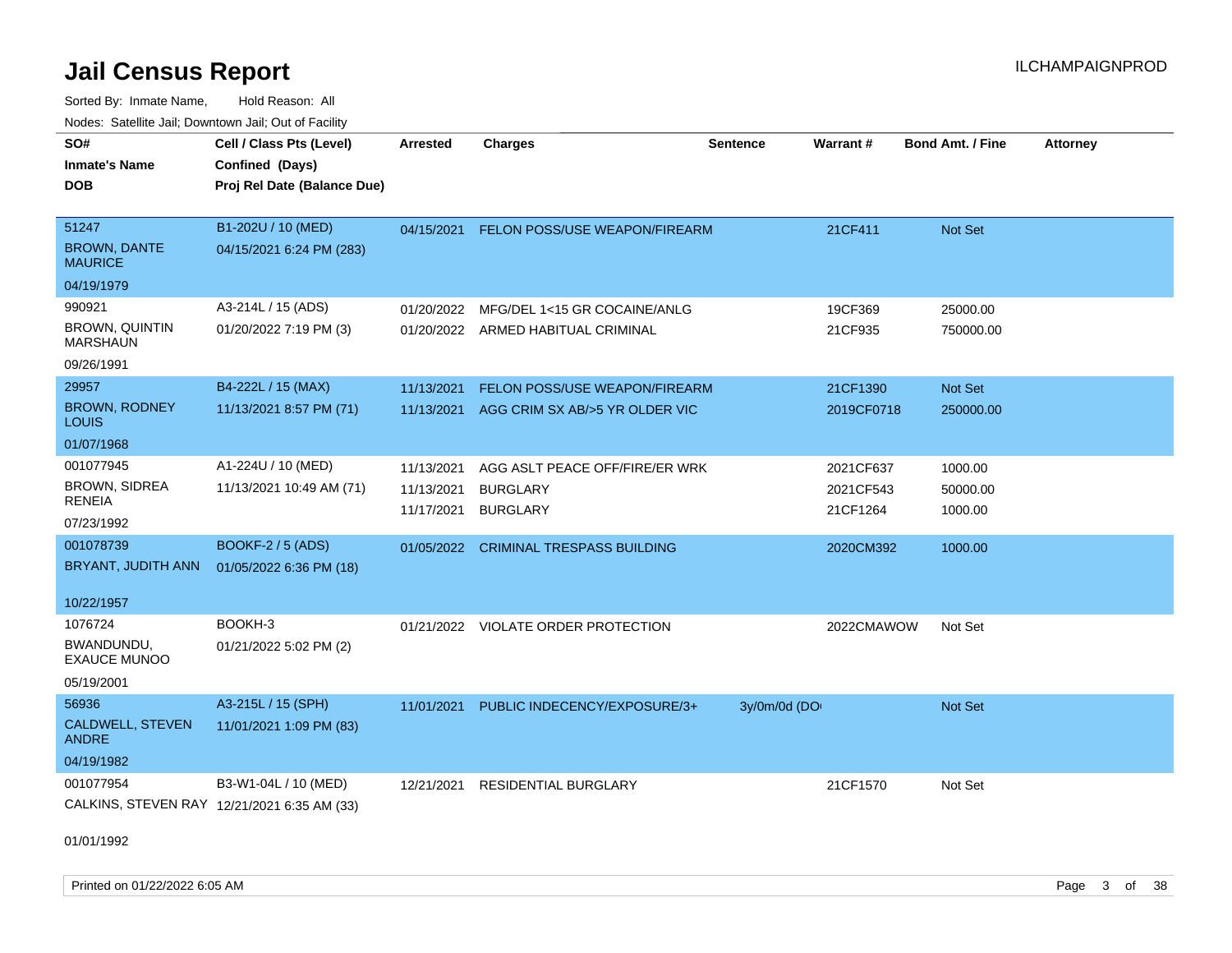Sorted By: Inmate Name, Hold Reason: All

Nodes: Satellite Jail; Downtown Jail; Out of Facility

| SO#                                                        | Cell / Class Pts (Level)                     | <b>Arrested</b> | <b>Charges</b>                           | <b>Sentence</b> | <b>Warrant#</b> | <b>Bond Amt. / Fine</b> | <b>Attorney</b> |
|------------------------------------------------------------|----------------------------------------------|-----------------|------------------------------------------|-----------------|-----------------|-------------------------|-----------------|
| <b>Inmate's Name</b>                                       | Confined (Days)                              |                 |                                          |                 |                 |                         |                 |
| <b>DOB</b>                                                 | Proj Rel Date (Balance Due)                  |                 |                                          |                 |                 |                         |                 |
|                                                            |                                              |                 |                                          |                 |                 |                         |                 |
| 39474                                                      | B1-101U / 10 (ADS)                           | 07/06/2021      | MFG/DEL 15<100 GR HEROIN/ANLG            |                 | 21CF792         | Not Set                 |                 |
| <b>CAMPBELL, AARON</b><br><b>JACOB</b>                     | 07/06/2021 11:56 PM (201)                    |                 |                                          |                 |                 |                         |                 |
| 07/18/1974                                                 |                                              |                 |                                          |                 |                 |                         |                 |
| 48473                                                      | A4-107L / 10 (ADS)                           |                 | 01/14/2022 VIOLATE OP/OTHER PRIOR        |                 | 22CF70          | Not Set                 |                 |
| CARRINGTON, ALBERT 01/14/2022 6:08 PM (9)<br>LAMONT, Third |                                              |                 |                                          |                 |                 |                         |                 |
| 10/03/1966                                                 |                                              |                 |                                          |                 |                 |                         |                 |
| 1060436                                                    | A4-204L / 5 (ADS)                            | 01/06/2022      | AGGRAVATED UNLAWFUL RESTRAINT            |                 | 22CF29          | Not Set                 |                 |
| CARTER, DERESHEO<br><b>DEWAYNE</b>                         | 01/06/2022 8:43 PM (17)                      |                 | 01/06/2022 FELON ESCAPE/PEACE OFFICER    |                 | 22CF28          | Not Set                 |                 |
| 09/10/1991                                                 |                                              |                 |                                          |                 |                 |                         |                 |
| 1029088                                                    | B1-201U / 10 (MED)                           | 12/21/2021      | FELON POSS/USE FIREARM PRIOR             |                 | 21CF1338        | 250000.00               |                 |
| CHAPPLE, MALIK<br><b>BIANCO</b>                            | 12/22/2021 10:02 AM (32)                     |                 |                                          |                 |                 |                         |                 |
| 10/25/1994                                                 |                                              |                 |                                          |                 |                 |                         |                 |
| 56241                                                      | A4-205L / 5 (ADS)                            | 01/13/2022      | <b>VIOLATE ORDER/PRIOR DOM BTRY</b>      |                 | 22CF59          | Not Set                 |                 |
| <b>CLARK, DAMON</b><br><b>GILLMORE</b>                     | 01/13/2022 4:36 AM (10)                      |                 |                                          |                 |                 |                         |                 |
| 12/21/1976                                                 |                                              |                 |                                          |                 |                 |                         |                 |
| 001077485                                                  | A1-227L / 15 (MAX)                           | 12/21/2021      | MURDER/INTENT TO KILL/INJURE             |                 | 2021CF1282      | 1000000.00              |                 |
| COLBERT, ARIEANA<br><b>FELICIA</b>                         | 12/21/2021 2:08 PM (33)                      |                 |                                          |                 |                 |                         |                 |
| 12/13/2000                                                 |                                              |                 |                                          |                 |                 |                         |                 |
| 34805                                                      | B4-227U / 15 (MAX)                           | 10/01/2021      | <b>DOMESTIC BATTERY</b>                  |                 | 21CF1183        | Not Set                 |                 |
|                                                            | CONERLY, KIN JOSEPH 10/01/2021 1:53 AM (114) | 10/01/2021      | <b>ARMED HABITUAL CRIMINAL</b>           |                 | 21CF1184        | <b>Not Set</b>          |                 |
|                                                            |                                              | 10/06/2021      | POSS STOLEN VEHICLE > \$25,000           |                 | 19CF1786        | Not Set                 |                 |
| 11/16/1971                                                 |                                              |                 |                                          |                 |                 |                         |                 |
| 958936                                                     | BOOKF-2 / 10 (ADS)                           | 01/11/2022      | FELON FAIL/RETURN FRM FURLOUGH           |                 | 21CF1351        | 150000.00               |                 |
| COWAN, CAPRICE<br><b>CASHAY</b>                            | 01/11/2022 7:04 PM (12)                      |                 | 01/12/2022 AGG BATTERY/USE DEADLY WEAPON | $2v/6m$ (DOC)   | 18CF1571        | No Bond                 |                 |

07/19/1988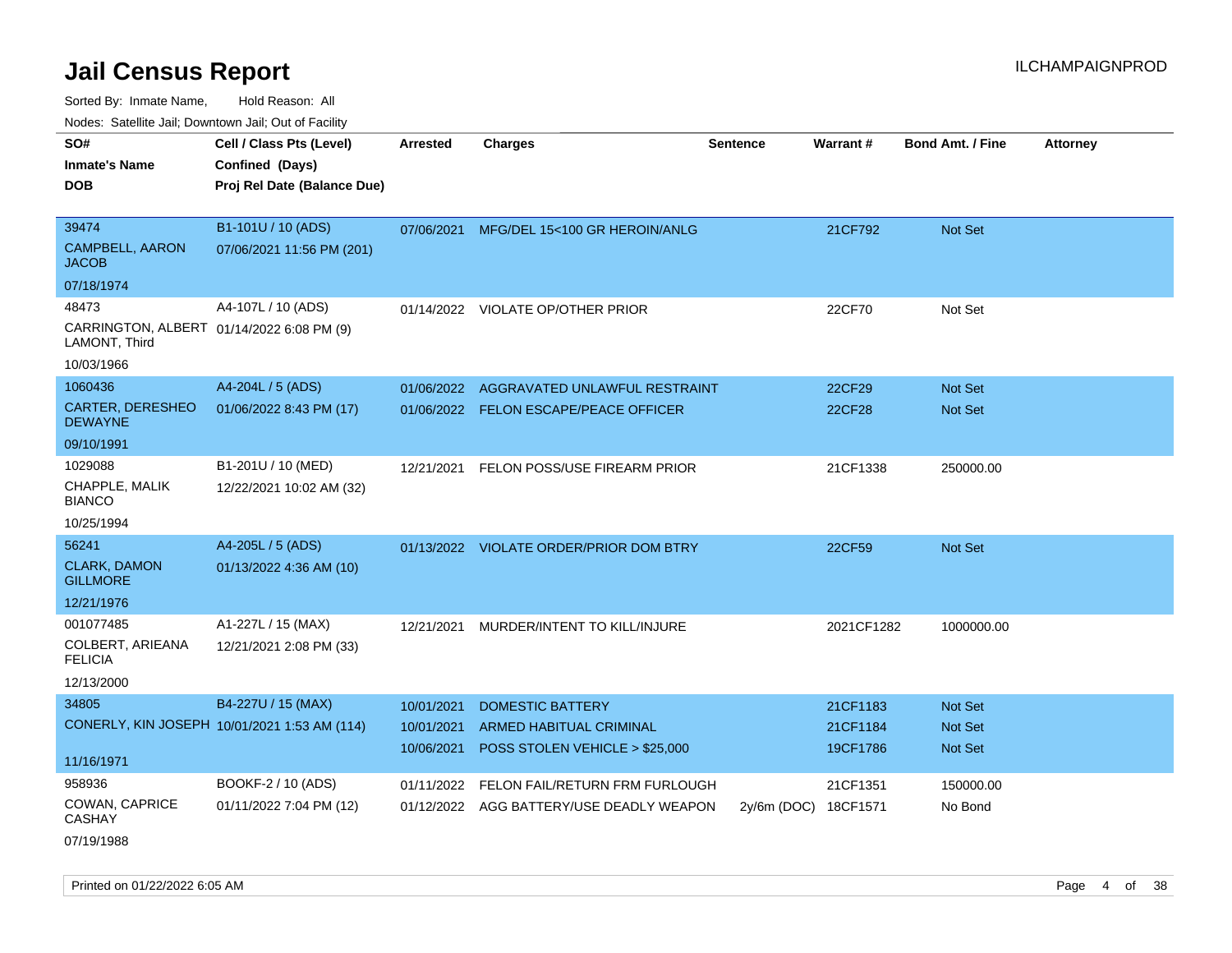Sorted By: Inmate Name, Hold Reason: All Nodes: Satellite Jail; Downtown Jail; Out of Facility

| SO#                                    | Cell / Class Pts (Level)    | <b>Arrested</b> | <b>Charges</b>                 | <b>Sentence</b> | Warrant#   | <b>Bond Amt. / Fine</b> | <b>Attorney</b> |
|----------------------------------------|-----------------------------|-----------------|--------------------------------|-----------------|------------|-------------------------|-----------------|
| <b>Inmate's Name</b>                   | Confined (Days)             |                 |                                |                 |            |                         |                 |
| <b>DOB</b>                             | Proj Rel Date (Balance Due) |                 |                                |                 |            |                         |                 |
|                                        |                             |                 |                                |                 |            |                         |                 |
| 1074319                                | B2-T1-04L / 15 (SPH)        | 10/12/2021      | AGGRAVATED CRUELTY TO ANIMALS  |                 | 21CF1238   | Not Set                 |                 |
| <b>CRAIG, DAVUCCI</b><br><b>DAVION</b> | 10/12/2021 11:36 AM (103)   | 10/14/2021      | <b>MURDER</b>                  |                 | 21CF1239   | <b>Not Set</b>          |                 |
| 08/02/2001                             |                             |                 |                                |                 |            |                         |                 |
| 001077549                              | B2-T3-10L / 10 (SPH)        | 12/22/2020      | PRED CRIM SEX ASLT/VICTIM <13  |                 | 2020CF1469 | Not Set                 |                 |
| CRISTOBAL-MATEO,<br><b>CRISTOBAL</b>   | 12/22/2020 1:17 PM (397)    |                 |                                |                 |            |                         |                 |
| 12/02/1988                             |                             |                 |                                |                 |            |                         |                 |
| 1076848                                | A4-103L / 15 (ADS)          | 01/18/2022      | AGG BATTERY/PUBLIC PLACE       |                 | 20CF1491   | No Bond                 |                 |
| <b>CROSS, STEED</b><br><b>GATHON</b>   | 01/18/2022 4:02 PM (5)      |                 |                                |                 |            |                         |                 |
| 10/11/1974                             |                             |                 |                                |                 |            |                         |                 |
| 988538                                 | B1-106L / 10 (MED)          | 12/21/2021      | AGGRAVATED DOMESTIC BATTERY    |                 | 21CF1564   | Not Set                 |                 |
| DAVIDSON, HARLEY<br><b>KYLE SCOTT</b>  | 12/21/2021 5:45 AM (33)     |                 |                                |                 |            |                         |                 |
| 08/05/1990                             |                             |                 |                                |                 |            |                         |                 |
| 1023587                                | B1-203U / 15 (MAX)          | 09/24/2021      | MFG/DEL CANNABIS/2.5-10 GRAMS  |                 | 21CF1155   | Not Set                 |                 |
| <b>DAVIS, MARTIN</b><br><b>DENNIS</b>  | 09/24/2021 9:38 PM (121)    | 09/24/2021      | <b>ARMED HABITUAL CRIMINAL</b> |                 | 2021-CF681 | 500000.00               |                 |
| 12/02/1994                             |                             |                 |                                |                 |            |                         |                 |
| 001078538                              | B1-205L / 10 (MED)          | 10/26/2021      | <b>CRIM SEX ASSAULT/FORCE</b>  |                 | 21CF1301   | Not Set                 |                 |
| DAWKINS, LEN                           | 10/26/2021 8:18 PM (89)     |                 |                                |                 |            |                         |                 |
| 03/23/1987                             |                             |                 |                                |                 |            |                         |                 |
| 56972                                  | B3-W3-10L / 10 (MED)        | 08/30/2021      | POSS STOLEN VEHICLE > \$25,000 |                 | 21CF1044   | Not Set                 |                 |
| DAY, DANIEL JOSEPH                     | 08/30/2021 3:07 PM (146)    | 09/04/2021      | <b>BURGLARY</b>                |                 | 21CF1054   | Not Set                 |                 |
| 10/16/1982                             |                             |                 |                                |                 |            |                         |                 |
| 25659                                  | B4-125L / 15 (MAX)          | 06/15/2021      | RESIDENTIAL BURGLARY           |                 | 2020CF1218 | 50000.00                |                 |
| DORRIS, LORENZO                        | 06/15/2021 6:17 AM (222)    | 06/15/2021      | <b>BURGLARY</b>                |                 | 21CF689    | Not Set                 |                 |
|                                        |                             |                 |                                |                 |            |                         |                 |

07/19/1966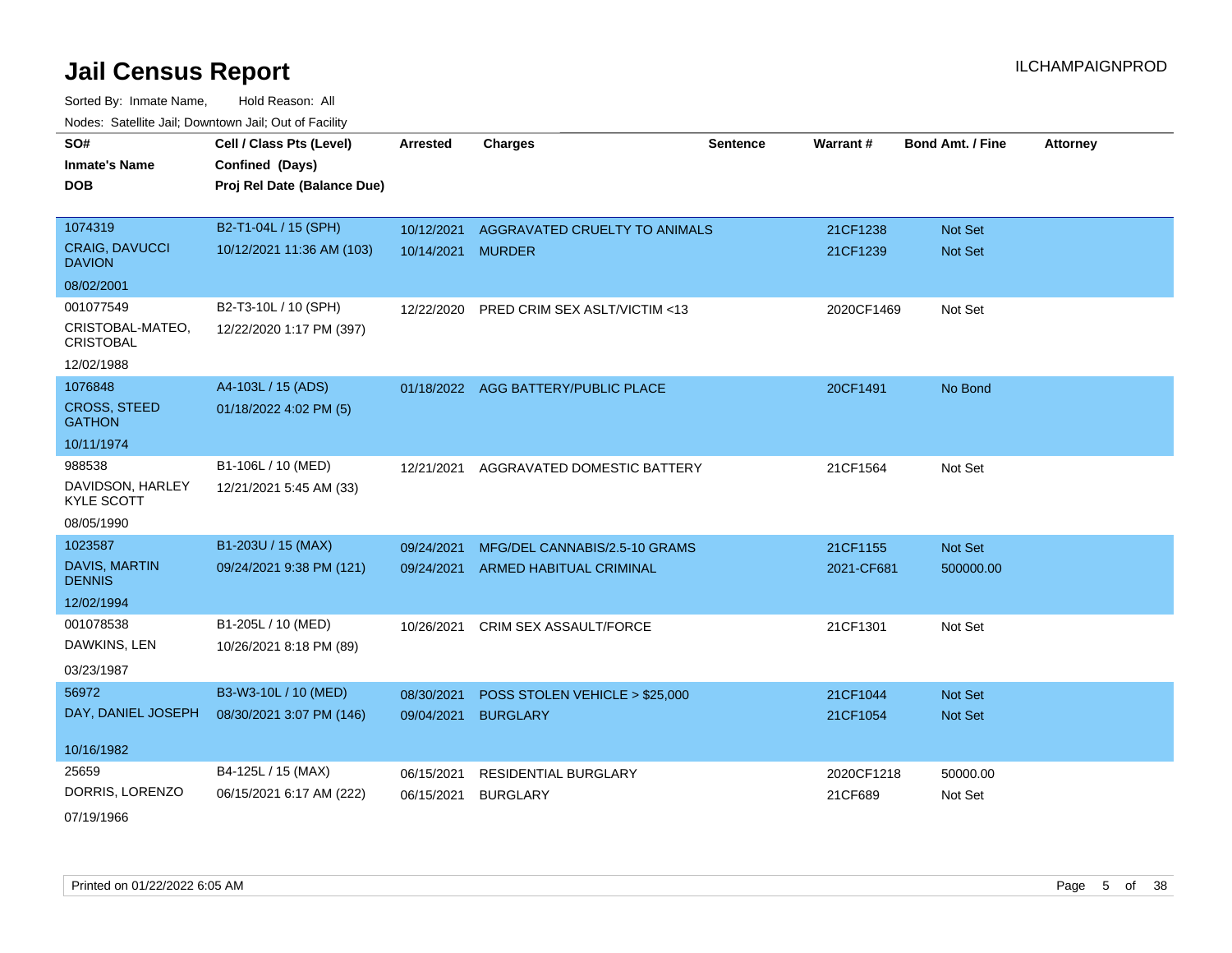Sorted By: Inmate Name, Hold Reason: All Nodes: Satellite Jail; Downtown Jail; Out of Facility

| SO#<br><b>Inmate's Name</b><br>DOB        | Cell / Class Pts (Level)<br>Confined (Days)<br>Proj Rel Date (Balance Due) | <b>Arrested</b> | <b>Charges</b>                           | Sentence | <b>Warrant#</b> | <b>Bond Amt. / Fine</b> | <b>Attorney</b> |
|-------------------------------------------|----------------------------------------------------------------------------|-----------------|------------------------------------------|----------|-----------------|-------------------------|-----------------|
| 1024895                                   | B3-W4-14L / 10 (MED)                                                       | 12/15/2021      | MFG/DEL 100<400 GR COCA/ANLG             |          | 21CF1535        | <b>Not Set</b>          |                 |
| <b>EDWARDS, GEORGE</b><br><b>CORTEZ</b>   | 12/15/2021 12:26 PM (39)                                                   | 12/15/2021      | <b>AGGRAVATED BATTERY</b>                |          | 21CF1536        | <b>Not Set</b>          |                 |
| 06/19/1994                                |                                                                            |                 |                                          |          |                 |                         |                 |
| 1074720                                   | BOOKF-3 / 15 (ADS)                                                         |                 | 01/19/2022 PRED CRIM SEX ASLT/VICTIM <13 |          | 21CF1414        | 500000.00               |                 |
| ELVIR-REYES, JORGE<br><b>LEONARDO</b>     | 01/19/2022 1:43 PM (4)                                                     |                 |                                          |          |                 |                         |                 |
| 06/03/1988                                |                                                                            |                 |                                          |          |                 |                         |                 |
| 1069992                                   | A3-116L / 10 (ADS)                                                         |                 | 01/14/2022 VIO BAIL BOND/CLASS 4 OFFENSE |          | 22CM19          | Not Set                 |                 |
| <b>EMBEYA, CRISTAVI</b><br><b>TSHOMBA</b> | 01/14/2022 5:19 PM (9)                                                     |                 |                                          |          |                 |                         |                 |
| 03/19/1999                                |                                                                            |                 |                                          |          |                 |                         |                 |
| 987328                                    | A2-122L / 10 (MED)                                                         | 12/11/2021      | AGG ASLT PEACE OFF/FIRE/ER WRK           |          | 21CF1515        | Not Set                 |                 |
| ERVIN, DEIDRA ANN<br>RUTH                 | 12/11/2021 8:48 PM (43)                                                    |                 |                                          |          |                 |                         |                 |
| 04/15/1991                                |                                                                            |                 |                                          |          |                 |                         |                 |
| 45194                                     | B3-W7-28L / 10 (MED)                                                       | 10/20/2021      | DOMESTIC BATTERY/OTHER PRIOR             |          | 21CF1265        | Not Set                 |                 |
| <b>FALLS, ANDREW</b>                      | 10/20/2021 12:59 AM (95)                                                   |                 |                                          |          |                 |                         |                 |
| 08/15/1976                                |                                                                            |                 |                                          |          |                 |                         |                 |
| 527081                                    | B3-W6-24L / 10 (MED)                                                       | 09/06/2021      | ARSON/REAL/PERSONAL PROP>\$150           |          | 2021 CF 797     | 25000.00                |                 |
| FERGUSON.<br><b>CHRISTOPHER</b>           | 09/06/2021 1:18 PM (139)                                                   |                 |                                          |          |                 |                         |                 |
| 12/21/1981                                |                                                                            |                 |                                          |          |                 |                         |                 |
| 1039744                                   | B4-224U / 15 (MAX)                                                         | 12/06/2021      | <b>MURDER</b>                            |          | 20CF959         | 1000000.00              |                 |
| FONVILLE, TREVOY<br><b>JERMAINE</b>       | 12/06/2021 10:52 AM (48)                                                   |                 |                                          |          |                 |                         |                 |
| 01/13/1996                                |                                                                            |                 |                                          |          |                 |                         |                 |
| 518395                                    | B2-T4-16L / 15 (SPH)                                                       | 07/07/2020      | CRIMINAL SEXUAL ASSAULT                  |          | 2020-CF735      | 250000.00               |                 |
|                                           | FRANDLE, MARK RYAN 07/07/2020 3:42 PM (565)                                |                 |                                          |          |                 |                         |                 |

09/10/1985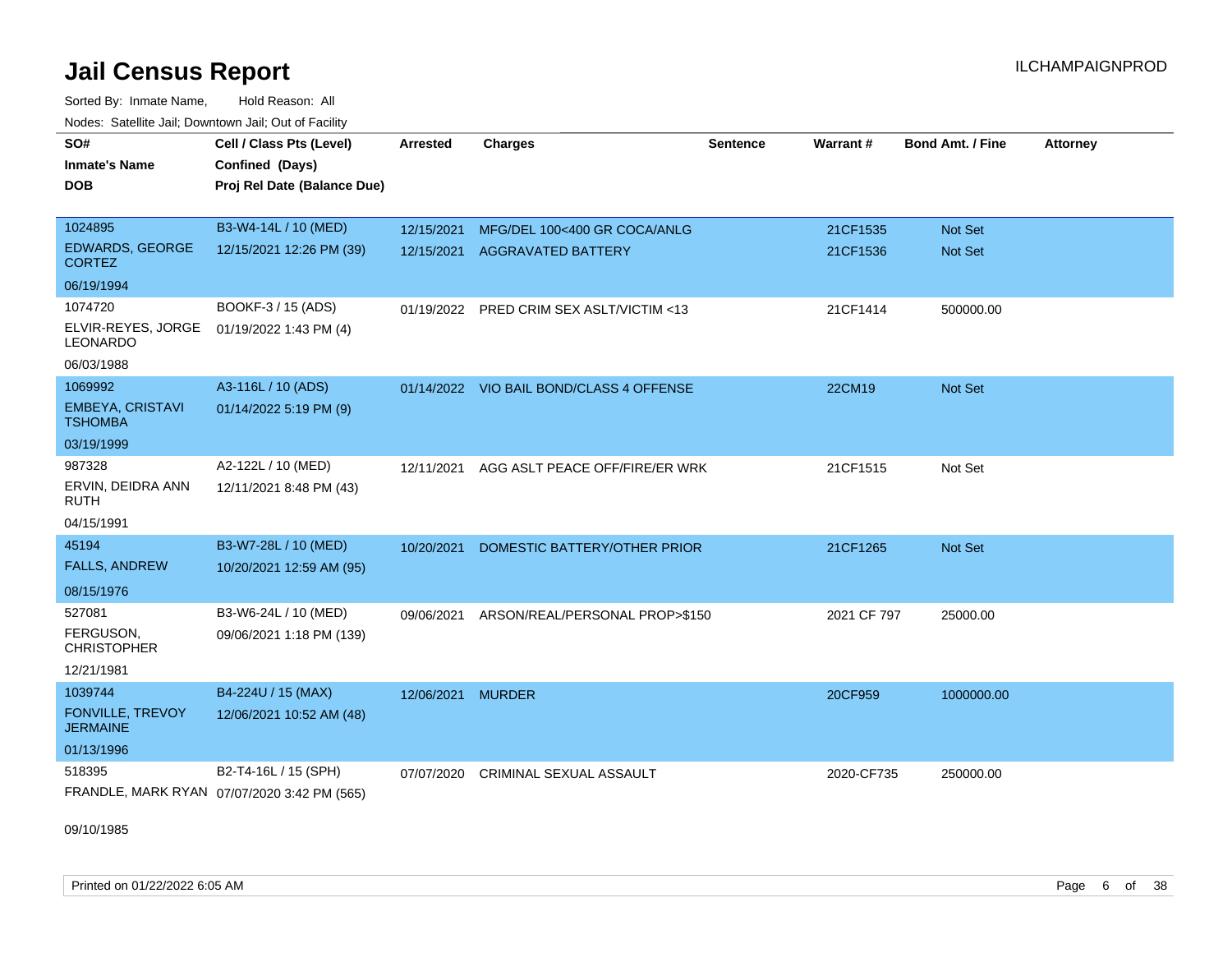| SO#                                        | Cell / Class Pts (Level)    | <b>Arrested</b> | <b>Charges</b>                           | <b>Sentence</b> | Warrant#     | <b>Bond Amt. / Fine</b> | <b>Attorney</b> |
|--------------------------------------------|-----------------------------|-----------------|------------------------------------------|-----------------|--------------|-------------------------|-----------------|
| <b>Inmate's Name</b>                       | Confined (Days)             |                 |                                          |                 |              |                         |                 |
| <b>DOB</b>                                 | Proj Rel Date (Balance Due) |                 |                                          |                 |              |                         |                 |
|                                            |                             |                 |                                          |                 |              |                         |                 |
| 001077934                                  | A1-125L / 10 (MED)          | 08/22/2021      | AGG DUI/ACCIDENT/DEATH                   |                 | 21CF1024     | Not Set                 |                 |
| FREED, LOGAN<br><b>SUZANNE</b>             | 08/22/2021 11:45 PM (154)   | 08/22/2021      | DOMESTIC BATTERY                         |                 | 21 CM 172    | 10000.00                |                 |
| 08/18/1996                                 |                             |                 |                                          |                 |              |                         |                 |
| 001078290                                  | A1-125U / 10 (ADS)          | 08/19/2021      | MACHINE GUN/AUTO WEAPON/VEH              |                 | 21CF1012     | Not Set                 |                 |
| <b>FREEMAN, ANGEL</b><br><b>JANILA KAY</b> | 08/19/2021 1:26 AM (157)    |                 |                                          |                 |              |                         |                 |
| 12/25/1995                                 |                             |                 |                                          |                 |              |                         |                 |
| 001078780                                  | <b>BOOKH-8 / 15 (ADS)</b>   |                 | 01/19/2022 FIREARM/FOID INVALID/NOT ELIG |                 | 2CF90        | Not Set                 |                 |
| FULWILEY, KANYE<br><b>TONY</b>             | 01/19/2022 9:39 PM (4)      |                 |                                          |                 |              |                         |                 |
| 09/24/2003                                 |                             |                 |                                          |                 |              |                         |                 |
| 1063104                                    | A3-212L / 5 (ADS)           |                 | 01/10/2022 VIOLATE ORDER PROTECTION      |                 | 21CF1258     | 25000.00                |                 |
| FUSON, KEITH<br>EDWARD                     | 01/10/2022 9:14 PM (13)     |                 | 01/10/2022 VIOLATE ORDER PROTECTION      |                 | 21CF1259     | 25000.00                |                 |
| 05/07/1987                                 |                             |                 |                                          |                 |              |                         |                 |
| 001078785                                  | <b>BOOKH-8 / 10 (ADS)</b>   |                 | 01/21/2022 AGGRAVATED DOMESTIC BATTERY   |                 | 22CF87       | <b>Not Set</b>          |                 |
| <b>GARCIA, JAIME</b>                       | 01/21/2022 2:43 AM (2)      |                 |                                          |                 |              |                         |                 |
| 10/21/2001                                 |                             |                 |                                          |                 |              |                         |                 |
| 001078154                                  | A3-217U / 10 (ADS)          | 01/09/2022      | DRVG UNDER INFLU OF ALCOHOL              |                 | 2021 DT 182  | 5000.00                 |                 |
| <b>GENTRY, DAMON</b><br><b>LIONEL</b>      | 01/09/2022 4:41 PM (14)     |                 | 01/09/2022 AGG DOMESTIC BATTERY/STRANGLE |                 | 2021 CF 1396 | 50000.00                |                 |
| 12/25/1971                                 |                             |                 |                                          |                 |              |                         |                 |
| 001078633                                  | B2-T4-13U / 25 (SPH)        | 12/01/2021      | PRED CRIM SEX ASLT/VICTIM <13            |                 | 21CF1416     | 250000.00               |                 |
| GONZALEZ-GUILLEN,<br><b>EDWARD</b>         | 12/01/2021 12:08 PM (53)    |                 |                                          |                 |              |                         |                 |
| 08/25/2002                                 |                             |                 |                                          |                 |              |                         |                 |
| 001078607                                  | B4-221L / 15 (MAX)          | 11/22/2021      | FELON POSS/USE FIREARM/PAROLE            |                 | 21CF1437     | Not Set                 |                 |
| GRAY, WILLIAM<br>DA'VON                    | 11/22/2021 2:57 PM (62)     |                 | 11/22/2021 ATTEMPT (FIRST DEGREE MURDER) |                 | 21CF1435     | Not Set                 |                 |
| 04/18/1984                                 |                             |                 |                                          |                 |              |                         |                 |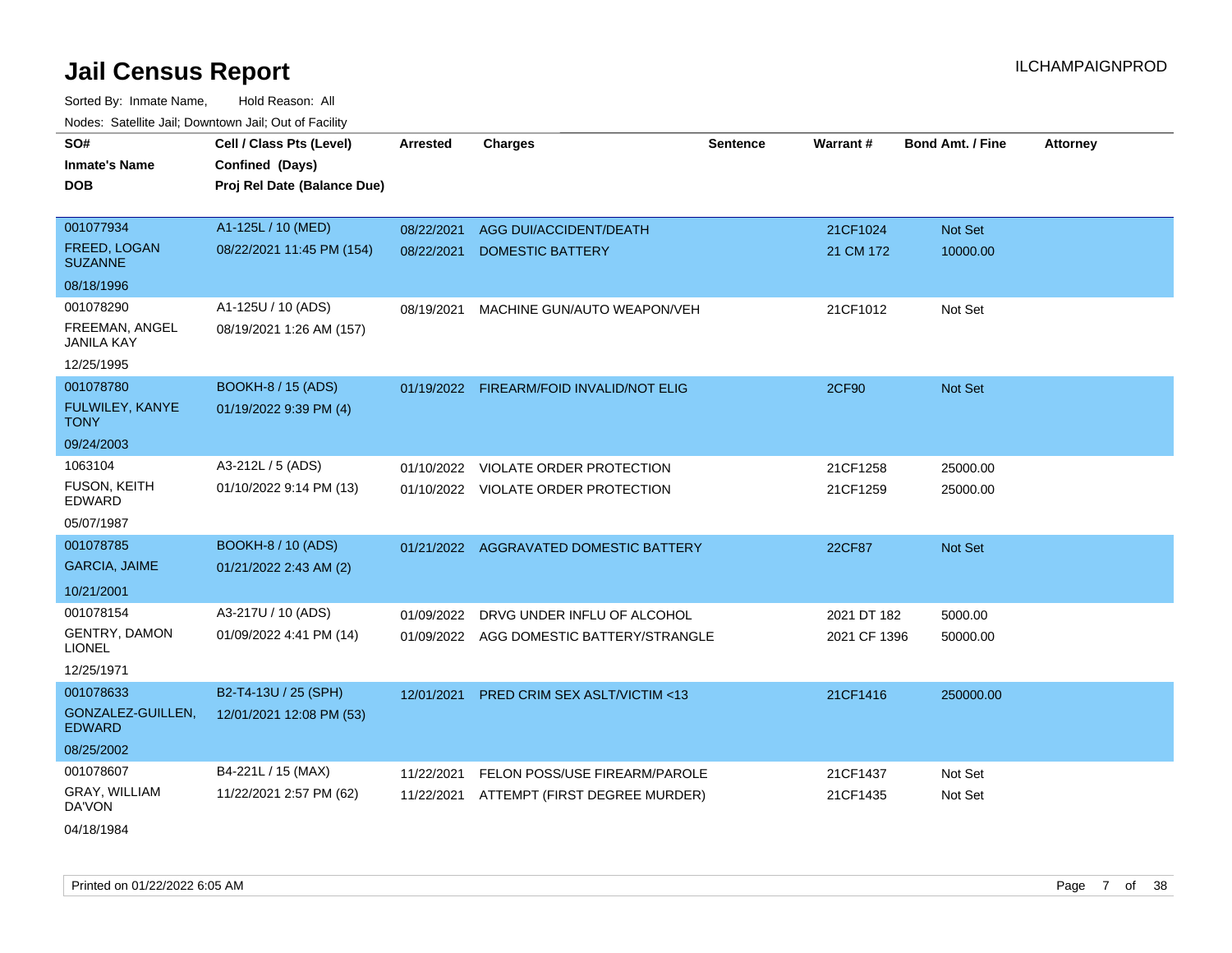| SO#                                               | Cell / Class Pts (Level)    | <b>Arrested</b> | <b>Charges</b>                                 | <b>Sentence</b> | Warrant#   | <b>Bond Amt. / Fine</b> | <b>Attorney</b> |
|---------------------------------------------------|-----------------------------|-----------------|------------------------------------------------|-----------------|------------|-------------------------|-----------------|
| <b>Inmate's Name</b>                              | Confined (Days)             |                 |                                                |                 |            |                         |                 |
| <b>DOB</b>                                        | Proj Rel Date (Balance Due) |                 |                                                |                 |            |                         |                 |
| 56342                                             | B1-206L / 10 (MED)          | 10/21/2021      | THEFT CONTROL INTENT <\$500                    |                 | 17CF1451   | 10000.00                |                 |
| <b>GRIFFIN, NATHAN</b>                            | 10/21/2021 4:20 PM (94)     | 10/21/2021      | DRIVING ON REVOKED LICENSE                     |                 | 20TR1979   | 3000.00                 |                 |
| <b>EUGENE</b>                                     |                             |                 | 10/21/2021 ARMED HABITUAL CRIMINAL             |                 | 21CF1279   | Not Set                 |                 |
| 02/24/1969                                        |                             |                 |                                                |                 |            |                         |                 |
| 1049103                                           | A4-106U / 5 (ADS)           | 12/27/2021      | <b>DOMESTIC BATTERY</b>                        |                 | 2021CM595  | Not Set                 |                 |
| HAGGARD, RYAN<br>PHILIP                           | 12/27/2021 9:15 PM (27)     |                 |                                                |                 |            |                         |                 |
| 06/01/1983                                        |                             |                 |                                                |                 |            |                         |                 |
| 987254                                            | A3-115L / 10 (ADS)          |                 | 01/12/2022 DOMESTIC BATTERY/OTHER PRIOR        | 6y (DOC)        | 20CF356    | No Bond                 |                 |
| HAYES, CARL DONJO                                 | 01/12/2022 5:20 PM (11)     |                 |                                                |                 |            |                         |                 |
| 03/02/1963                                        |                             |                 |                                                |                 |            |                         |                 |
| 001078488                                         | B2-T3-12L / 15 (SPH)        | 10/14/2021      | PRED CRIM SEX ASLT/VICTIM <13                  |                 | 21CF1232   | 500000.00               |                 |
| HERNANDEZ-LOPEZ,<br><b>ERNESTO</b>                | 10/14/2021 3:15 PM (101)    |                 | 10/14/2021 FUGITIVE FROM JUSTICE               |                 | 21CF1246   | Not Set                 |                 |
| 11/28/1975                                        |                             |                 |                                                |                 |            |                         |                 |
| 975293                                            | B2-T4-14L / 10 (SPH)        | 07/21/2021      | <b>STALKING</b>                                |                 | 2021CF863  | Not Set                 |                 |
| HILL, JACOB MILES                                 | 07/21/2021 8:43 PM (186)    | 07/21/2021      | VIO ORDER/PRIOR VIO OF ORDER                   |                 | 21CF914    | No Bond                 |                 |
|                                                   |                             | 07/25/2021      | <b>PAROLE REVOCATION</b>                       |                 | CH2104646  | <b>Not Set</b>          |                 |
| 02/06/1988                                        |                             | 08/18/2021      | <b>HARASS WITNESS/FAMILY MBR/REP</b>           |                 | 21CF992    | Not Set                 |                 |
|                                                   |                             | 09/09/2021      | AGG STALKING/BODILY HARM                       |                 | 21CF1073   | <b>Not Set</b>          |                 |
| 48471                                             | B1-207L / 15 (MAX)          | 08/08/2021      | AGG BATTERY/DISCHARGE FIREARM                  |                 | 21CF946    | Not Set                 |                 |
| HILL, RAMESH<br><b>JERMAINE</b>                   | 08/08/2021 4:45 AM (168)    |                 |                                                |                 |            |                         |                 |
| 12/11/1978                                        |                             |                 |                                                |                 |            |                         |                 |
| 1027610                                           | <b>BOOKH-5</b>              | 01/22/2022      | AGG BATTERY/PEACE OFFICER                      |                 | 2022CFAWOW | Not Set                 |                 |
| <b>HOPKINS, WILLIAM</b><br><b>KENNETH, Junior</b> | 01/22/2022 2:27 AM (1)      |                 | 01/22/2022 DISORDERLY CONDUCT                  |                 | 2022CMAWOW | <b>Not Set</b>          |                 |
| 04/13/1994                                        |                             |                 | 01/22/2022 RESIST/OBSTRUCTING A PEACE OFFICE I |                 | 2022CMAWOW | <b>Not Set</b>          |                 |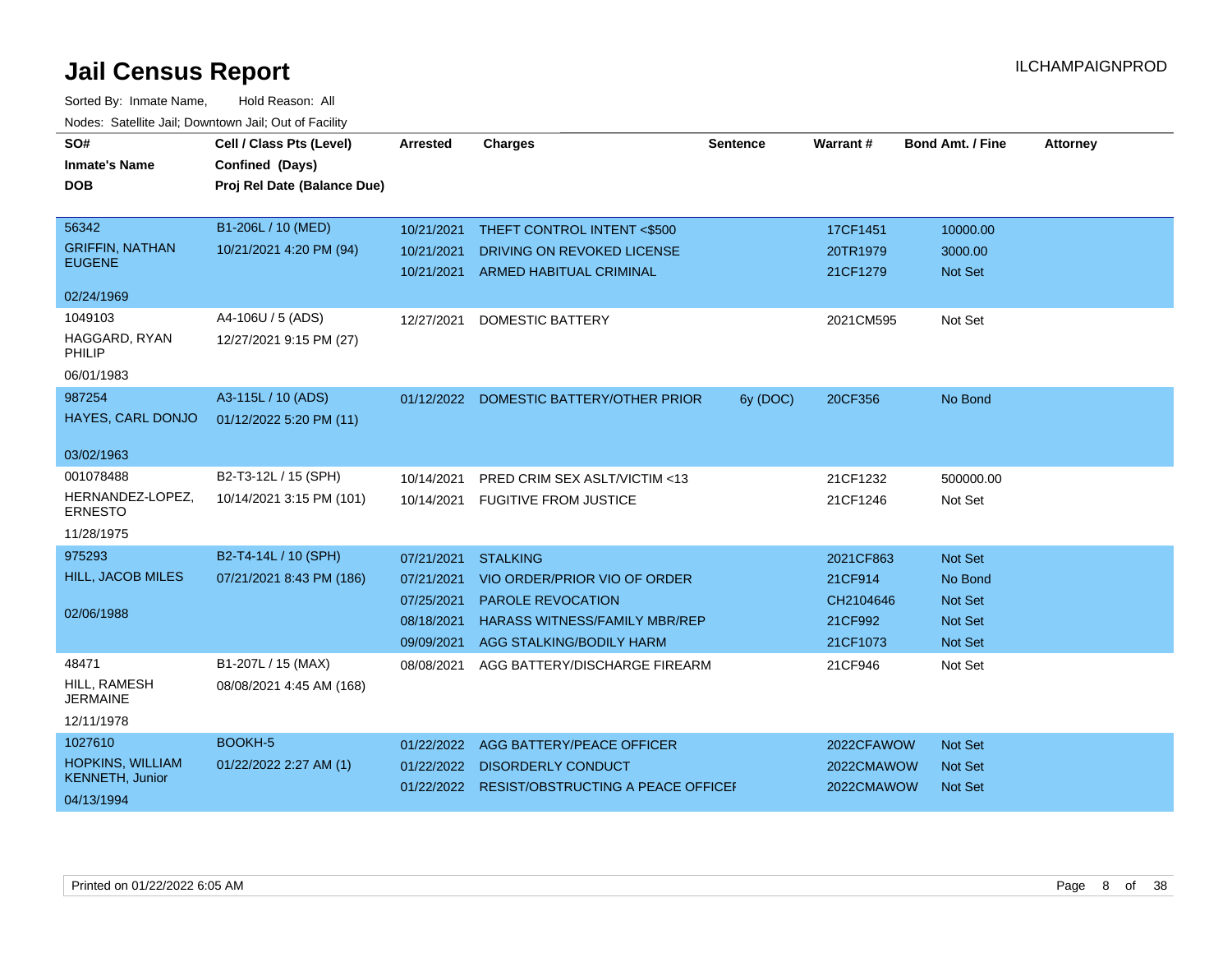Sorted By: Inmate Name, Hold Reason: All Nodes: Satellite Jail; Downtown Jail; Out of Facility

| roucs. Calcillic Jali, Downtown Jali, Out of Facility |                                             |                 |                                          |                 |             |                         |                 |
|-------------------------------------------------------|---------------------------------------------|-----------------|------------------------------------------|-----------------|-------------|-------------------------|-----------------|
| SO#<br><b>Inmate's Name</b>                           | Cell / Class Pts (Level)<br>Confined (Days) | <b>Arrested</b> | <b>Charges</b>                           | <b>Sentence</b> | Warrant#    | <b>Bond Amt. / Fine</b> | <b>Attorney</b> |
| <b>DOB</b>                                            | Proj Rel Date (Balance Due)                 |                 |                                          |                 |             |                         |                 |
|                                                       |                                             |                 |                                          |                 |             |                         |                 |
| 1043704                                               | B4-223L / 15 (MAX)                          | 07/13/2021      | ARMED ROBBERY/ARMED W/FIREARM            | 12y (DOC)       | 21CF815     | Not Set                 |                 |
| <b>HOUSTON, STEVEN</b><br><b>CORDELL</b>              | 07/13/2021 5:56 AM (194)                    |                 |                                          |                 |             |                         |                 |
| 01/24/1989                                            |                                             |                 |                                          |                 |             |                         |                 |
| 999198                                                | B4-226L / 15 (MAX)                          | 11/30/2021      | FELON POSS/USE FIREARM PRIOR             |                 | 21CF1377    | 500000.00               |                 |
| HOWARD, BRION LIN                                     | 11/30/2021 10:41 AM (54)                    |                 |                                          |                 |             |                         |                 |
| 06/10/1992                                            |                                             |                 |                                          |                 |             |                         |                 |
| 1061996                                               | A1-124L / 5 (MIN)                           | 10/30/2021      | DRVG UNDER INFLUENCE OF DRUG             |                 |             | No Bond                 |                 |
| HUBBARD, REBEKIAH                                     | 10/30/2021 1:37 PM (85)                     | 10/30/2021      | <b>RETAIL THEFT/DISP MERCH/&lt;\$300</b> |                 | 2018CF1302  | 20000.00                |                 |
| <b>DIONA</b>                                          |                                             | 10/31/2021      | USE FORGED CR/DEBIT CARD/<\$300          | 2y (DOC)        |             | No Bond                 |                 |
| 04/08/1998                                            | 1/26/2022 (0.00)                            |                 |                                          |                 |             |                         |                 |
| 953555                                                | B4-122L / 15 (MAX)                          | 03/10/2021      | CRIM TRESPASS TO RESIDENCE               |                 | 21CF272     | Not Set                 |                 |
| HUNT, TAVARIS EARL                                    | 03/10/2021 4:58 AM (319)                    | 04/14/2021      | AGG FLEEING POLICE/21 MPH OVER           | 3y (DOC)        | 2020CF94    | 10000.00                |                 |
| 12/29/1987                                            |                                             |                 |                                          |                 |             |                         |                 |
| 38993                                                 | B4-126L / 15 (MAX)                          | 02/13/2021      | ATTEMPT (FIRST DEGREE MURDER)            |                 | 21CF181     | <b>Not Set</b>          |                 |
| JACKSON, LAMONT<br><b>JEREMIE</b>                     | 02/13/2021 7:45 AM (344)                    |                 |                                          |                 |             |                         |                 |
| 07/31/1973                                            |                                             |                 |                                          |                 |             |                         |                 |
| 001078689                                             | B1-201L / 15 (MAX)                          | 12/17/2021      | FIREARM/FOID INVALID/NOT ELIG            |                 | 21CF1551    | No Bond                 |                 |
| <b>JACKSON, PRENTISS</b><br><b>MANSION DEWAYNE</b>    | 12/18/2021 12:39 AM (36)                    | 12/17/2021      | POSS STOLEN VEHICLE > \$25,000           |                 | 21JD37      | Not Set                 |                 |
| 09/02/2003                                            | 1/30/2022 (0.00)                            |                 |                                          |                 |             |                         |                 |
| 001077487                                             | B3-W8-30L / 10 (MED)                        | 12/03/2020      | FELON POSS/USE WEAPON/FIREARM            |                 | 20CF1377    | Not Set                 |                 |
| <b>JACKSON, TERRELL</b><br><b>DANDRE</b>              | 12/03/2020 10:18 AM (416)                   | 11/09/2021      | AGG DISCHARGE FIREARM/OCC VEH            |                 | 21CR0331401 | No Bond                 |                 |
| 08/11/1990                                            |                                             |                 |                                          |                 |             |                         |                 |
| 001077864                                             | B1-103L / 15 (MAX)                          | 04/18/2021      | FELON POSS/USE WEAPON/FIREARM            |                 | 21CF428     | Not Set                 |                 |
| D                                                     | JAMERSON, ANTHONY 04/18/2021 7:21 PM (280)  |                 |                                          |                 |             |                         |                 |
|                                                       |                                             |                 |                                          |                 |             |                         |                 |

01/26/1990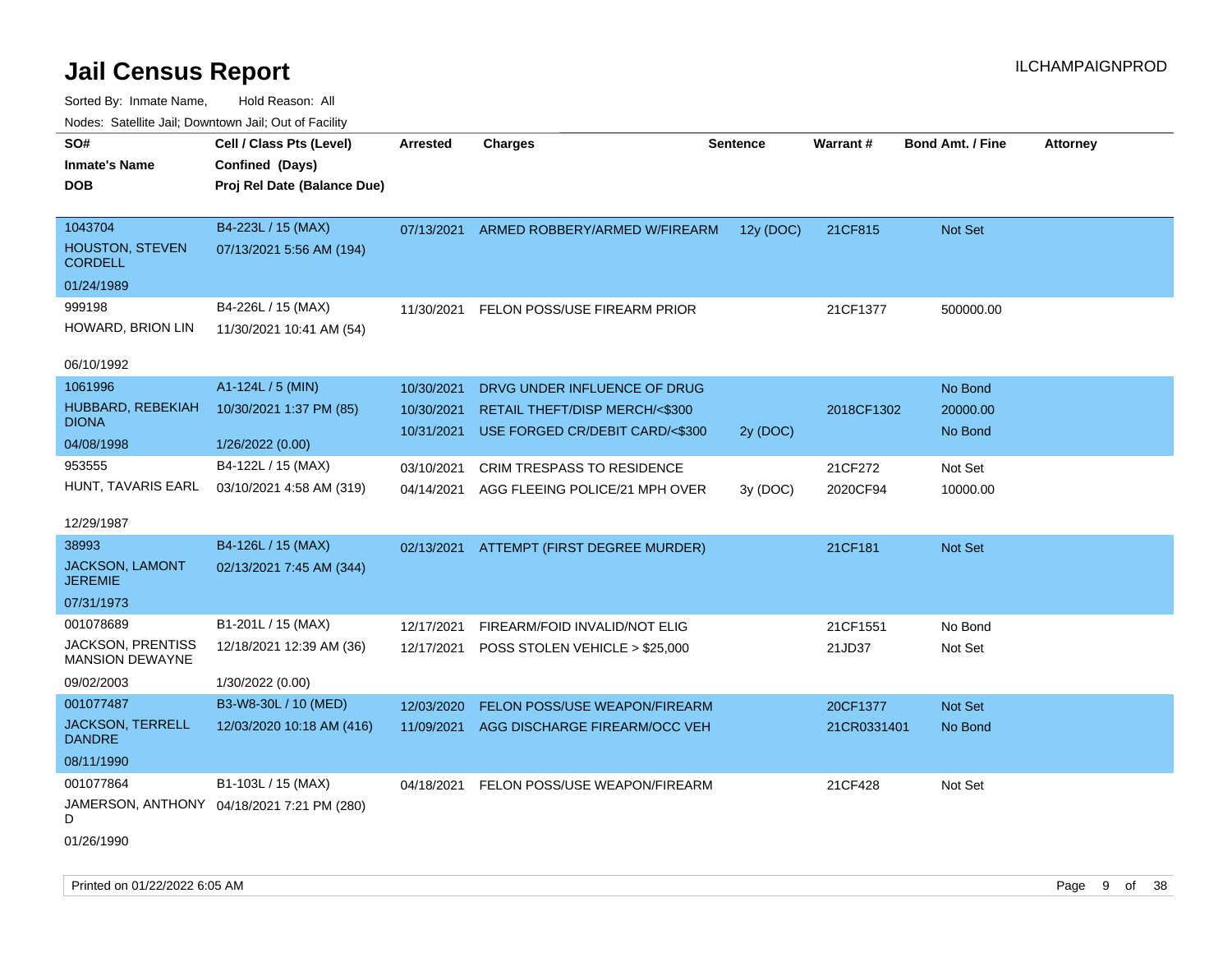Sorted By: Inmate Name, Hold Reason: All Nodes: Satellite Jail; Downtown Jail; Out of Facility

| Nuuts. Saltiille Jali, Duwilluwii Jali, Oul of Facility |                                            |                 |                                         |                 |              |                         |                 |
|---------------------------------------------------------|--------------------------------------------|-----------------|-----------------------------------------|-----------------|--------------|-------------------------|-----------------|
| SO#                                                     | Cell / Class Pts (Level)                   | <b>Arrested</b> | <b>Charges</b>                          | <b>Sentence</b> | Warrant#     | <b>Bond Amt. / Fine</b> | <b>Attorney</b> |
| <b>Inmate's Name</b>                                    | Confined (Days)                            |                 |                                         |                 |              |                         |                 |
| DOB.                                                    | Proj Rel Date (Balance Due)                |                 |                                         |                 |              |                         |                 |
|                                                         |                                            |                 |                                         |                 |              |                         |                 |
| 001078703                                               | A2-220L / 15 (ADS)                         | 12/20/2021      | MURDER/INTENT TO KILL/INJURE            |                 | 21CF1574     | <b>Not Set</b>          |                 |
| <b>JOHNS, SHAMIQUH</b><br><b>THERESA</b>                | 12/22/2021 6:41 AM (32)                    |                 |                                         |                 |              |                         |                 |
| 04/03/1992                                              |                                            |                 |                                         |                 |              |                         |                 |
| 001078788                                               | BOOKH-3                                    | 01/21/2022      | <b>DOMESTIC BATTERY</b>                 |                 | 2020CMAWOW   | Not Set                 |                 |
| JOHNSON, BRENTON Z 01/21/2022 8:33 PM (2)               |                                            |                 | 01/21/2022 CAUSE CHILD TO BE ENDANGERED |                 | 2020CMAWOW   | Not Set                 |                 |
|                                                         |                                            |                 |                                         |                 |              |                         |                 |
| 08/07/1987                                              |                                            |                 |                                         |                 |              |                         |                 |
| 1071536                                                 | B4-127L / 15 (MED)                         | 06/17/2021      | <b>UNLAWFUL RESTRAINT</b>               | 2y (DOC)        | 21CF702      | Not Set                 |                 |
| <b>JOHNSON, ZACHERY</b><br><b>EDWARD</b>                | 06/17/2021 2:00 AM (220)                   |                 |                                         |                 |              |                         |                 |
| 10/30/1987                                              |                                            |                 |                                         |                 |              |                         |                 |
| 1017120                                                 | B3-W4-16L / 5 (MIN)                        | 10/29/2021      | AGG ASLT/USE DDLY WEAPON                |                 |              | No Bond                 |                 |
|                                                         | JONES, JOSHUA LYNN 10/29/2021 3:15 AM (86) |                 |                                         |                 |              |                         |                 |
|                                                         |                                            |                 |                                         |                 |              |                         |                 |
| 05/16/1993                                              | 1/25/2022 (0.00)                           |                 |                                         |                 |              |                         |                 |
| 001078645                                               | B4-222U / 10 (MED)                         | 12/02/2021      | <b>ILLEG POSS AMMUNITION/FOID</b>       |                 | 21CM472      | 1000.00                 |                 |
| <b>JONES, KELVIN</b><br><b>KHYRIC</b>                   | 12/02/2021 6:56 PM (52)                    | 12/02/2021      | AGG DISCHARGE FIREARM                   |                 | 21CF1478     | No Bond                 |                 |
| 02/27/2001                                              |                                            |                 |                                         |                 |              |                         |                 |
| 956822                                                  | B1-205U / 15 (MAX)                         | 11/25/2021      | AGGRAVATED DOMESTIC BATTERY             |                 | 21CF1442     | Not Set                 |                 |
| JONES, MARIO                                            | 11/25/2021 10:37 AM (59)                   | 11/25/2021      | <b>PAROLE REVOCATION</b>                |                 | CH2106361    | No Bond                 |                 |
| <b>NATHANIEL</b>                                        |                                            | 11/25/2021      | UNLAWFUL RESTRAINT                      |                 | 21CF1443     | Not Set                 |                 |
| 10/27/1987                                              |                                            |                 |                                         |                 |              |                         |                 |
| 1008468                                                 | B4-226U / 10 (MED)                         | 12/01/2021      | <b>FELON POSS/USE WEAPON/FIREARM</b>    |                 | 21CF1472     | Not Set                 |                 |
| JONES, MARTEZ                                           | 12/01/2021 1:28 PM (53)                    | 12/01/2021      | VIO BAIL BOND/FAMILY MEMBER             |                 | <b>22CM9</b> | <b>Not Set</b>          |                 |
| <b>LAMONTE</b>                                          |                                            | 12/02/2021      | PROBATION VIOLATION                     |                 | 20CF1151     | <b>Not Set</b>          |                 |
| 06/22/1993                                              |                                            |                 |                                         |                 |              |                         |                 |
| 506244                                                  | B1-204L / 15 (MAX)                         | 07/15/2021      | ARMED ROBBERY/ARMED W/FIREARM           |                 | 2021CF791    | 250000.00               |                 |
| <b>JOSLIN, JASON LEE</b>                                | 07/15/2021 4:38 AM (192)                   |                 |                                         |                 |              |                         |                 |

12/22/1985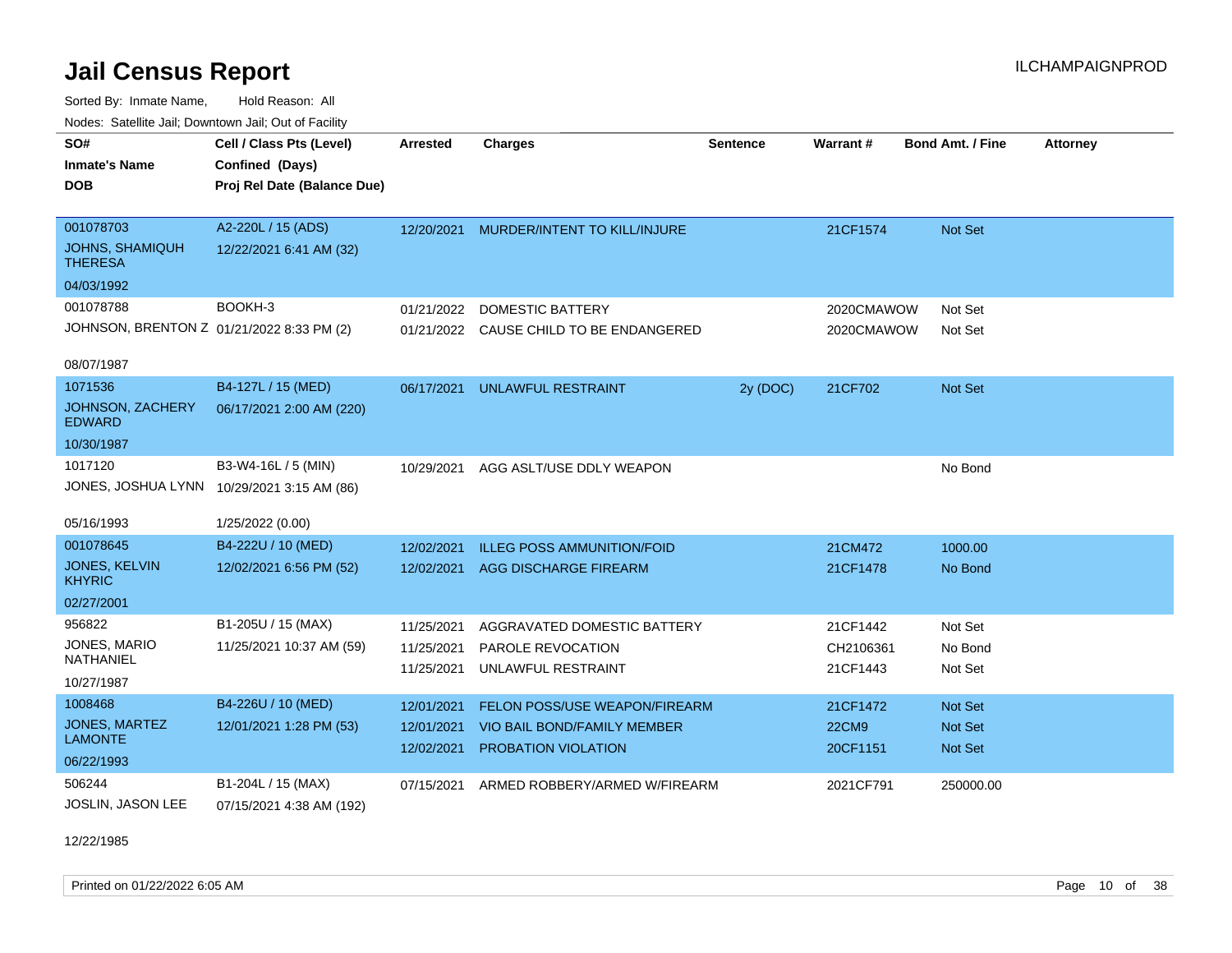| <b>Nouro:</b> Catoline Jan, Downtown Jan, Out of Fability |                                                                            |                          |                                                                |                 |                      |                         |                 |
|-----------------------------------------------------------|----------------------------------------------------------------------------|--------------------------|----------------------------------------------------------------|-----------------|----------------------|-------------------------|-----------------|
| SO#<br><b>Inmate's Name</b><br><b>DOB</b>                 | Cell / Class Pts (Level)<br>Confined (Days)<br>Proj Rel Date (Balance Due) | Arrested                 | <b>Charges</b>                                                 | <b>Sentence</b> | <b>Warrant#</b>      | <b>Bond Amt. / Fine</b> | <b>Attorney</b> |
| 66662<br>KINTNER, WESLEY J                                | B3-W5-20L / 10 (MED)<br>12/05/2021 1:57 PM (49)                            | 12/05/2021               | POSS AMT CON SUB EXCEPT(A)/(D)                                 | 2y (DOC)        | 18CF597              | 200000.00               |                 |
| 04/15/1986                                                |                                                                            |                          |                                                                |                 |                      |                         |                 |
| 1041648                                                   | A3-213L / 15 (ADS)                                                         | 01/11/2022               | ARMED HABITUAL CRIMINAL                                        |                 | 22CF41               | Not Set                 |                 |
| LANE, DEMETRIUS<br>LAQUAN                                 | 01/11/2022 5:27 AM (12)                                                    |                          | 01/11/2022 PAROLE REVOCATION                                   |                 | CH2200221            | Not Set                 |                 |
| 07/04/1996                                                |                                                                            |                          |                                                                |                 |                      |                         |                 |
| 1070011                                                   | B4-124U / 15 (MAX)                                                         | 08/03/2021               | AGG DISCH FIREARM/1ST AID PERS                                 |                 | 21CF929              | <b>Not Set</b>          |                 |
| LAWS, WILLIAM<br>ZARAK, Third                             | 08/03/2021 3:53 PM (173)                                                   |                          |                                                                |                 |                      |                         |                 |
| 07/06/1999                                                |                                                                            |                          |                                                                |                 |                      |                         |                 |
| 548089                                                    | B1-204U / 15 (MAX)                                                         | 12/04/2020               | METH DELIVERY/100<400 GRAMS                                    |                 | 20CF1481             | Not Set                 |                 |
| LEWIS, LAWRENCE<br>PAUL, Third                            | 12/04/2020 4:42 AM (415)                                                   | 12/04/2020<br>12/04/2020 | AGG DOMESTIC BATTERY/STRANGLE<br>ATTEMPT (FIRST DEGREE MURDER) |                 | 18CF1507<br>20CF1378 | 10000.00<br>Not Set     |                 |
| 02/08/1993                                                |                                                                            |                          |                                                                |                 |                      |                         |                 |
| 001077524                                                 | B2-T4-15U / 10 (SPH)                                                       | 12/14/2020               | AGG BATTERY/JUDGE/EMT                                          |                 | 2020-CF-1212         | 10000.00                |                 |
| LEWIS, TREVOR                                             | 12/14/2020 5:16 PM (405)                                                   | 12/14/2020               | <b>RESIDENTIAL ARSON</b>                                       |                 | 2020-CF-1388         | 150000.00               |                 |
| <b>DANIEL</b>                                             |                                                                            | 12/14/2020               | AGG BATTERY/PUBLIC PLACE                                       |                 | 2020-CF-1231         | 50000.00                |                 |
| 06/03/2002                                                |                                                                            | 12/14/2020               | AGG BATTERY/PEACE OFFICER                                      |                 | 2020-CF-1211         | 10000.00                |                 |
| 1065002<br>LOVELESS, DUSTIN<br>DEE                        | B3-W3-12L / 10 (MED)<br>11/16/2021 11:41 AM (68)                           | 11/16/2021               | DOMESTIC BTRY/CONTACT/VIO O/P                                  |                 | 2019CF001781         | 25000.00                |                 |
| 06/17/1982                                                |                                                                            |                          |                                                                |                 |                      |                         |                 |
| 1000869                                                   | A3-114L / 15 (MAX)                                                         | 09/11/2021               | FELON POSS/USE WEAPON/FIREARM                                  |                 | 21CF1102             | <b>Not Set</b>          |                 |
| <b>MARTIN, MANNIX</b><br><b>TILMOND</b>                   | 09/12/2021 12:40 AM (133)                                                  |                          |                                                                |                 |                      |                         |                 |
| 07/19/1991                                                |                                                                            |                          |                                                                |                 |                      |                         |                 |
| 48792                                                     | B4-225U / 10 (MED)                                                         | 11/19/2021               | AGG BATTERY/DISCHARGE FIREARM                                  |                 | 21CF1425             | Not Set                 |                 |
| MCCLAIN, HURCHEL<br><b>JOSEPH</b>                         | 11/20/2021 4:11 AM (64)                                                    |                          |                                                                |                 |                      |                         |                 |
| 05/01/1979                                                |                                                                            |                          |                                                                |                 |                      |                         |                 |
|                                                           |                                                                            |                          |                                                                |                 |                      |                         |                 |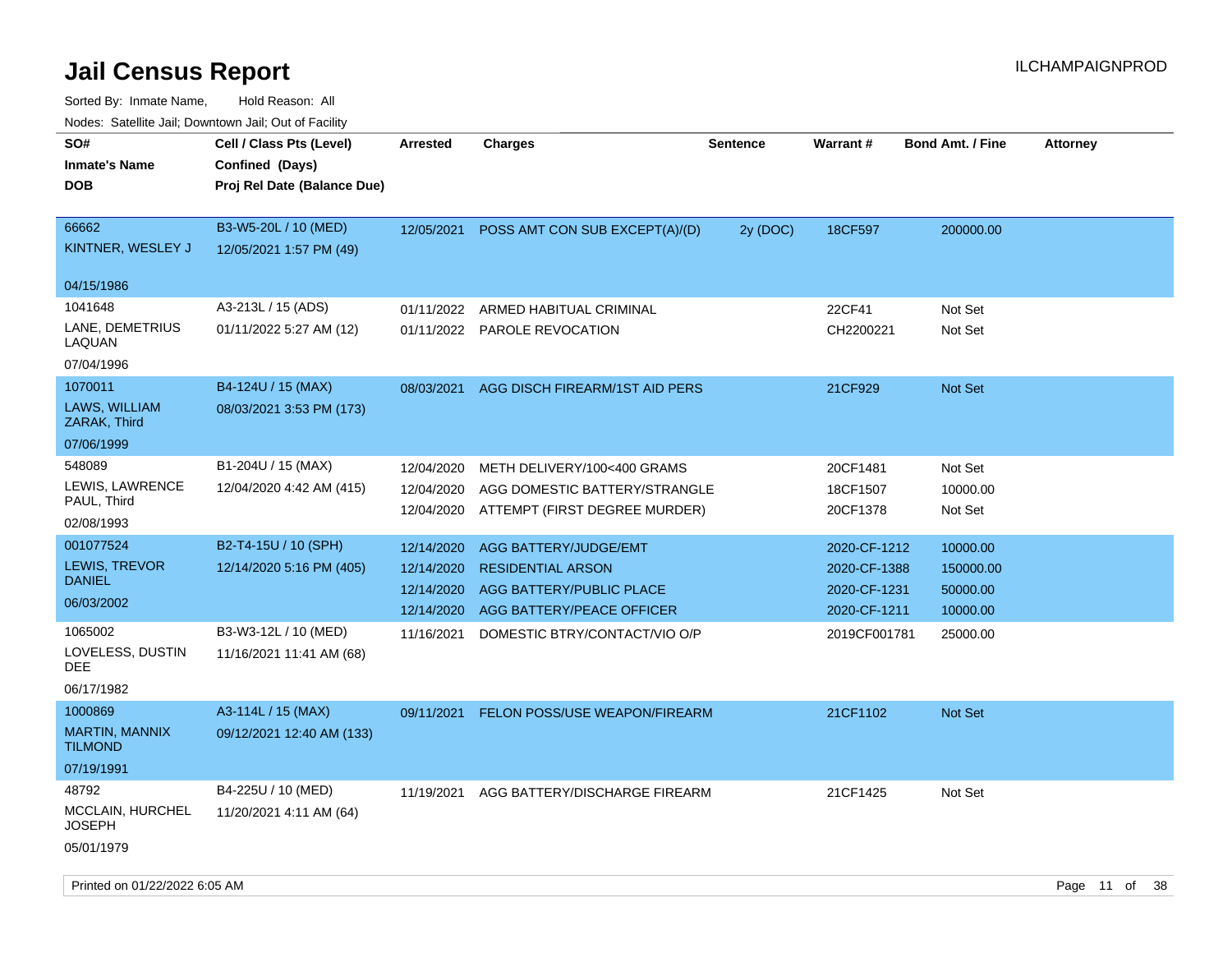| SO#<br>Cell / Class Pts (Level)<br><b>Charges</b><br><b>Warrant#</b><br><b>Bond Amt. / Fine</b><br>Attorney<br><b>Arrested</b><br><b>Sentence</b><br>Confined (Days)<br><b>Inmate's Name</b><br>Proj Rel Date (Balance Due)<br><b>DOB</b> |  |
|-------------------------------------------------------------------------------------------------------------------------------------------------------------------------------------------------------------------------------------------|--|
|                                                                                                                                                                                                                                           |  |
|                                                                                                                                                                                                                                           |  |
|                                                                                                                                                                                                                                           |  |
|                                                                                                                                                                                                                                           |  |
| 001077938<br><b>BOOKH-2 / 15 (ADS)</b><br>Not Set<br>05/10/2021<br>AGG KIDNAPING DISCH FIR/HARM<br>21CF532                                                                                                                                |  |
| MCGAHA,<br>05/10/2021 7:02 PM (258)<br>No Bond<br>05/11/2021<br><b>MURDER</b><br>2021-CF-215                                                                                                                                              |  |
| <b>CHRISTOPHER D</b><br>Not Set<br>ESCAPE FROM DEPT OF CORRECTION<br>21CF600<br>05/27/2021                                                                                                                                                |  |
| 07/27/1991                                                                                                                                                                                                                                |  |
| 66710<br>BOOKH-4 / 15 (ADS)<br>Not Set<br>01/19/2022 ARMED VIOLENCE/CATEGORY I<br>22CF88                                                                                                                                                  |  |
| MEEKS, CASSARIOUS<br>01/20/2022 11:40 AM (3)<br><b>MONTE</b>                                                                                                                                                                              |  |
| 06/22/1984                                                                                                                                                                                                                                |  |
| 1043071<br>A2-120L / 10 (MED)<br>Not Set<br>11/08/2021<br>CRIM DMG/GOVT PROP/<\$500<br>21CF1378                                                                                                                                           |  |
| <b>MERRELL-</b><br>11/08/2021 2:22 AM (76)                                                                                                                                                                                                |  |
| SUTHERLAND, ALICIA                                                                                                                                                                                                                        |  |
| 11/26/1972                                                                                                                                                                                                                                |  |
| 41584<br>B4-227L / 15 (MAX)<br>21CF1467<br>Not Set<br>12/01/2021<br>ARMED HABITUAL CRIMINAL                                                                                                                                               |  |
| MILLER, JOSE LOVELL 12/02/2021 1:04 AM (52)                                                                                                                                                                                               |  |
|                                                                                                                                                                                                                                           |  |
| 10/07/1975                                                                                                                                                                                                                                |  |
| 001078721<br>A4-202L / 5 (ADS)<br>12/29/2021 VIOLATE ORDER PROTECTION<br>21CF1600<br>Not Set                                                                                                                                              |  |
| <b>MIRAMONTES, RAUL</b><br>12/29/2021 4:02 AM (25)                                                                                                                                                                                        |  |
|                                                                                                                                                                                                                                           |  |
| 05/11/1989                                                                                                                                                                                                                                |  |
| 001077902<br>A2-123L / 5 (ADS)<br>21CM187<br>Not Set<br>11/23/2021<br>BATTERY/CAUSE BODILY HARM                                                                                                                                           |  |
| MOFFETT, CAROLYN<br>11/21/2021 10:31 AM (63)                                                                                                                                                                                              |  |
| <b>REENE</b>                                                                                                                                                                                                                              |  |
| 10/23/1988                                                                                                                                                                                                                                |  |
| 39106<br>A4-102L / 10 (MED)<br>10/12/2021<br>DOMESTIC BATTERY/OTHER PRIOR<br>21CF1217<br>Not Set                                                                                                                                          |  |
| MOORE, ANDREW LEE, 10/12/2021 1:02 AM (103)                                                                                                                                                                                               |  |
| Junior                                                                                                                                                                                                                                    |  |
| 04/12/1973<br>4/10/2022 (0.00)                                                                                                                                                                                                            |  |
| 1007239<br>A3-111L / 10 (ADS)<br>21CF1607<br>12/29/2021<br>DOMESTIC BATTERY<br>Not Set                                                                                                                                                    |  |
| MOORE, ANDREW<br>12/29/2021 8:40 PM (25)<br><b>VIRGIL</b>                                                                                                                                                                                 |  |
| 08/20/1972                                                                                                                                                                                                                                |  |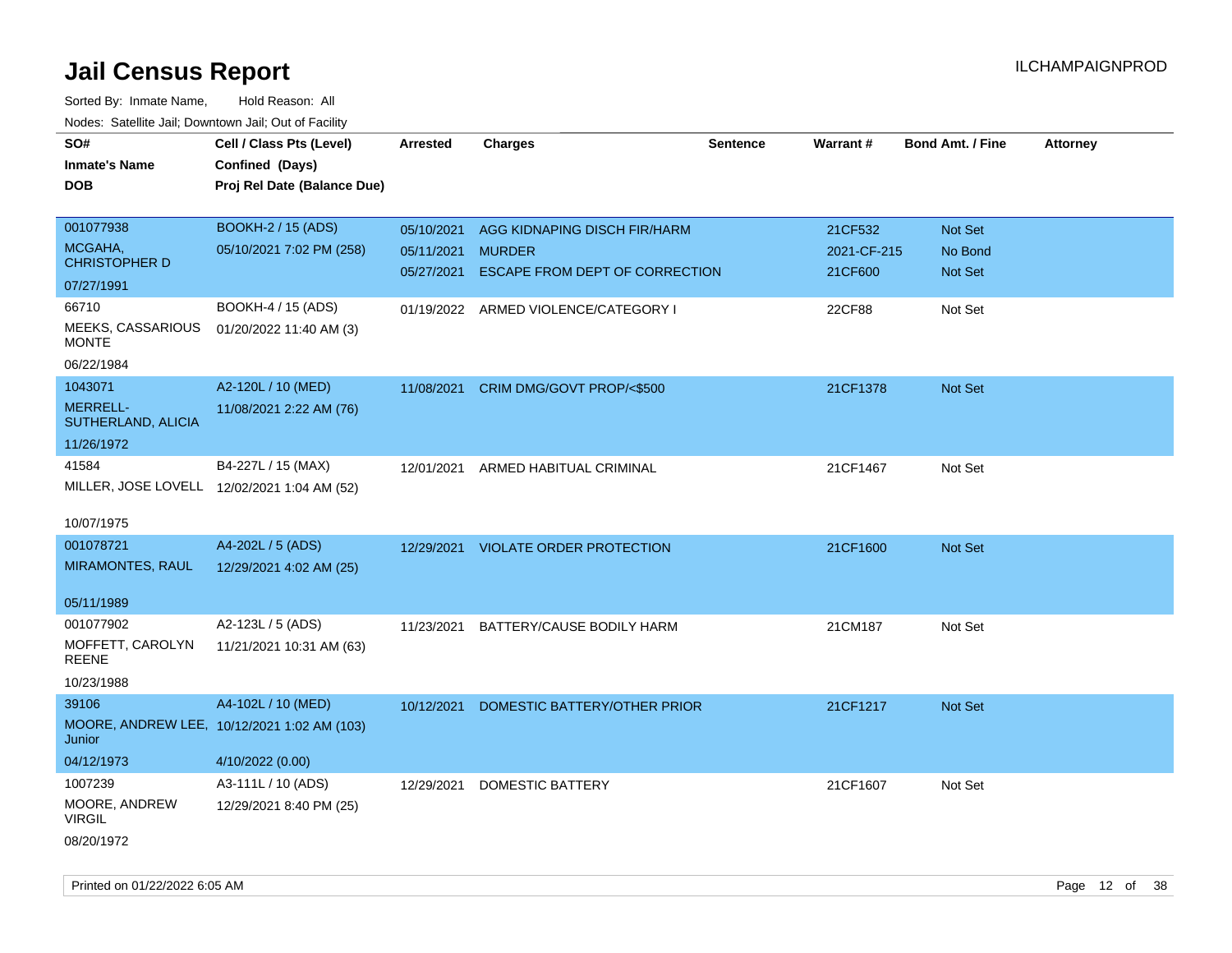| SO#                                          | Cell / Class Pts (Level)    | <b>Arrested</b> | <b>Charges</b>                           | <b>Sentence</b> | Warrant#   | <b>Bond Amt. / Fine</b> | <b>Attorney</b> |
|----------------------------------------------|-----------------------------|-----------------|------------------------------------------|-----------------|------------|-------------------------|-----------------|
| <b>Inmate's Name</b>                         | Confined (Days)             |                 |                                          |                 |            |                         |                 |
| DOB                                          | Proj Rel Date (Balance Due) |                 |                                          |                 |            |                         |                 |
|                                              |                             |                 |                                          |                 |            |                         |                 |
| 1076661                                      | BOOKH-3                     |                 | 01/22/2022 DUI INTOXICATING COMPOUND     |                 | <b>FTA</b> | 5000.00                 |                 |
| MOORE, COLTIN RILEY 01/22/2022 5:32 AM (1)   |                             |                 | 01/22/2022 CRIM DAMAGE/<\$500            |                 | <b>FTA</b> | 5000.00                 |                 |
| 10/23/1996                                   |                             |                 |                                          |                 |            |                         |                 |
| 539294                                       | A4-207L / 10 (ADS)          | 01/11/2022      | AGG DUI/NO VALID DL                      |                 | 22CF49     | Not Set                 |                 |
| MOSLEY, JAMES<br>CALVIN                      | 01/11/2022 9:43 PM (12)     |                 | 01/11/2022 PAROLE REVOCATION             |                 | CH2200227  | No Bond                 |                 |
| 12/11/1985                                   |                             |                 |                                          |                 |            |                         |                 |
| 001078517                                    | B1-102L / 15 (MAX)          |                 | 10/19/2021 ATTEMPT (FIRST DEGREE MURDER) |                 | 21CF1267   | Not Set                 |                 |
| <b>NELSON, RORY</b><br><b>DEMOND</b>         | 10/19/2021 3:55 AM (96)     |                 |                                          |                 |            |                         |                 |
| 08/14/1984                                   |                             |                 |                                          |                 |            |                         |                 |
| 001078357                                    | B2-T1-02L / 15 (SPH)        | 09/17/2021      | ARMED ROBBERY/ARMED W/FIREARM            |                 | 21CF1230   | Not Set                 |                 |
| PETTIGREW, CAREY<br><b>CORNITRIAS DEOBLO</b> | 09/17/2021 9:56 AM (128)    | 09/17/2021      | ARMED ROBBERY/ARMED W/FIREARM            |                 | 21CF1128   | Not Set                 |                 |
| 08/31/1986                                   |                             | 09/17/2021      | ARMED ROBBERY/ARMED W/FIREARM            |                 | 21CF1129   | Not Set                 |                 |
| 1030954                                      | A4-101L / 15 (ADS)          |                 |                                          |                 |            |                         |                 |
| PETTIGREW,                                   | 01/15/2022 4:35 AM (8)      | 01/14/2022      | ARMED VIOLENCE/CATEGORY I                |                 | 22CF76     | Not Set                 |                 |
| <b>MALCOME JAMIESON</b>                      |                             |                 | 01/14/2022 MFG/DEL CANNABIS/10-30 GRAMS  |                 | 2020CF9    | 15000.00                |                 |
| 02/20/1995                                   |                             |                 |                                          |                 |            |                         |                 |
| 1063325                                      | A3-117L / 10 (MED)          |                 | 01/13/2022 VIO BAIL BOND/CLASS A OFFENSE |                 | 22CM17     | Not Set                 |                 |
| PICKENS, JOSEPH<br><b>PARNELL</b>            | 01/14/2022 12:28 AM (9)     |                 |                                          |                 |            |                         |                 |
| 04/27/1978                                   |                             |                 |                                          |                 |            |                         |                 |
| 999352                                       | B4-225L / 10 (MED)          | 09/09/2021      | <b>VIOLATE OP/OTHER PRIOR</b>            | 2y (DOC)        |            | <b>Not Set</b>          |                 |
| PIRLOT, JUSTIN LEE                           | 09/09/2021 11:28 AM (136)   | 10/23/2021      | <b>FALSE REPORT OF OFFENSE</b>           |                 | 2019CF836  | 5000.00                 |                 |
| 11/08/1982                                   |                             |                 |                                          |                 |            |                         |                 |
| 001078669                                    | B1-107U / 10 (MED)          | 12/10/2021      | AGG DISCHARGE FIREARM/BLDG/SCH           |                 | 21CF1507   | Not Set                 |                 |
| RANGEL, ADRIAN                               | 12/10/2021 12:53 AM (44)    |                 |                                          |                 |            |                         |                 |
| 11/25/2000                                   |                             |                 |                                          |                 |            |                         |                 |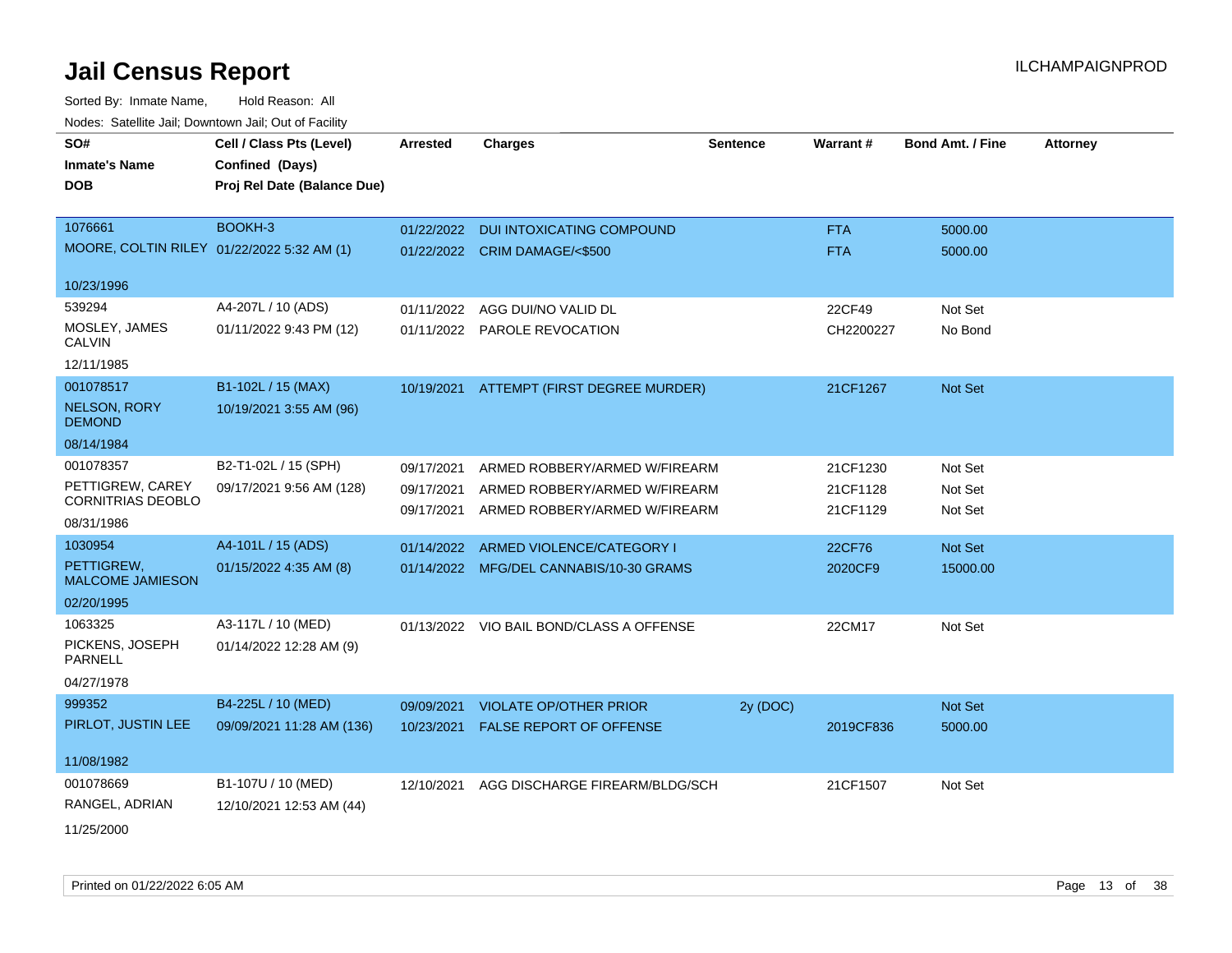| roaco. Catolino cali, Domntonn cali, Out of Facility |                             |            |                                          |                 |                 |                         |                 |
|------------------------------------------------------|-----------------------------|------------|------------------------------------------|-----------------|-----------------|-------------------------|-----------------|
| SO#                                                  | Cell / Class Pts (Level)    | Arrested   | <b>Charges</b>                           | <b>Sentence</b> | <b>Warrant#</b> | <b>Bond Amt. / Fine</b> | <b>Attorney</b> |
| <b>Inmate's Name</b>                                 | Confined (Days)             |            |                                          |                 |                 |                         |                 |
| <b>DOB</b>                                           | Proj Rel Date (Balance Due) |            |                                          |                 |                 |                         |                 |
|                                                      |                             |            |                                          |                 |                 |                         |                 |
| 1069524                                              | B4-224L / 15 (MAX)          |            | 08/08/2021 MFG/DEL CANNABIS/30-500 GRAMS |                 | 21CF953         | Not Set                 |                 |
| RAY-DAVIS, KAMARI<br><b>DAYVON</b>                   | 08/09/2021 2:44 AM (167)    |            |                                          |                 |                 |                         |                 |
| 03/30/2000                                           |                             |            |                                          |                 |                 |                         |                 |
| 45473                                                | B1-202L / 15 (MAX)          | 11/23/2021 | CHIL SEX OFFEN/RESIDE DAY CARE           |                 | 21CF1275        | 10000.00                |                 |
| REXROAD, CALVIN<br>ALLEN                             | 11/23/2021 6:27 PM (61)     | 11/23/2021 | <b>VIOLATE SEX OFFENDER REGIS</b>        |                 | 21CF546         | 50000.00                |                 |
| 10/04/1970                                           |                             |            |                                          |                 |                 |                         |                 |
| 001078602                                            | A4-203L / 10 (MED)          | 11/21/2021 | <b>AGGRAVATED DOMESTIC BATTERY</b>       |                 | 21CF1428        | <b>Not Set</b>          |                 |
| RICHARDSON,<br><b>JOHNNY LINDAL</b>                  | 11/21/2021 10:00 AM (63)    |            |                                          |                 |                 |                         |                 |
| 06/27/2000                                           |                             |            |                                          |                 |                 |                         |                 |
| 001077783                                            | A3-113L / 10 (ADS)          |            | 01/05/2022 AGGRAVATED BATTERY            |                 | 21CF325         | Not Set                 |                 |
| RIVERA, DARYL<br><b>ANTONIO</b>                      | 01/05/2022 4:20 PM (18)     |            |                                          |                 |                 |                         |                 |
| 11/14/1981                                           |                             |            |                                          |                 |                 |                         |                 |
| 001078351                                            | A4-104L / 10 (ADS)          | 01/14/2022 | AGG UNLAWFUL USE OF WEAPON/VEH           |                 | 22CF73          | Not Set                 |                 |
| ROBINSON, DONTAE<br><b>ROY</b>                       | 01/14/2022 10:57 PM (9)     | 01/14/2022 | POSSESSION OF STOLEN FIREARM             |                 | 2021CF1609      | 150000.00               |                 |
| 06/25/2002                                           |                             |            |                                          |                 |                 |                         |                 |
| 979485                                               | B2-T3-11U / 15 (SPH)        | 03/12/2021 | PRED CRIM SEX ASLT/VICTIM <13            |                 | 21CF282         | Not Set                 |                 |
| RODRIGUEZ, JOSHUA<br><b>ANTHONY</b>                  | 03/12/2021 1:57 PM (317)    |            |                                          |                 |                 |                         |                 |
| 04/06/1990                                           |                             |            |                                          |                 |                 |                         |                 |
| 61330                                                | B4-123L / 15 (MAX)          | 12/01/2021 | ARMED HABITUAL CRIMINAL                  |                 | 21CF1473        | <b>Not Set</b>          |                 |
| <b>RUFFIN, JONATHON</b><br><b>CECIL</b>              | 12/01/2021 5:34 AM (53)     | 12/01/2021 | PAROLE REVOCATION                        |                 | CH2107545       | No Bond                 |                 |
| 05/10/1984                                           |                             |            |                                          |                 |                 |                         |                 |
| 1071161                                              | B4-124L / 15 (MAX)          | 08/18/2021 | DELIVERY OF OR POSSESSION OF W/INT       |                 | 21CF1008        | No Bond                 |                 |
| SANDERS, MARKELL<br>LAMAR                            | 08/18/2021 6:18 PM (158)    |            |                                          |                 |                 |                         |                 |
| 02/02/2000                                           |                             |            |                                          |                 |                 |                         |                 |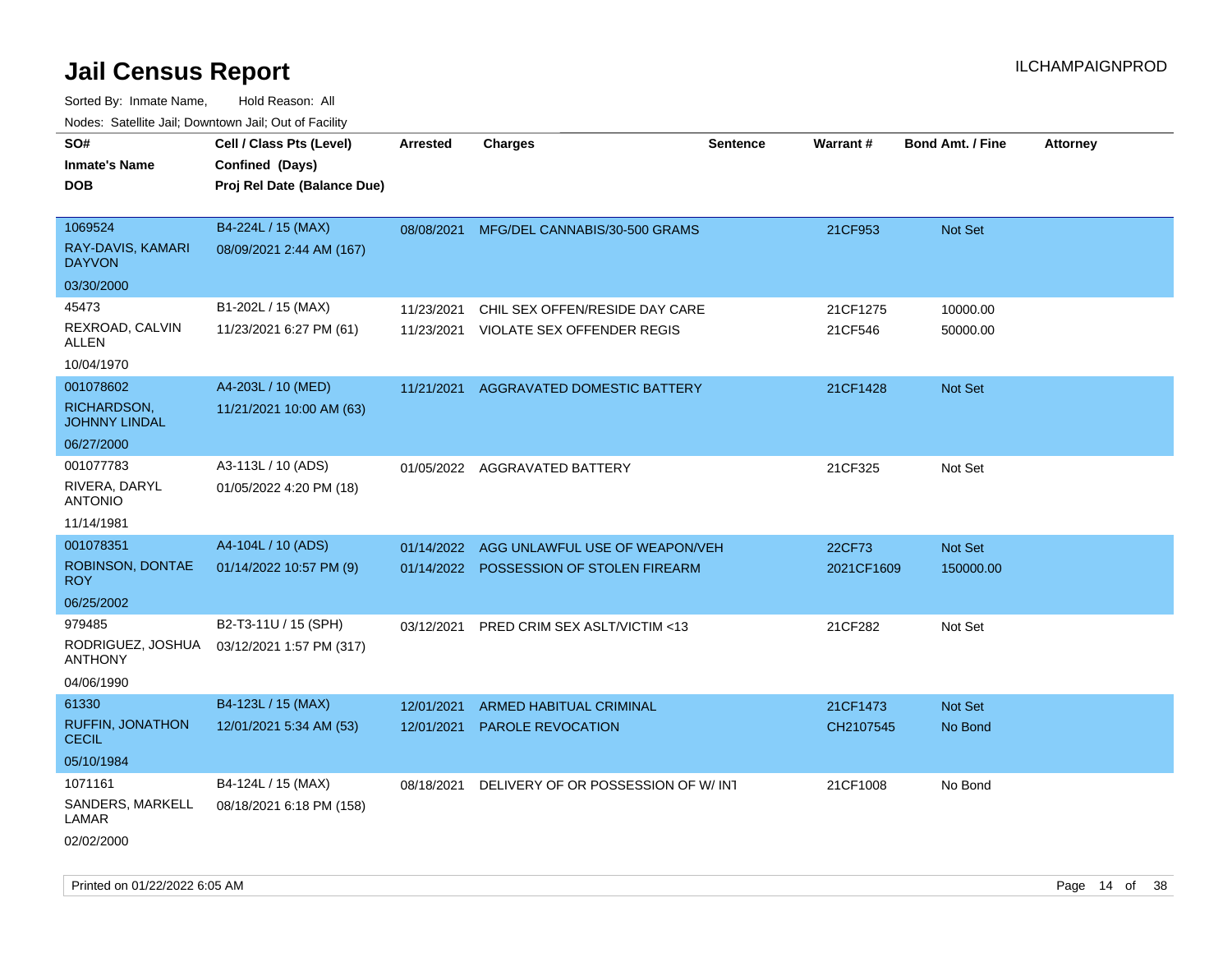Sorted By: Inmate Name, Hold Reason: All Nodes: Satellite Jail; Downtown Jail; Out of Facility

| SO#                                     | Cell / Class Pts (Level)                     | Arrested   | <b>Charges</b>                           | <b>Sentence</b>     | <b>Warrant#</b> | <b>Bond Amt. / Fine</b> | <b>Attorney</b> |
|-----------------------------------------|----------------------------------------------|------------|------------------------------------------|---------------------|-----------------|-------------------------|-----------------|
| <b>Inmate's Name</b>                    | Confined (Days)                              |            |                                          |                     |                 |                         |                 |
| <b>DOB</b>                              | Proj Rel Date (Balance Due)                  |            |                                          |                     |                 |                         |                 |
|                                         |                                              |            |                                          |                     |                 |                         |                 |
| 1047469                                 | B3-W5-18L / 10 (MED)                         | 07/03/2021 | <b>CRIMINAL SEX ASSAULT/CONSENT</b>      | 2y/6m (DOC) 21CF773 |                 | Not Set                 |                 |
| <b>ALLEN</b>                            | SCHINDLER, RICHARD 07/03/2021 10:25 PM (204) |            |                                          |                     |                 |                         |                 |
| 10/16/1979                              |                                              |            |                                          |                     |                 |                         |                 |
| 001078748                               | A4-106L / 10 (ADS)                           | 01/10/2022 | <b>AGGRAVATED BATTERY</b>                |                     | 21CF151         | No Bond                 |                 |
| <b>CURTIS</b>                           | SCHROEDER, JOSHUA 01/10/2022 9:34 AM (13)    |            |                                          |                     |                 |                         |                 |
| 09/04/1980                              | 3/8/2022 (0.00)                              |            |                                          |                     |                 |                         |                 |
| 001078698                               | A4-201L / 5 (ADS)                            | 12/20/2021 | DIRECT CRIMINAL CONTEMPT                 |                     | 2019F44         | No Bond                 |                 |
| SIDES, BRIAN KEITH                      | 12/20/2021 4:23 PM (34)                      |            |                                          |                     |                 |                         |                 |
| 12/08/1969                              |                                              |            |                                          |                     |                 |                         |                 |
| 001078441                               | BOOKF-1 / 15 (ADS)                           | 10/01/2021 | ARMED HABITUAL CRIMINAL                  |                     | 21CF1182        | Not Set                 |                 |
| SINGLETON, CORRIE<br><b>DERRELL</b>     | 10/01/2021 12:36 PM (114)                    |            | 12/20/2021 SPEEDING 26-34 MPH OVER LIMIT |                     | 2021TR2701      | 1000.00                 |                 |
| 05/07/1983                              |                                              |            |                                          |                     |                 |                         |                 |
| 001078765                               | A4-101U / 10 (ADS)                           | 01/13/2022 | FELON POSS/USE WEAPON/FIREARM            |                     | 22CF66          | Not Set                 |                 |
|                                         | SMITH, COREY ADRIAN 01/13/2022 7:32 PM (10)  |            | 01/13/2022 DRVG UNDER INFLUENCE OF DRUG  |                     | 2018DT262       | 190.00                  |                 |
|                                         |                                              |            | 01/13/2022 DRIVING ON REVOKED LICENSE    |                     | 20TR3078        | 190.00                  |                 |
| 09/01/1987                              |                                              |            |                                          |                     |                 |                         |                 |
| 951986                                  | A3-213U / 10 (ADS)                           |            | 01/11/2022 WILFUL FAILURE TO REGISTER    |                     | 21 CF 1016      | No Bond                 |                 |
| <b>STARKS, LAWRENCE</b><br><b>DAVID</b> | 01/11/2022 3:06 PM (12)                      |            |                                          |                     |                 |                         |                 |
| 09/28/1955                              | 2/7/2022 (0.00)                              |            |                                          |                     |                 |                         |                 |
| 1064798                                 | A4-105L / 15 (ADS)                           | 01/17/2022 | <b>MURDER</b>                            |                     | 2021CF695       | 1500000.00              |                 |
| <b>STENNIS, BRUCE</b><br><b>DEONTAY</b> | 01/17/2022 1:29 PM (6)                       |            | 01/17/2022 MFG/DEL 1<15 GR COCAINE/ANLG  |                     | 21CF520         | 50000.00                |                 |
| 08/12/1998                              |                                              |            |                                          |                     |                 |                         |                 |
| 001077770                               | A2-221U / 5 (ADS)                            | 01/06/2022 | <b>RESIDENTIAL BURGLARY</b>              |                     | 21CF319         | Not Set                 |                 |
|                                         | STOFFLE, KELLY ANNE 01/06/2022 3:14 PM (17)  |            |                                          |                     |                 |                         |                 |

04/12/1989

Printed on 01/22/2022 6:05 AM Page 15 of 38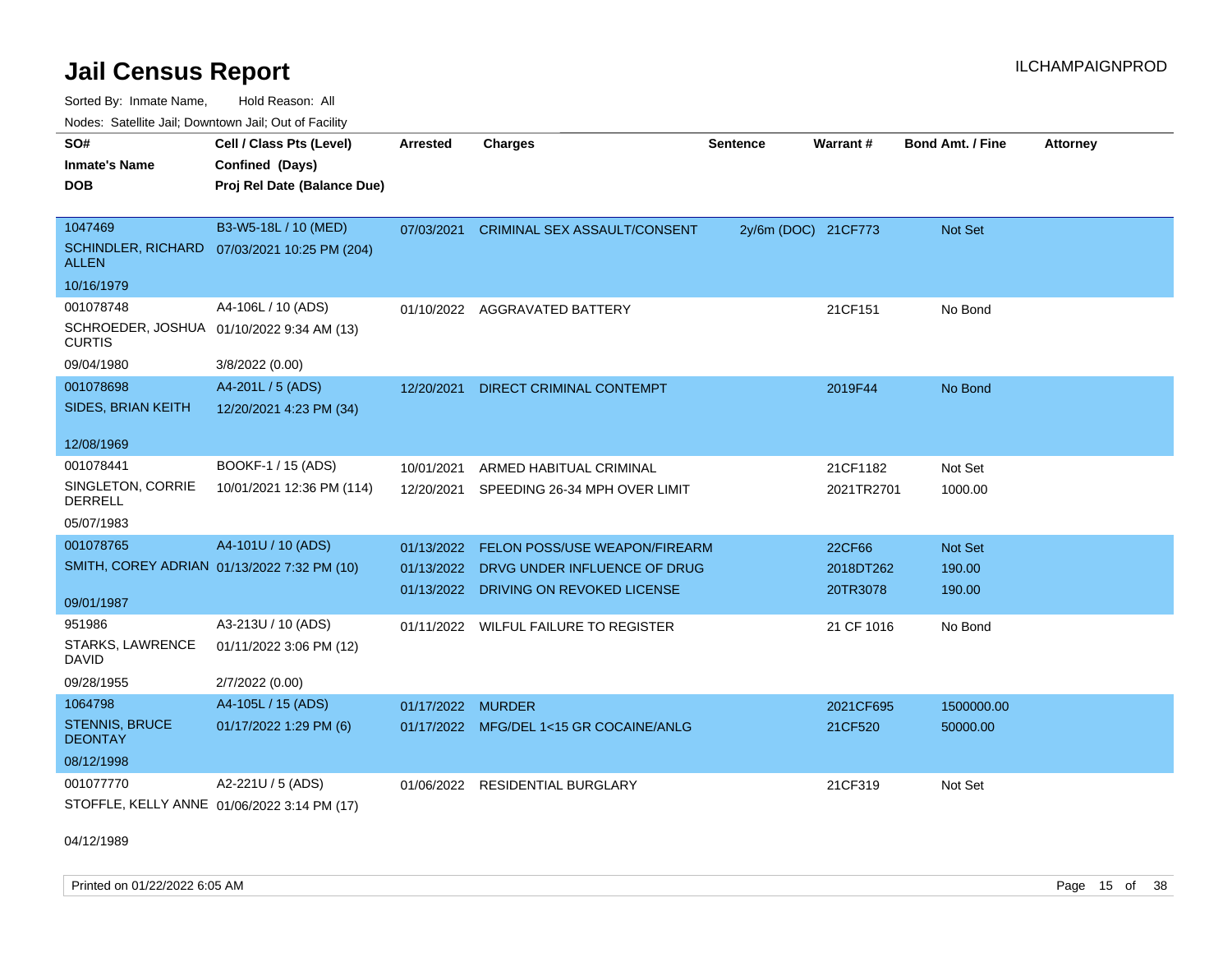| Nudes. Satellite Jali, Downtown Jali, Out of Facility |                             |            |                                     |                 |           |                         |                 |
|-------------------------------------------------------|-----------------------------|------------|-------------------------------------|-----------------|-----------|-------------------------|-----------------|
| SO#                                                   | Cell / Class Pts (Level)    | Arrested   | <b>Charges</b>                      | <b>Sentence</b> | Warrant#  | <b>Bond Amt. / Fine</b> | <b>Attorney</b> |
| Inmate's Name                                         | Confined (Days)             |            |                                     |                 |           |                         |                 |
| <b>DOB</b>                                            | Proj Rel Date (Balance Due) |            |                                     |                 |           |                         |                 |
|                                                       |                             |            |                                     |                 |           |                         |                 |
| 38305                                                 | B2-T2-06L / 10 (SPH)        |            | 03/18/2020 CRIMINAL SEXUAL ABUSE    |                 | 20CF-343  | 500000.00               |                 |
| STOVER, JOSH<br><b>ANDREW</b>                         | 03/18/2020 10:24 AM (676)   |            |                                     |                 |           |                         |                 |
| 08/18/1973                                            |                             |            |                                     |                 |           |                         |                 |
| 1062701                                               | BOOKH-4 / 15 (ADS)          |            | 01/20/2022 UNLAWFUL USE OF A WEAPON | 10y (DOC)       | 2021CF114 | No Bond                 |                 |
| TAYLOR, CODY EARL                                     | 01/20/2022 11:31 AM (3)     |            |                                     |                 |           |                         |                 |
| 10/22/1997                                            |                             |            |                                     |                 |           |                         |                 |
| 1000614                                               | A3-112U / 15 (ADS)          |            | 01/12/2022 AGGRAVATED BATTERY       | 3y (DOC)        | 2018CF376 | No Bond                 |                 |
| <b>TESTER, TIMOTHY</b><br>RAY.                        | 01/12/2022 3:38 PM (11)     |            |                                     |                 |           |                         |                 |
| 06/08/1992                                            |                             |            |                                     |                 |           |                         |                 |
| 001078471                                             | B4-127U / 10 (MED)          | 10/11/2021 | AGG UUW/VEHICLE/<21                 |                 | 21CF1210  | 100.00                  |                 |
| THATCH, OMARION<br>DIAMONTE                           | 10/11/2021 1:26 AM (104)    |            |                                     |                 |           |                         |                 |
| 09/05/2003                                            |                             |            |                                     |                 |           |                         |                 |
| 32058                                                 | B4-123U / 15 (MAX)          |            | 06/14/2021 AGG DISCH FIREARM        |                 | 21CF690   | <b>Not Set</b>          |                 |
| THOMPSON, STEVEN<br>ONEAL                             | 06/14/2021 6:44 AM (223)    |            |                                     |                 |           |                         |                 |
| 03/14/1969                                            |                             |            |                                     |                 |           |                         |                 |
| 32910                                                 | B3-W1-01U / 10 (MED)        | 10/04/2021 | DOM BTRY/HARM/1-2 PRECONV           |                 | 21CF1189  | Not Set                 |                 |
| TULL, CHRISTOPHER<br>MICHAEL                          | 10/04/2021 10:53 PM (111)   |            |                                     |                 |           |                         |                 |
| 04/02/1971                                            |                             |            |                                     |                 |           |                         |                 |
| 1073328                                               | <b>BOOKH-6 / 5 (ADS)</b>    |            | 01/18/2022 AGG DUI/2/PASS<16        |                 | 20-CF-674 | No Bond                 |                 |
| VASQUEZ, ANTHONY<br>TOMAS                             | 01/18/2022 9:40 AM (5)      |            |                                     |                 |           |                         |                 |
| 02/05/1996                                            | 1/25/2022 (0.00)            |            |                                     |                 |           |                         |                 |
| 1070737                                               | A1-126L / 15 (MAX)          | 10/14/2021 | AGG KIDNAPG/<13/INTEL DISABL        |                 | 2020CF418 | 250000.00               |                 |
| WASHINGTON,<br>JASTINA VIRGINIA                       | 10/14/2021 12:02 PM (101)   |            |                                     |                 |           |                         |                 |
| 04/11/2000                                            |                             |            |                                     |                 |           |                         |                 |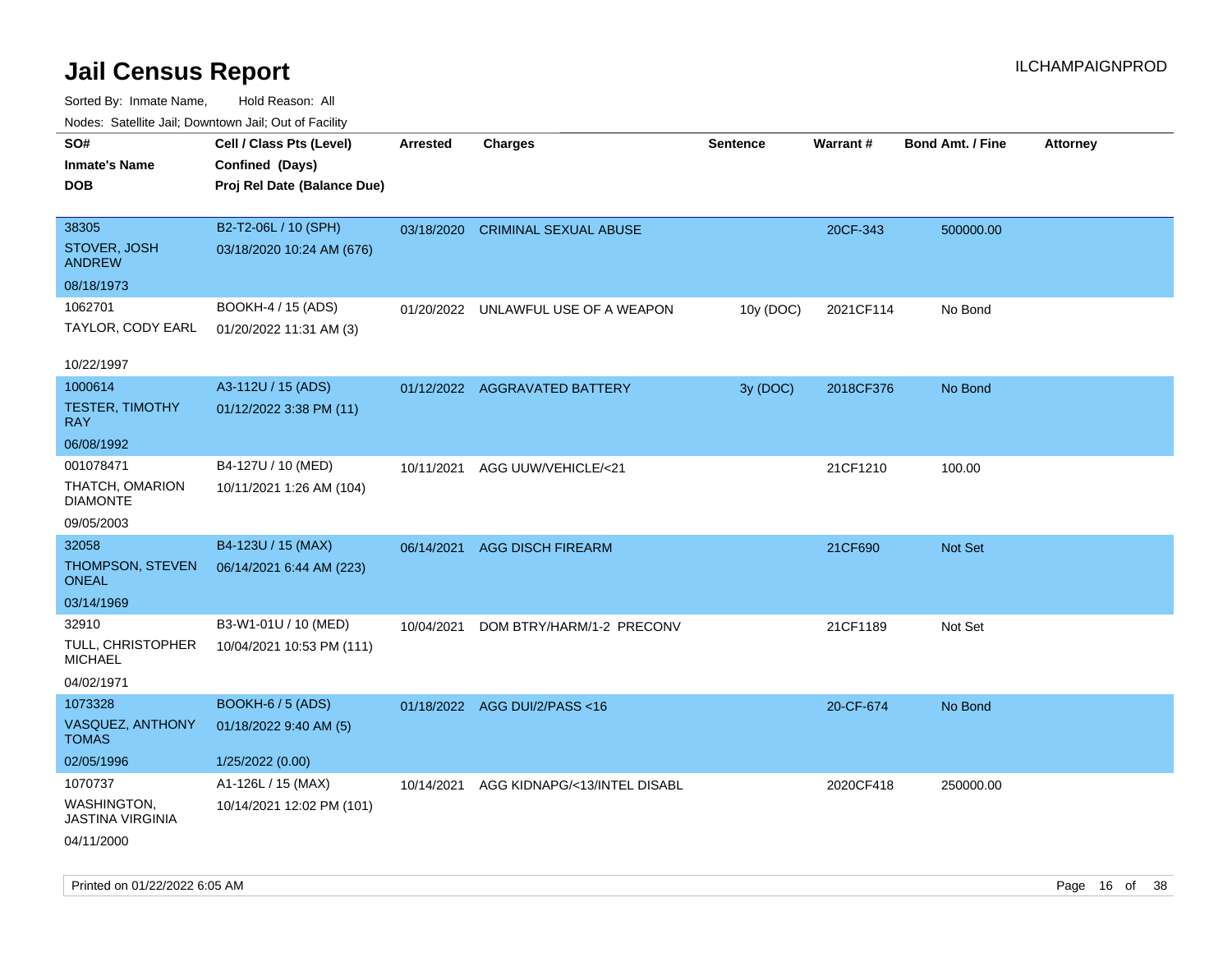Sorted By: Inmate Name, Hold Reason: All

Nodes: Satellite Jail; Downtown Jail; Out of Facility

| SO#<br><b>Inmate's Name</b><br><b>DOB</b>   | Cell / Class Pts (Level)<br>Confined (Days)<br>Proj Rel Date (Balance Due) | <b>Arrested</b>   | <b>Charges</b>                           | <b>Sentence</b> | Warrant#    | <b>Bond Amt. / Fine</b> | <b>Attorney</b> |
|---------------------------------------------|----------------------------------------------------------------------------|-------------------|------------------------------------------|-----------------|-------------|-------------------------|-----------------|
| 977140                                      | B1-203L / 10 (MED)                                                         | 10/24/2021        | <b>ARMED HABITUAL CRIMINAL</b>           |                 | 21CF1289    | <b>Not Set</b>          |                 |
| <b>WEBSTER, DERRIAL</b><br><b>DEVON</b>     | 10/24/2021 2:46 AM (91)                                                    |                   |                                          |                 |             |                         |                 |
| 01/14/1990                                  |                                                                            |                   |                                          |                 |             |                         |                 |
| 001078328                                   | B1-207U / 15 (MAX)                                                         | 08/30/2021        | FELON POSS/USE WEAPON/FIREARM            |                 | 21CF1045    | Not Set                 |                 |
| WHITE, JUSTIN<br><b>STEVEN</b>              | 08/30/2021 10:48 AM (146)                                                  |                   |                                          |                 |             |                         |                 |
| 10/25/1995                                  |                                                                            |                   |                                          |                 |             |                         |                 |
| 1019420                                     | B1-105L / 10 (MED)                                                         | 12/14/2021        | METH MANUFACTURING/15<100 GR             | 8y (DOC)        | 21CF205     | No Bond                 |                 |
| <b>WILLIAMS,</b><br><b>MARSHAWN ANTONIO</b> | 12/14/2021 1:56 PM (40)                                                    |                   |                                          |                 |             |                         |                 |
| 06/02/1994                                  |                                                                            |                   |                                          |                 |             |                         |                 |
| 638552                                      | B2-T2-08L / 5 (SPH)                                                        | 10/07/2021        | CHILD PORNOGRAPHY/PHOTOGRAPH             |                 | 2021CF1207  | No Bond                 |                 |
| <b>WILLIAMS, MICHAEL</b><br><b>JAMES</b>    | 10/07/2021 12:20 PM (108)                                                  |                   |                                          |                 |             |                         |                 |
| 03/29/1964                                  |                                                                            |                   |                                          |                 |             |                         |                 |
| 1066370                                     | B1-101L / 15 (MAX)                                                         | 07/28/2021        | ARMED VIOLENCE/CATEGORY III              |                 | 2021 CF 882 | Not Set                 |                 |
| <b>WILLIAMS, REONTE</b><br><b>REMIR</b>     | 07/28/2021 5:40 AM (179)                                                   |                   |                                          |                 |             |                         |                 |
| 05/14/1999                                  |                                                                            |                   |                                          |                 |             |                         |                 |
| 996311                                      | A3-211L / 10 (MED)                                                         | 01/12/2022        | RECEIVE/POSS/SELL STOLEN VEH             | 3y (DOC)        | 2021CF524   | No Bond                 |                 |
| WILLIAMS,<br>TRAYSHAUN DEVONTA              | 01/12/2022 5:31 PM (11)                                                    |                   |                                          |                 |             |                         |                 |
| 02/18/1992                                  |                                                                            |                   |                                          |                 |             |                         |                 |
| 972160                                      | A4-206U / 10 (ADS)                                                         |                   | 01/11/2022 AGG DOMESTIC BATTERY/STRANGLE | 3y (DOC)        | 21-CF-917   | Not Set                 |                 |
| WOOD, ANTONIO                               | 01/11/2022 5:14 PM (12)                                                    |                   |                                          |                 |             |                         |                 |
| 10/16/1981                                  |                                                                            |                   |                                          |                 |             |                         |                 |
| <b>Total Satellite Jail: 132</b>            |                                                                            | <b>Males: 116</b> | Females: 16<br>Unknown: 0                |                 |             |                         |                 |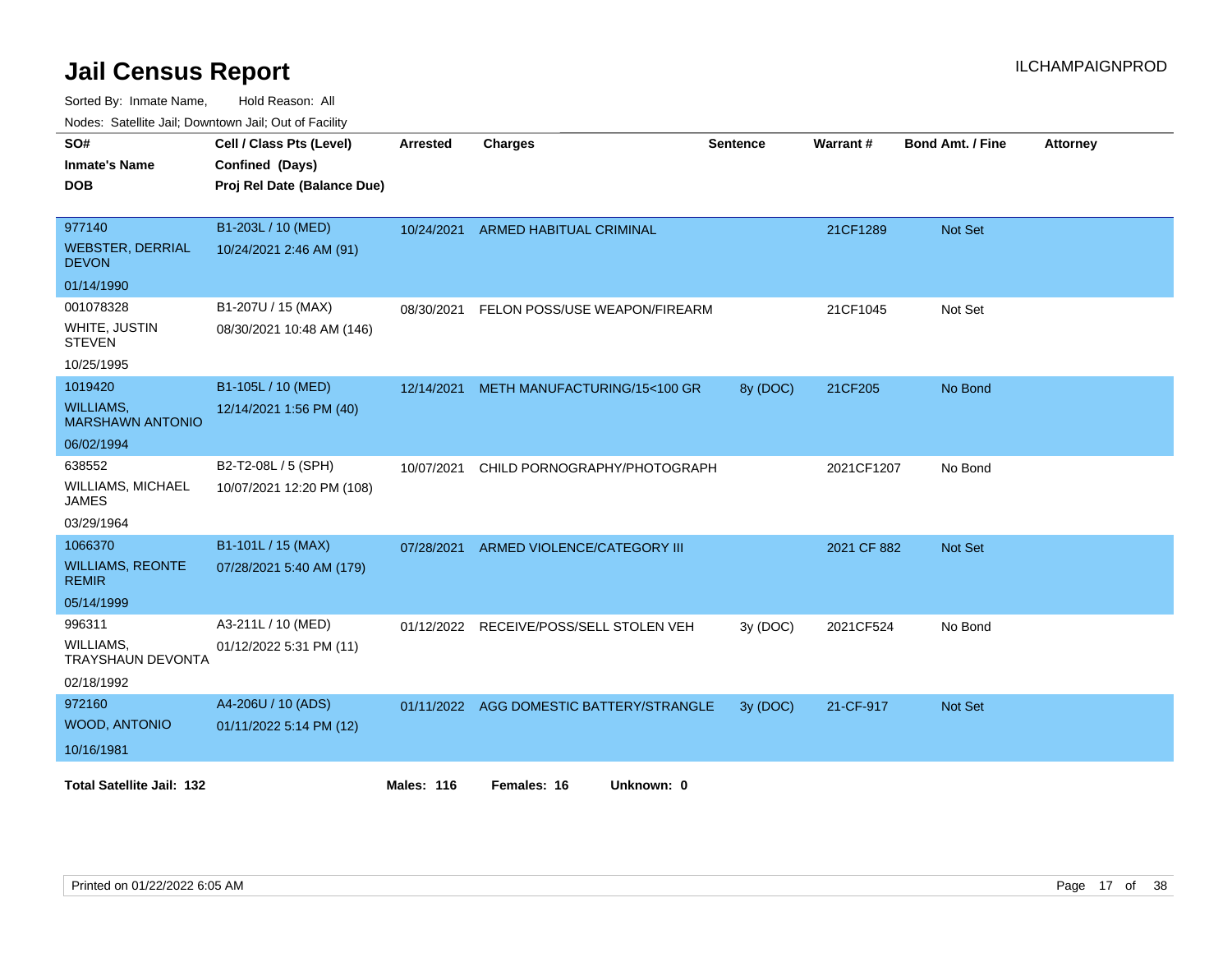| <b>Downtown Jail</b> |  |
|----------------------|--|
|                      |  |
|                      |  |

| SO#<br><b>Inmate's Name</b><br><b>DOB</b> | Cell / Class Pts (Level)<br>Confined (Days)<br>Proj Rel Date (Balance Due) | <b>Arrested</b> | <b>Charges</b>                    | <b>Sentence</b> | Warrant#  | Bond Amt. / Fine | <b>Attorney</b> |
|-------------------------------------------|----------------------------------------------------------------------------|-----------------|-----------------------------------|-----------------|-----------|------------------|-----------------|
| 1073165                                   | G4L / 5 (MIN)                                                              | 04/30/2021      | FORGERY/ISSUE/DELIVER DOCUMENT    |                 | 19CF143   | 75000.00         |                 |
| <b>ACKERMAN, CODY</b><br><b>JAMES</b>     | 04/30/2021 4:48 PM (268)                                                   | 04/30/2021      | <b>BURGLARY</b>                   |                 | 21CF516   | <b>Not Set</b>   |                 |
| 02/01/1989                                |                                                                            | 05/03/2021      | FORGERY/ISSUE/DELIVER DOCUMENT    |                 | 2018CF689 | 2500.00 / 75.00  |                 |
| 001078621                                 | F5U / 10 (MED)                                                             | 12/23/2021      | <b>RESIDENTIAL BURGLARY</b>       |                 | 21CF1582  | Not Set          |                 |
|                                           | BAILEY, DANIEL SCOTT 12/23/2021 9:44 AM (31)                               |                 | 01/14/2022 PROBATION VIOLATION    |                 | 21CF1445  | Not Set          |                 |
| 05/09/1999                                |                                                                            |                 |                                   |                 |           |                  |                 |
| 969121                                    | B1 / 15 (SPH)                                                              | 11/25/2021      | <b>CRIM TRESPASS TO RESIDENCE</b> |                 | 21CF1444  | Not Set          |                 |
| <b>BECKLEY, ANTHONY</b><br><b>PATRICK</b> | 11/25/2021 7:16 PM (59)                                                    |                 |                                   |                 |           |                  |                 |
| 06/30/1989                                |                                                                            |                 |                                   |                 |           |                  |                 |
| 517915                                    | G5U / 5 (MIN)                                                              | 08/03/2021      | <b>BURGLARY</b>                   |                 | 21CF289   | 20000.00         |                 |
| <b>BOXLEY, CHARLES</b><br><b>OMAR</b>     | 08/03/2021 2:18 PM (173)                                                   | 08/03/2021      | <b>BURGLARY</b>                   |                 | 21CF679   | 20000.00         |                 |
| 01/10/1985                                |                                                                            | 08/03/2021      | FORGERY/ISSUE/DELIVER DOCUMENT    |                 |           | No Bond          |                 |
| 1027929                                   | F6L / 15 (MAX)                                                             | 12/18/2021      | HOME INVASION/CAUSE INJURY        |                 | 21CF1560  | No Bond          |                 |
| <b>BROUGHTON, MARK</b><br>ANTHONY, Junior | 12/18/2021 2:55 AM (36)                                                    |                 |                                   |                 |           |                  |                 |
| 02/15/1990                                |                                                                            |                 |                                   |                 |           |                  |                 |
| 1067476                                   | F5L / 10 (MED)                                                             | 11/13/2021      | AGG DOMESTIC BATTERY/STRANGLE     |                 | 20CF575   | 5000.00          |                 |
| BROWN, JAMES<br><b>BRONELL</b>            | 11/13/2021 2:35 AM (71)                                                    | 11/13/2021      | <b>RESIDENTIAL BURGLARY</b>       |                 | 21CF385   | 25000.00         |                 |
| 01/08/1996                                |                                                                            |                 |                                   |                 |           |                  |                 |
| 995432                                    | <b>H5L / 10 (ADS)</b>                                                      | 12/20/2021      | FAIL TO RPT WKLY/NO FIXED ADDR    |                 | 21CF1559  | <b>Not Set</b>   |                 |
| BROWN, JAVON<br><b>SHANTEZ</b>            | 12/20/2021 2:06 AM (34)                                                    |                 |                                   |                 |           |                  |                 |
| 10/14/1991                                |                                                                            |                 |                                   |                 |           |                  |                 |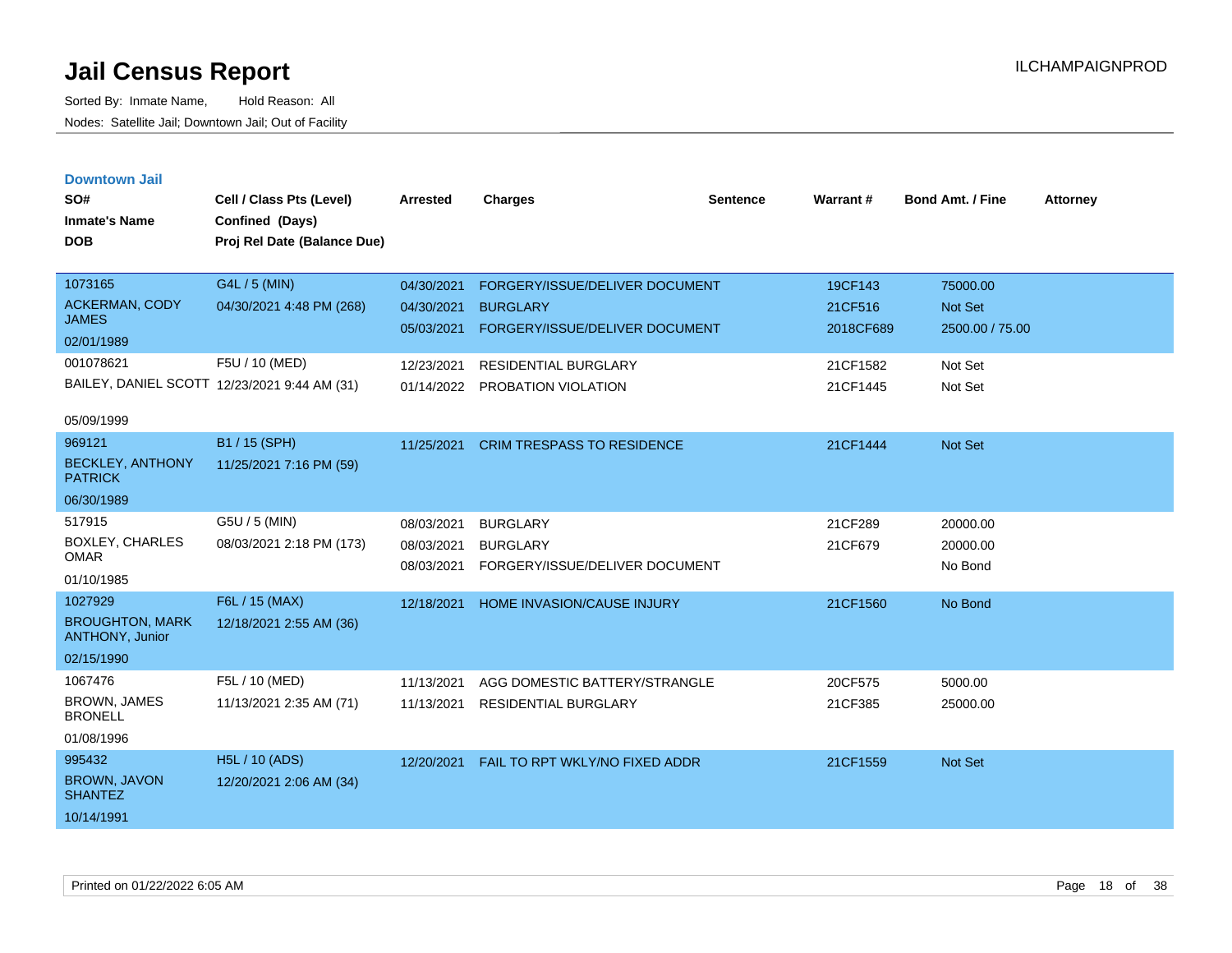Sorted By: Inmate Name, Hold Reason: All Nodes: Satellite Jail; Downtown Jail; Out of Facility

| roaco. Catolino cali, Domntonn cali, Out of Facility |                                                                            |                 |                                      |                 |            |                         |                 |
|------------------------------------------------------|----------------------------------------------------------------------------|-----------------|--------------------------------------|-----------------|------------|-------------------------|-----------------|
| SO#<br><b>Inmate's Name</b><br><b>DOB</b>            | Cell / Class Pts (Level)<br>Confined (Days)<br>Proj Rel Date (Balance Due) | <b>Arrested</b> | <b>Charges</b>                       | <b>Sentence</b> | Warrant#   | <b>Bond Amt. / Fine</b> | <b>Attorney</b> |
| 1075941                                              | G2L / 5 (MIN)                                                              | 10/08/2021      | <b>HARASS WITNESS/FAMILY MBR/REP</b> |                 | 2021CF1188 | 500000.00               |                 |
| <b>BROWN, LIONEL</b><br><b>TERRELL</b>               | 10/08/2021 5:16 PM (107)                                                   |                 |                                      |                 |            |                         |                 |
| 10/19/1981                                           |                                                                            |                 |                                      |                 |            |                         |                 |
| 1068812                                              | F1L / 15 (MAX)                                                             | 12/21/2021      | AGG DISCHARGE FIREARM/OCC VEH        |                 | 21CF741    | Not Set                 |                 |
| BRYANT, DANNY<br><b>EUGENE</b>                       | 12/21/2021 1:50 PM (33)                                                    | 12/21/2021      | FELON POSS/USE FIREARM PRIOR         |                 | 21CF1568   | Not Set                 |                 |
| 11/22/1989                                           |                                                                            |                 |                                      |                 |            |                         |                 |
| 61904                                                | D4 / 15 (ADS)                                                              | 10/23/2021      | <b>ROBBERY</b>                       |                 | 21CF1287   | <b>Not Set</b>          |                 |
| <b>BURNETT, TIMOTHY</b><br><b>LYNN</b>               | 10/23/2021 5:43 PM (92)                                                    |                 |                                      |                 |            |                         |                 |
| 09/09/1983                                           |                                                                            |                 |                                      |                 |            |                         |                 |
| 001078092                                            | H2U / 10 (ADS)                                                             | 12/27/2021      | AGG BATTERY/PUBLIC PLACE             |                 | 2021CF1042 | 5000.00                 |                 |
| WILLIAM                                              | CHOUNARD, STANLEY 12/27/2021 10:47 PM (27)                                 |                 |                                      |                 |            |                         |                 |
| 06/25/1986                                           |                                                                            |                 |                                      |                 |            |                         |                 |
| 1075361                                              | <b>J6L / 5 (ADS)</b>                                                       | 04/16/2021      | <b>BURGLARY</b>                      |                 | 21CF414    | <b>Not Set</b>          |                 |
| <b>COWART, TORREY</b><br><b>BENJAMEN, Junior</b>     | 04/16/2021 9:17 PM (282)                                                   |                 |                                      |                 |            |                         |                 |
| 11/22/1987                                           |                                                                            |                 |                                      |                 |            |                         |                 |
| 1076276                                              | G1L / 5 (MIN)                                                              | 12/20/2021      | THEFT/CONTROL <\$500/PRIOR           | $2y/6m$ (DOC)   |            | Not Set                 |                 |
| COX, SEAN MICHAEL                                    | 12/20/2021 12:45 PM (34)                                                   | 12/20/2021      | WARRANT OUT OF COUNTY                |                 | 21CM99     | 3000.00                 |                 |
| 02/06/1985                                           |                                                                            |                 |                                      |                 |            |                         |                 |
| 1067370                                              | E6L / 15 (MAX)                                                             | 11/05/2021      | FIREARM/FOID INVALID/NOT ELIG        |                 | 21CF1370   | Not Set                 |                 |
| DAVIS, AUSTIN<br><b>CHRISTOPHER</b>                  | 11/06/2021 12:23 AM (78)                                                   |                 |                                      |                 |            |                         |                 |
| 08/11/1997                                           |                                                                            |                 |                                      |                 |            |                         |                 |
| 001077214                                            | F9U / 15 (MAX)                                                             | 12/20/2021      | <b>MURDER</b>                        |                 | 21CF1572   | Not Set                 |                 |
| DAVIS-MURDOCK,<br><b>ERION VASSHAD</b>               | 12/21/2021 10:13 AM (33)                                                   | 12/22/2021      | PAROLE REVOCATION                    |                 | CH2107977  | Not Set                 |                 |

06/22/1998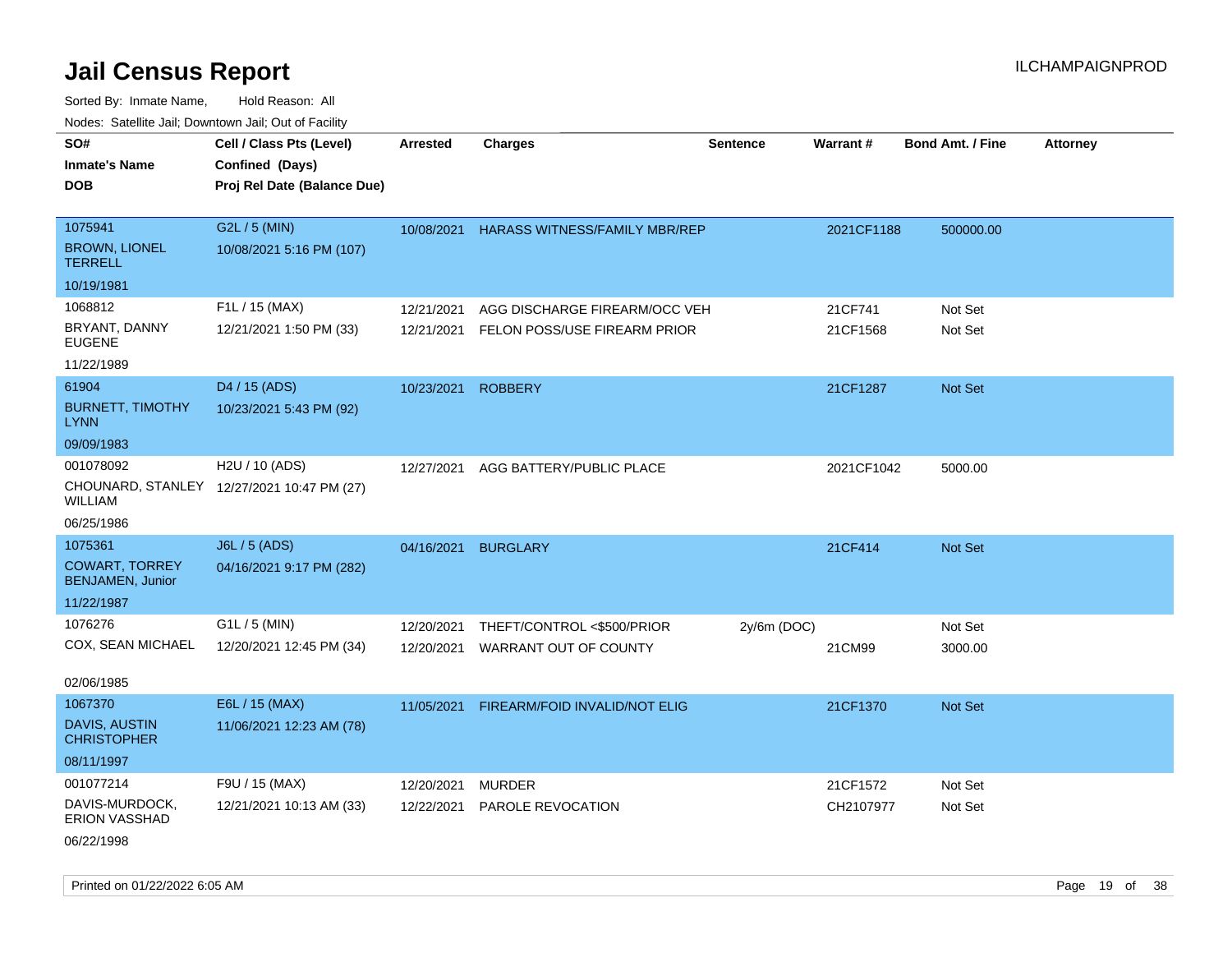| roaco. Catolino dall, Downtown dall, Out of Fability |                                              |                   |                                         |                 |            |                         |                 |
|------------------------------------------------------|----------------------------------------------|-------------------|-----------------------------------------|-----------------|------------|-------------------------|-----------------|
| SO#                                                  | Cell / Class Pts (Level)                     | Arrested          | <b>Charges</b>                          | <b>Sentence</b> | Warrant#   | <b>Bond Amt. / Fine</b> | <b>Attorney</b> |
| <b>Inmate's Name</b>                                 | Confined (Days)                              |                   |                                         |                 |            |                         |                 |
| <b>DOB</b>                                           | Proj Rel Date (Balance Due)                  |                   |                                         |                 |            |                         |                 |
|                                                      |                                              |                   |                                         |                 |            |                         |                 |
| 001078223                                            | G6U / 5 (MIN)                                |                   | 11/09/2021 AGG DUI/NO VALID DL          |                 | 21CF1382   | <b>Not Set</b>          |                 |
| DIEGO-MATEO,<br><b>JOAQUIN</b>                       | 11/09/2021 10:52 PM (75)                     |                   |                                         |                 |            |                         |                 |
| 01/23/2002                                           |                                              |                   |                                         |                 |            |                         |                 |
| 571307                                               | J3L / 15 (ADS)                               | 09/14/2020        | CRIM SEXUAL ABUSE/CONSENT               |                 | 2020CF1026 | Not Set                 |                 |
| DOMINGO-<br>CASTANEDA,                               | 09/14/2020 11:19 PM (496)                    | 09/14/2020        | PRED CRIM SEX ASLT/VICTIM <13           |                 | 2020CF1025 | Not Set                 |                 |
| 09/29/1989                                           |                                              |                   |                                         |                 |            |                         |                 |
| 527379                                               | D6 / 15 (ADS)                                | 10/25/2021        | ARMED HABITUAL CRIMINAL                 |                 | 21CF1297   | Not Set                 |                 |
| DRAKE, MARCELL<br><b>DEON</b>                        | 10/25/2021 5:05 PM (90)                      | 10/27/2021        | AGG DOMESTIC BATTERY/STRANGLE           |                 | 21CF1245   | Not Set                 |                 |
| 04/20/1987                                           |                                              |                   |                                         |                 |            |                         |                 |
| 959292                                               | K1 / 15 (ADS)                                | 04/01/2021        | ATTEMPT (FIRST DEGREE MURDER)           |                 | 2020CF565  | 2000000.00              |                 |
| DUNCAN, COREYON<br><b>ANTHONY</b>                    | 04/01/2021 8:46 PM (297)                     | 12/17/2021 MURDER |                                         |                 | 21CF1542   | Not Set                 |                 |
| 01/17/1989                                           |                                              |                   |                                         |                 |            |                         |                 |
| 43977                                                | $15/5$ (MIN)                                 | 12/20/2021        | AGG FLEEING POLICE/21 MPH OVER          |                 | 21CF1566   | <b>Not Set</b>          |                 |
| <b>EMKES, DOUGLAS</b><br>ALAN                        | 12/20/2021 9:59 AM (34)                      | 12/20/2021        | PAROLE REVOCATION                       |                 |            | No Bond                 |                 |
| 06/08/1959                                           |                                              |                   |                                         |                 |            |                         |                 |
| 1053207                                              | K3 / 15 (SPH)                                |                   | 06/06/2019 MURDER/INTENT TO KILL/INJURE |                 | 2019-CF849 | 2000000.00              |                 |
| FAUST, JAQUAVEON<br>LAVELL                           | 06/06/2019 2:24 PM (962)                     |                   |                                         |                 |            |                         |                 |
| 07/25/1996                                           |                                              |                   |                                         |                 |            |                         |                 |
| 962759                                               | C5L / 5 (ADS)                                | 07/16/2021        | <b>METH DELIVERY&lt;5 GRAMS</b>         |                 | 21CF833    | Not Set                 |                 |
|                                                      | FINLEY, KEVIN DANTE 07/16/2021 9:44 PM (191) |                   | 07/29/2021 AGG CRIM SEX ASSAULT/FELONY  |                 | 21CF891    | No Bond                 |                 |
|                                                      |                                              |                   |                                         |                 |            |                         |                 |
| 12/28/1988                                           |                                              |                   |                                         |                 |            |                         |                 |
| 524764                                               | G3L / 5 (MIN)                                |                   | 09/18/2021 METH DELIVERY/15<100 GRAMS   |                 | 21CF627    | 50000.00                |                 |
| <b>FISCUS, ROBERT</b><br><b>LOWELL</b>               | 09/18/2021 10:50 AM (127)                    |                   |                                         |                 |            |                         |                 |
| 02/17/1986                                           |                                              |                   |                                         |                 |            |                         |                 |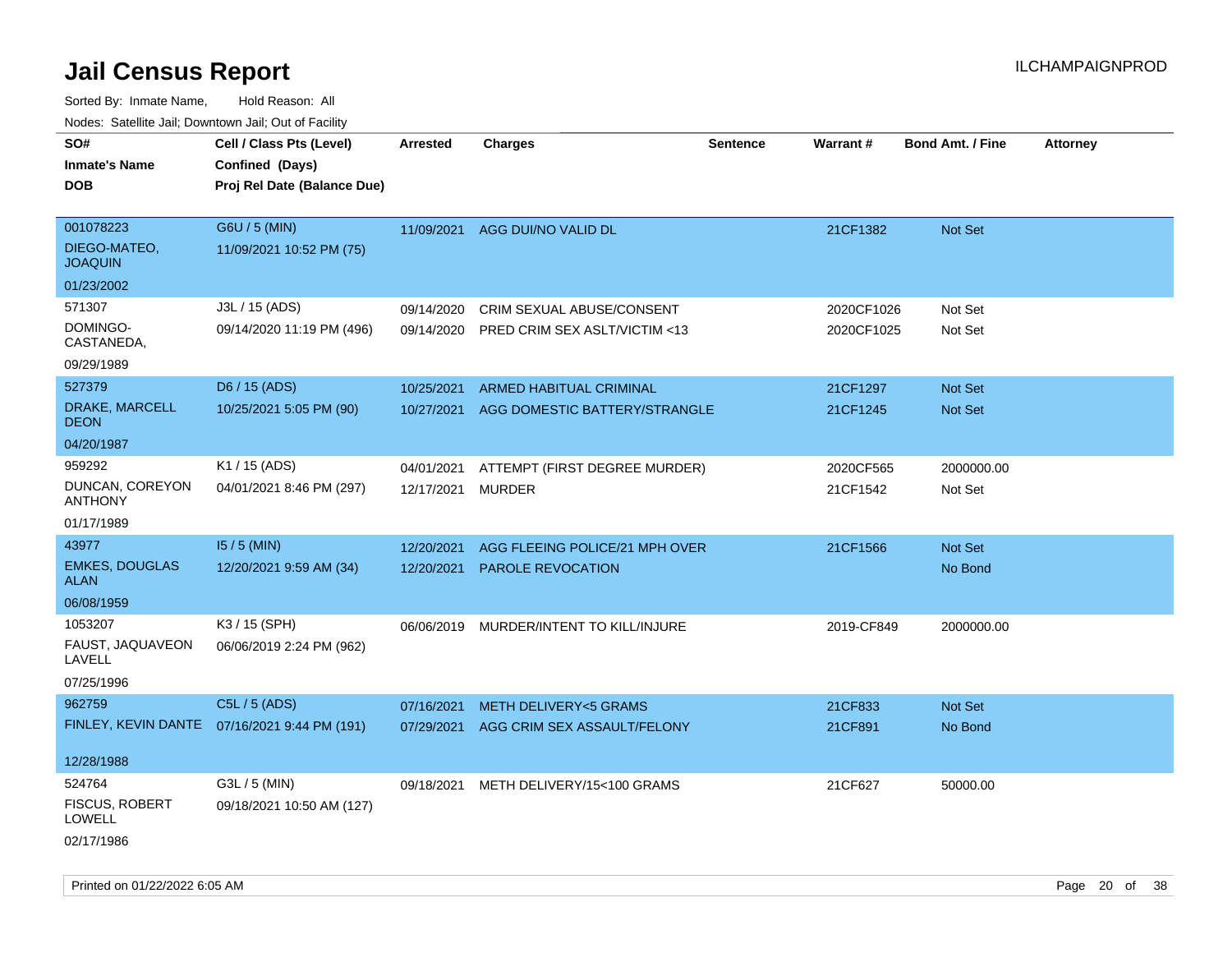Sorted By: Inmate Name, Hold Reason: All Nodes: Satellite Jail; Downtown Jail; Out of Facility

| rouco. Calcillo Jali, Downtown Jali, Out of Facility |                                                                            |                 |                                          |                       |           |                         |                 |
|------------------------------------------------------|----------------------------------------------------------------------------|-----------------|------------------------------------------|-----------------------|-----------|-------------------------|-----------------|
| SO#<br>Inmate's Name<br>DOB                          | Cell / Class Pts (Level)<br>Confined (Days)<br>Proj Rel Date (Balance Due) | <b>Arrested</b> | <b>Charges</b>                           | <b>Sentence</b>       | Warrant#  | <b>Bond Amt. / Fine</b> | <b>Attorney</b> |
|                                                      |                                                                            |                 |                                          |                       |           |                         |                 |
| 1068917                                              | $H1L / 5$ (MIN)                                                            |                 | 08/11/2021 VIO ORDER/PRIOR VIO OF ORDER  |                       | 21CF965   | <b>Not Set</b>          |                 |
| <b>GARCIA, JUAN</b><br><b>CARLOS</b>                 | 08/11/2021 9:24 PM (165)                                                   |                 |                                          |                       |           |                         |                 |
| 10/21/1997                                           |                                                                            |                 |                                          |                       |           |                         |                 |
| 32913                                                | $11 / 15$ (ADS)                                                            |                 | 12/03/2021 PRED CRIM SEX ASLT/VICTIM <13 |                       | 21CF1481  | Not Set                 |                 |
| GROB, WARREN A,<br>Junior                            | 12/03/2021 4:24 PM (51)                                                    |                 |                                          |                       |           |                         |                 |
| 12/07/1950                                           |                                                                            |                 |                                          |                       |           |                         |                 |
| 1073611                                              | G3U / 5 (MIN)                                                              | 02/09/2021      | MFG 15>100 GR ECSTASY/ANALOG             |                       | 21CF121   | 500000.00               |                 |
| <b>HAYES, CAMERON</b><br><b>TAYLOR MALEEK</b>        | 02/09/2021 3:10 PM (348)                                                   | 02/09/2021      | DELIVERY OF OR POSSESSION OF W/INT       |                       | 21CF160   | <b>Not Set</b>          |                 |
| 08/10/1998                                           |                                                                            |                 |                                          |                       |           |                         |                 |
| 544770                                               | D3 / 10 (MED)                                                              | 08/14/2021      | AGG DOMESTIC BATTERY/STRANGLE            |                       | 2021CF514 | 25000.00                |                 |
| HAYES, DEVON<br>JERMAINE                             | 08/14/2021 2:56 AM (162)                                                   | 08/14/2021      | AGGRAVATED DOMESTIC BATTERY              |                       | 21CF977   | No Bond                 |                 |
| 11/07/1987                                           |                                                                            |                 |                                          |                       |           |                         |                 |
| 972300                                               | F6U / 10 (MED)                                                             | 12/22/2021      | <b>RESIDENTIAL BURGLARY</b>              |                       | 18CF1691  | 25000.00                |                 |
| <b>HOLT, MICHAEL</b><br>TERRELL                      | 12/22/2021 8:36 AM (32)                                                    | 12/22/2021      | AGG CRIM SEX ABUSE/VICTIM <9             |                       | 19CF1277  | 250000.00               |                 |
| 12/25/1989                                           |                                                                            |                 |                                          |                       |           |                         |                 |
| 1063119                                              | J5L / 10 (MED)                                                             | 11/05/2021      | <b>BURGLARY</b>                          | 2y/6m (DOC) 2018CF877 |           | 10000.00                |                 |
| HUNT, KHALLEEL<br>MALIK                              | 11/05/2021 7:47 AM (79)                                                    |                 |                                          |                       |           |                         |                 |
| 03/28/1999                                           |                                                                            |                 |                                          |                       |           |                         |                 |
| 001077437                                            | F1U / 10 (MED)                                                             | 08/23/2021      | DOM BTRY/CONTACT/1-2 PRECONV             |                       | 21CF1025  | <b>Not Set</b>          |                 |
| JOHNSON, ANTONIO<br>LASHAUN                          | 08/23/2021 7:48 PM (153)                                                   |                 |                                          |                       |           |                         |                 |
| 01/06/1980                                           |                                                                            |                 |                                          |                       |           |                         |                 |
| 1073894                                              | E1U / 10 (ADS)                                                             | 09/09/2021      | VIOLATE SEX OFFENDER REGIS/2+            |                       | 2021CF920 | 10000.00                |                 |
|                                                      | JOKICH, ANTON VEGO 09/09/2021 2:14 PM (136)                                |                 |                                          |                       |           |                         |                 |

05/30/1969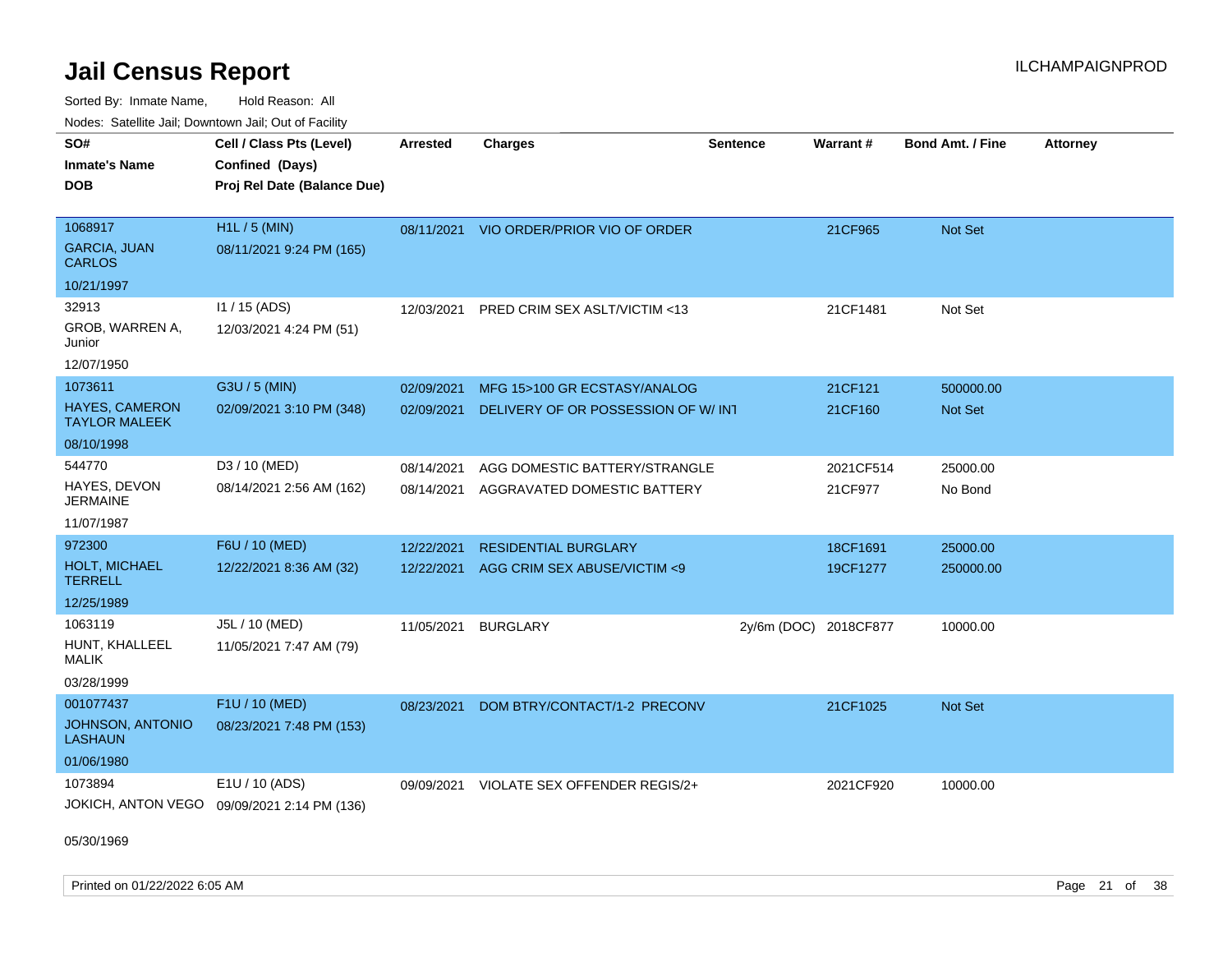| SO#<br><b>Inmate's Name</b><br><b>DOB</b>                            | Cell / Class Pts (Level)<br>Confined (Days)<br>Proj Rel Date (Balance Due) | <b>Arrested</b>                        | <b>Charges</b>                                                             | <b>Sentence</b> | <b>Warrant#</b>                  | Bond Amt. / Fine               | <b>Attorney</b> |
|----------------------------------------------------------------------|----------------------------------------------------------------------------|----------------------------------------|----------------------------------------------------------------------------|-----------------|----------------------------------|--------------------------------|-----------------|
| 24308<br>KWIATKOWSKI,<br>ROBERT JOHN<br>08/08/1963                   | D <sub>2</sub> / 15 (MAX)<br>06/03/2021 10:40 PM (234)                     | 06/03/2021                             | <b>ROBBERY</b>                                                             |                 | 21CF625                          | No Bond                        |                 |
| 001078693<br>10/27/1985                                              | G8U / 5 (MIN)<br>LARGE, JOSHUA DALE 12/19/2021 4:54 AM (35)                | 12/19/2021<br>12/19/2021<br>12/19/2021 | RECEIVE/POSS/SELL STOLEN VEH<br><b>RETAIL THEFT</b><br><b>RETAIL THEFT</b> |                 | 21CF1555<br>2021CM216<br>20CF422 | Not Set<br>5000.00<br>20000.00 |                 |
| 26787<br>LAURENT, JOHN<br><b>WAYNE</b><br>02/01/1967                 | F4U / 10 (MED)<br>12/18/2021 9:30 PM (36)                                  | 12/18/2021                             | <b>RESIDENTIAL BURGLARY</b>                                                |                 | 21CF1558                         | Not Set                        |                 |
| 29681<br>LENOIR, JOHN<br><b>CHRISTOPHER</b><br>04/20/1966            | J2L / 15 (ADS)<br>07/14/2020 12:51 PM (558)                                | 07/14/2020                             | PREDATORY CRIMINAL SEX ASSLT/CHILD                                         |                 | 20CF-781                         | 250000.00                      |                 |
| 001078320<br><b>MARSH, PAUL</b><br><b>OLUFUNMILAYO</b><br>07/13/1994 | J1L / 10 (SPH)<br>11/23/2021 2:32 PM (61)                                  | 11/23/2021                             | <b>RESIST/OBSTRUCTING A PEACE OFFICEF</b>                                  |                 | 21CM539                          | Not Set                        |                 |
| 45113<br>MARTIN, JEREMIAH<br><b>FRANCIS</b><br>01/18/1977            | E2L / 15 (MAX)<br>11/20/2021 1:18 AM (64)                                  | 11/20/2021                             | ARMED HABITUAL CRIMINAL                                                    |                 | 21CF1424                         | No Bond                        |                 |
| 1063030<br>02/22/1991                                                | H4L / 15 (ADS)<br>MASON, RYAN ONEIAL 12/21/2021 9:30 AM (33)               | 12/20/2021<br>12/22/2021               | <b>MURDER</b><br>PAROLE REVOCATION                                         |                 | 21CF1571<br>CH2107979            | Not Set<br>Not Set             |                 |
| 1066623<br>MATA-OROZCO,<br><b>OLEGARIO</b><br>03/06/1995             | G7U / 5 (MIN)<br>11/17/2021 5:08 PM (67)                                   |                                        | 11/17/2021 MFG/DEL 15<100 GR COCA/ANALOG                                   |                 | 17CF1093                         | 75000.00                       |                 |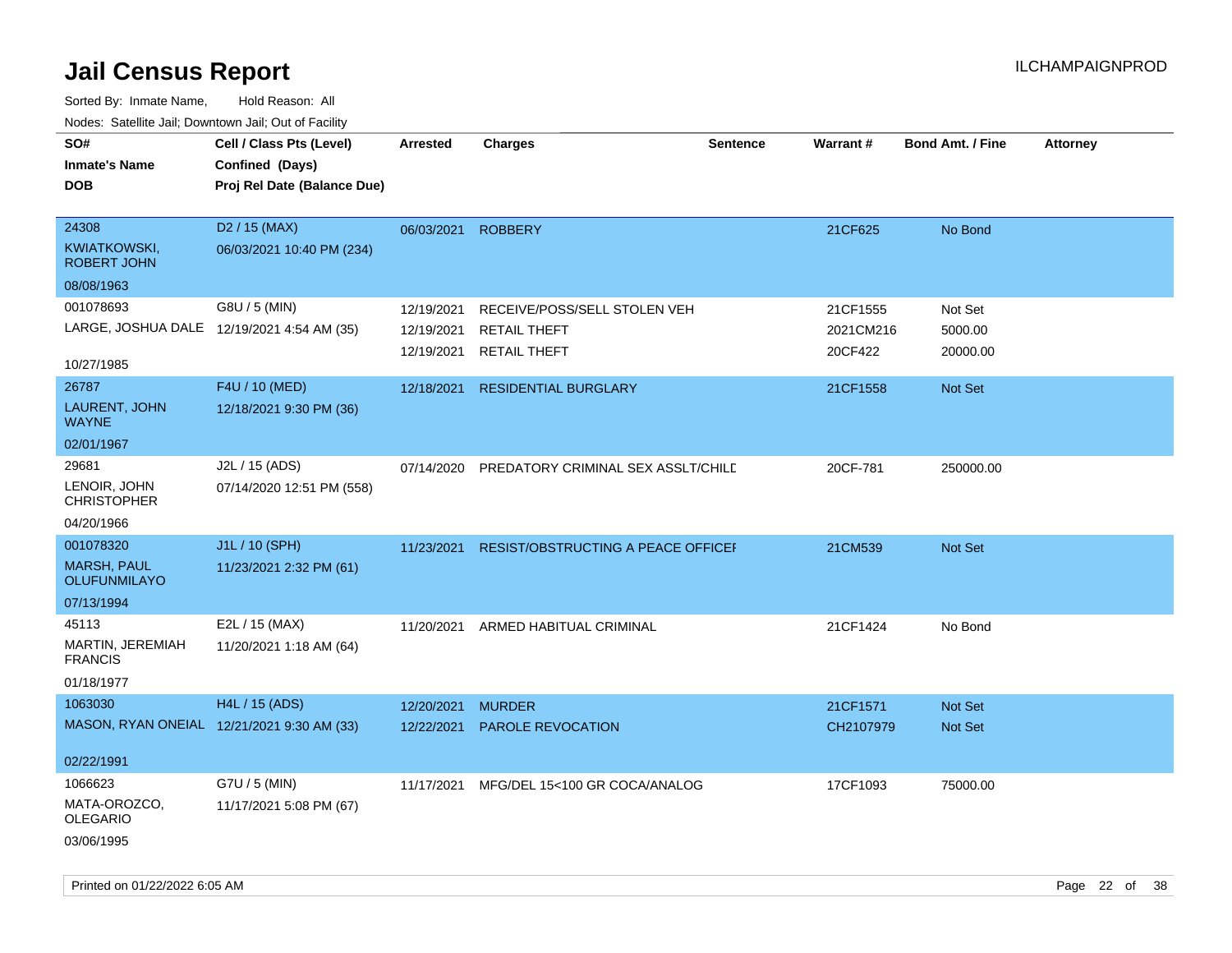Sorted By: Inmate Name, Hold Reason: All

Nodes: Satellite Jail; Downtown Jail; Out of Facility

| SO#<br><b>Inmate's Name</b><br><b>DOB</b>              | Cell / Class Pts (Level)<br>Confined (Days)<br>Proj Rel Date (Balance Due) | <b>Arrested</b>          | <b>Charges</b>                                                 | <b>Sentence</b> | Warrant#            | <b>Bond Amt. / Fine</b> | <b>Attorney</b> |
|--------------------------------------------------------|----------------------------------------------------------------------------|--------------------------|----------------------------------------------------------------|-----------------|---------------------|-------------------------|-----------------|
| 001078249<br>MCCLENDON, CALVIN<br>M                    | B3 / 10 (MED)<br>08/07/2021 8:56 AM (169)                                  | 08/07/2021               | FELON POSS/USE WEAPON/FIREARM                                  |                 | 21CF947             | Not Set                 |                 |
| 04/29/1990                                             |                                                                            |                          |                                                                |                 |                     |                         |                 |
| 40235<br>MERRIWEATHER,<br><b>MARCUS TODD</b>           | G9U / 5 (MIN)<br>10/04/2021 4:41 PM (111)                                  | 10/04/2021               | AGG DUI/4                                                      |                 | 2021CF1145          | 35000.00                |                 |
| 11/28/1967                                             |                                                                            |                          |                                                                |                 |                     |                         |                 |
| 1040273<br>METCALFE, LANELL<br><b>JARON</b>            | E5U / 15 (ADS)<br>09/30/2021 11:32 PM (115)                                | 09/30/2021               | PRED CRIM SEX ASLT/VICTIM <13                                  |                 | 21CF329             | 500000.00               |                 |
| 09/22/1988                                             |                                                                            |                          |                                                                |                 |                     |                         |                 |
| 1075635<br>MILES, DEVLON VON,<br>Junior                | B2 / 10 (ADS)<br>05/11/2021 10:39 PM (257)                                 | 05/11/2021<br>05/11/2021 | AGG DISCHARGE FIREARM/OCC VEH<br>MFG/DEL CANNABIS/30-500 GRAMS |                 | 21CF538<br>20CF1402 | Not Set<br>100000.00    |                 |
| 11/04/2000                                             |                                                                            |                          |                                                                |                 |                     |                         |                 |
| 48033                                                  | G5L / 5 (MIN)                                                              | 12/04/2021               | DOMESTIC BATTERY/OTHER PRIOR                                   | 4y (DOC)        | 21CF1482            | Not Set                 |                 |
| MOORE,<br><b>CHRISTOPHER ALLEN</b>                     | 12/04/2021 4:38 PM (50)                                                    |                          |                                                                |                 |                     |                         |                 |
| 07/02/1976                                             |                                                                            |                          |                                                                |                 |                     |                         |                 |
| 1069209<br>MOORE, DEVONTE<br><b>JAMAL</b>              | 14 / 10 (ADS)<br>04/07/2021 6:25 PM (291)                                  | 04/07/2021               | AGG BATTERY/GREAT BODILY HARM                                  |                 | 21CF376             | Not Set                 |                 |
| 09/24/1995                                             |                                                                            |                          |                                                                |                 |                     |                         |                 |
| 1074169<br>PANZER, IAN RICHARD 12/21/2021 2:24 PM (33) | C2L / 10 (MED)                                                             | 12/21/2021               | AGGRAVATED DOMESTIC BATTERY                                    |                 | 21CF1567            | Not Set                 |                 |
| 07/04/1988                                             |                                                                            |                          |                                                                |                 |                     |                         |                 |
| 61251<br>PETMECKY, JOHN<br><b>ROBERT</b><br>03/09/1983 | E4L / 15 (ADS)<br>12/27/2021 1:52 PM (27)                                  | 12/27/2021               | PRED CRIM SEX ASLT/VICTIM <13                                  |                 | 21CF651             | No Bond                 |                 |
|                                                        |                                                                            |                          |                                                                |                 |                     |                         |                 |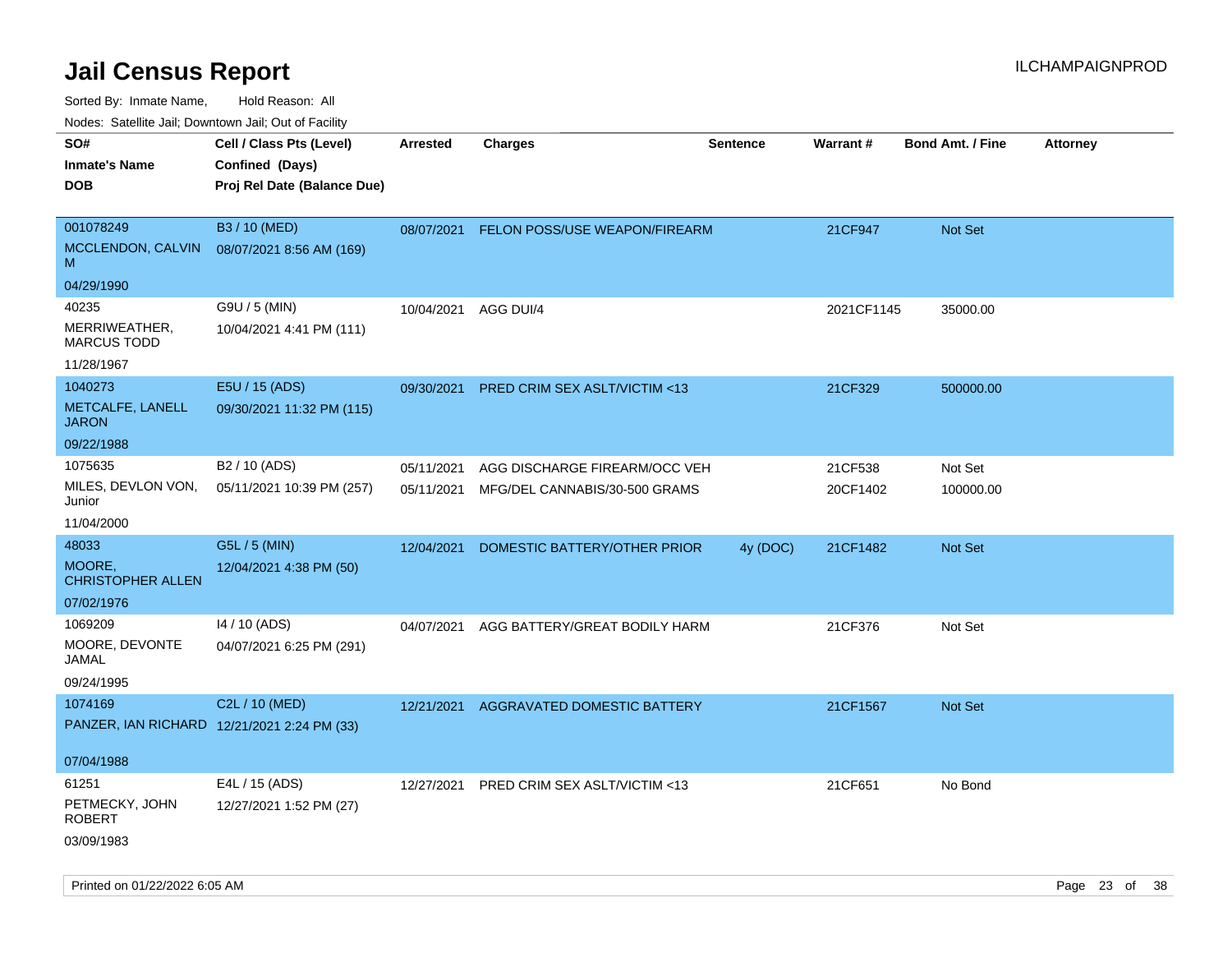Sorted By: Inmate Name, Hold Reason: All Nodes: Satellite Jail; Downtown Jail; Out of Facility

| SO#                                     | Cell / Class Pts (Level)    | Arrested   | <b>Charges</b>                | <b>Sentence</b> | Warrant#     | <b>Bond Amt. / Fine</b> | <b>Attorney</b> |
|-----------------------------------------|-----------------------------|------------|-------------------------------|-----------------|--------------|-------------------------|-----------------|
| <b>Inmate's Name</b>                    | Confined (Days)             |            |                               |                 |              |                         |                 |
| DOB                                     | Proj Rel Date (Balance Due) |            |                               |                 |              |                         |                 |
| 1022441                                 | H6L / 10 (ADS)              |            |                               |                 |              |                         |                 |
|                                         |                             | 10/27/2021 | AGG BATTERY/PEACE OFFICER     |                 | 2021 CF 12   | No Bond                 |                 |
| PICKENS, DONTRELL<br><b>DEMAR</b>       | 10/27/2021 1:39 PM (88)     | 10/27/2021 | AGG BATTERY/PEACE OFFICER     |                 | 2020 CF 1488 | No Bond                 |                 |
| 12/10/1993                              |                             |            |                               |                 |              |                         |                 |
| 1072114                                 | A1U / 15 (SPH)              | 01/17/2021 | ATTEMPT (FIRST DEGREE MURDER) |                 | 2021CF65     | Not Set                 |                 |
| ROBINSON, DONNELL<br>LEVON              | 01/17/2021 2:40 PM (371)    | 01/17/2021 | ARMED ROBBERY/NO FIREARM      |                 | 2020CF824    | 75000.00                |                 |
| 10/23/2000                              |                             | 02/17/2021 | AGGRAVATED BATTERY            | 4y (DOC)        |              | 250000.00               |                 |
| 1068592                                 | J7L / 15 (ADS)              | 11/12/2021 | <b>BURGLARY</b>               |                 | 21CF1393     | <b>Not Set</b>          |                 |
| ROSS, TEVONTAE<br><b>TERRANCE</b>       | 11/12/2021 8:41 AM (72)     |            |                               |                 |              |                         |                 |
| 12/15/1998                              |                             |            |                               |                 |              |                         |                 |
| 59178                                   | F8L / 15 (MAX)              | 12/13/2021 | AGG DISCHARGE FIREARM/OCC VEH |                 | 21CF1274     | 1500000.00              |                 |
| SANDERS, MICHAEL<br>JEAN                | 12/13/2021 4:17 PM (41)     |            |                               |                 |              |                         |                 |
| 12/22/1967                              |                             |            |                               |                 |              |                         |                 |
| 001078704                               | F7U / 15 (MAX)              | 12/21/2021 | MURDER/INTENT TO KILL/INJURE  |                 | 21CF1575     | Not Set                 |                 |
| SHORTER, JAQUAN<br><b>MAURICE</b>       | 12/23/2021 1:23 AM (31)     |            |                               |                 |              |                         |                 |
| 10/08/1998                              |                             |            |                               |                 |              |                         |                 |
| 47195                                   | G8L / 5 (MIN)               | 12/27/2021 | <b>RESIDENTIAL BURGLARY</b>   |                 | 2020CF1222   | 10000.00                |                 |
| SIMMONS, JAMES<br><b>ROBERT</b>         | 12/27/2021 8:42 AM (27)     | 12/28/2021 | <b>RESIDENTIAL BURGLARY</b>   |                 | 2021CF1596   | Not Set                 |                 |
| 03/13/1975                              |                             |            |                               |                 |              |                         |                 |
| 1057312                                 | G2U / 5 (MIN)               | 11/10/2021 | HOME INVASION/FIREARM         | 7y (DOC)        | 21CF1388     | Not Set                 |                 |
| <b>STARKS, RAMEON</b><br><b>TAHZIER</b> | 11/10/2021 9:51 PM (74)     |            |                               |                 |              |                         |                 |
| 12/18/1996                              |                             |            |                               |                 |              |                         |                 |
| 1051104                                 | G4U / 5 (MIN)               | 05/26/2021 | <b>BURGLARY</b>               |                 | 21CF667      | Not Set                 |                 |
| STOVER, ANDREW<br><b>WADE</b>           | 05/27/2021 12:59 AM (241)   | 05/26/2021 | METH DELIVERY/5<15 GRAMS      |                 | 21CF598      | Not Set                 |                 |
|                                         |                             |            |                               |                 |              |                         |                 |

07/20/1994

Printed on 01/22/2022 6:05 AM Page 24 of 38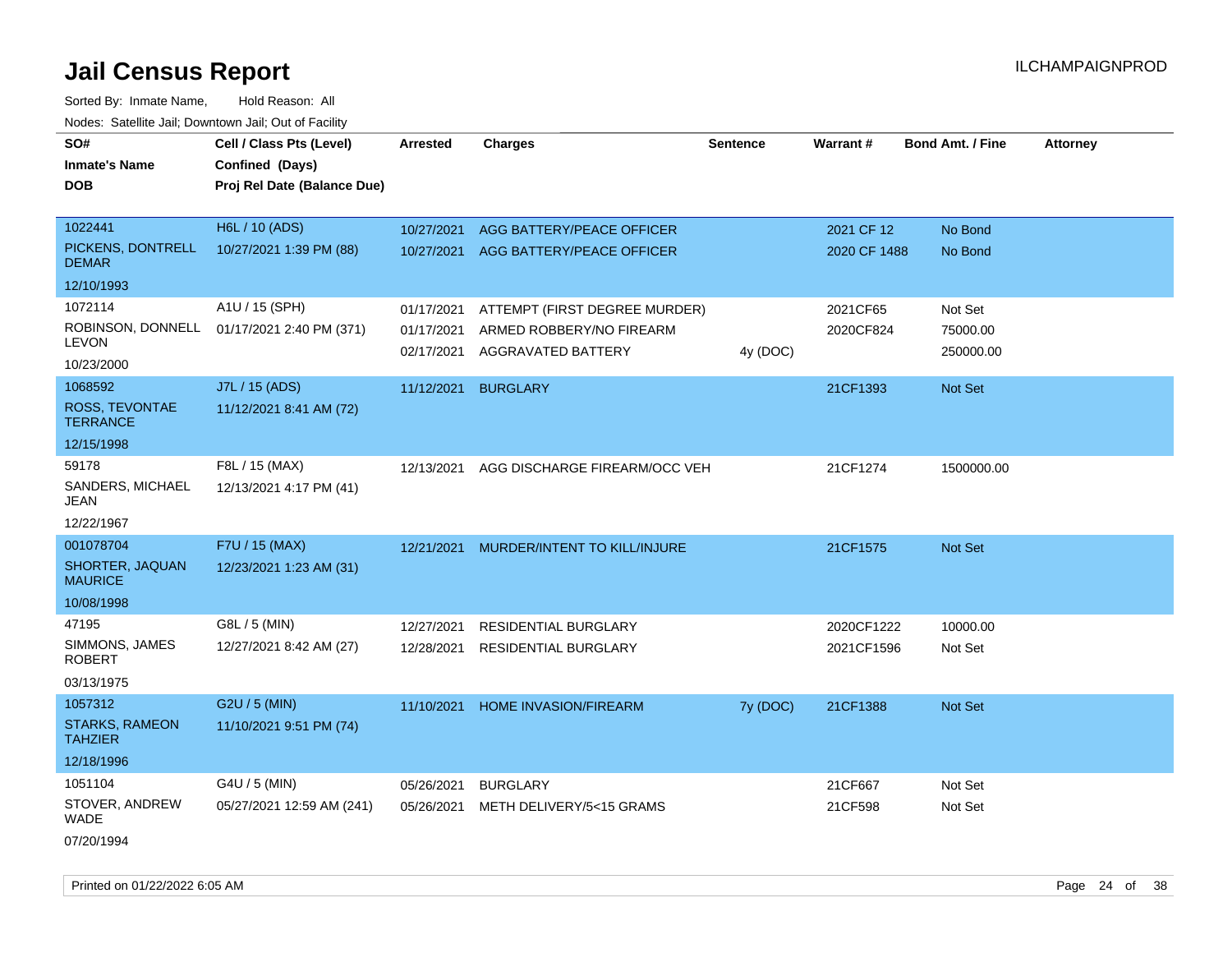| roaco. Calcinio dan, Downtown dan, Cal or Fability |                                           |            |                                       |                 |                 |                         |                 |
|----------------------------------------------------|-------------------------------------------|------------|---------------------------------------|-----------------|-----------------|-------------------------|-----------------|
| SO#                                                | Cell / Class Pts (Level)                  | Arrested   | <b>Charges</b>                        | <b>Sentence</b> | <b>Warrant#</b> | <b>Bond Amt. / Fine</b> | <b>Attorney</b> |
| Inmate's Name                                      | Confined (Days)                           |            |                                       |                 |                 |                         |                 |
| <b>DOB</b>                                         | Proj Rel Date (Balance Due)               |            |                                       |                 |                 |                         |                 |
|                                                    |                                           |            |                                       |                 |                 |                         |                 |
| 001078182                                          | G7L / 5 (MIN)                             |            | 12/20/2021 DRIVING ON REVOKED LICENSE |                 | 2021CF800       | No Bond                 |                 |
| <b>STRONG, KEVIN</b><br><b>GARDNER</b>             | 12/20/2021 4:34 PM (34)                   |            |                                       |                 |                 |                         |                 |
| 02/12/1963                                         | 3/19/2022 (0.00)                          |            |                                       |                 |                 |                         |                 |
| 65920                                              | F3L / 15 (MAX)                            | 12/21/2021 | ARMED ROBBERY/ARMED W/FIREARM         |                 | 2021CF1543      | 100000.00               |                 |
| TAPSCOTT,<br><b>CORNELIUS</b>                      | 12/21/2021 10:57 PM (33)                  |            |                                       |                 |                 |                         |                 |
| 07/14/1985                                         |                                           |            |                                       |                 |                 |                         |                 |
| 1068839                                            | C9L / 15 (MAX)                            | 08/07/2020 | <b>HOMICIDE</b>                       |                 | 2020-CF851      | 1000000.00              |                 |
| TAYLOR, LONDON<br>JAVON                            | 08/07/2020 10:30 AM (534)                 |            |                                       |                 |                 |                         |                 |
| 08/16/1999                                         |                                           |            |                                       |                 |                 |                         |                 |
| 1004142<br>TOY, KAYON LARENZ                       | C3L / 15 (MAX)<br>10/22/2021 1:01 PM (93) | 10/27/2021 | POSSESSION OF METH/15<100GRAMS        |                 | 2021CF1298      | 1500000.00              |                 |
| 09/12/1991                                         |                                           |            |                                       |                 |                 |                         |                 |
| 1056971                                            | D1 / 10 (ADS)                             | 08/07/2021 | FELON POSS/USE WEAPON/FIREARM         |                 | 21CF948         | No Bond                 |                 |
| TRAVIS, DENZEL<br><b>DANTRELL</b>                  | 08/07/2021 7:36 AM (169)                  | 08/08/2021 | AGG BATTERY/PUBLIC PLACE              |                 | 2020CF647       | 25000.00                |                 |
| 03/21/1993                                         |                                           |            |                                       |                 |                 |                         |                 |
| 001078250                                          | F2L / 10 (MED)                            | 08/07/2021 | FELON POSS WEAPON/BODY ARMOR          |                 | 21CF950         | Not Set                 |                 |
| TRAVIS, JORDAN<br>TESHAUN                          | 08/07/2021 10:27 AM (169)                 |            |                                       |                 |                 |                         |                 |
| 03/03/1996                                         |                                           |            |                                       |                 |                 |                         |                 |
| 56994                                              | A2L / 15 (SPH)                            | 12/09/2021 | STALKING/CAUSE FEAR FOR SAFETY        |                 | 21CF1514        | <b>Not Set</b>          |                 |
| <b>TURNER, ROBERT</b><br><b>EARL, Senior</b>       | 12/09/2021 9:23 PM (45)                   | 12/13/2021 | <b>PAROLE REVOCATION</b>              |                 | CH2107735       | <b>Not Set</b>          |                 |
| 09/07/1982                                         |                                           |            |                                       |                 |                 |                         |                 |
| 30108                                              | J4L / 15 (ADS)                            | 07/30/2021 | MURDER                                |                 | 21CF902         | 2000000.00              |                 |
| VANDYKE, DARYL<br>ANTHONY                          | 07/30/2021 8:29 PM (177)                  |            |                                       |                 |                 |                         |                 |
| 10/04/1965                                         |                                           |            |                                       |                 |                 |                         |                 |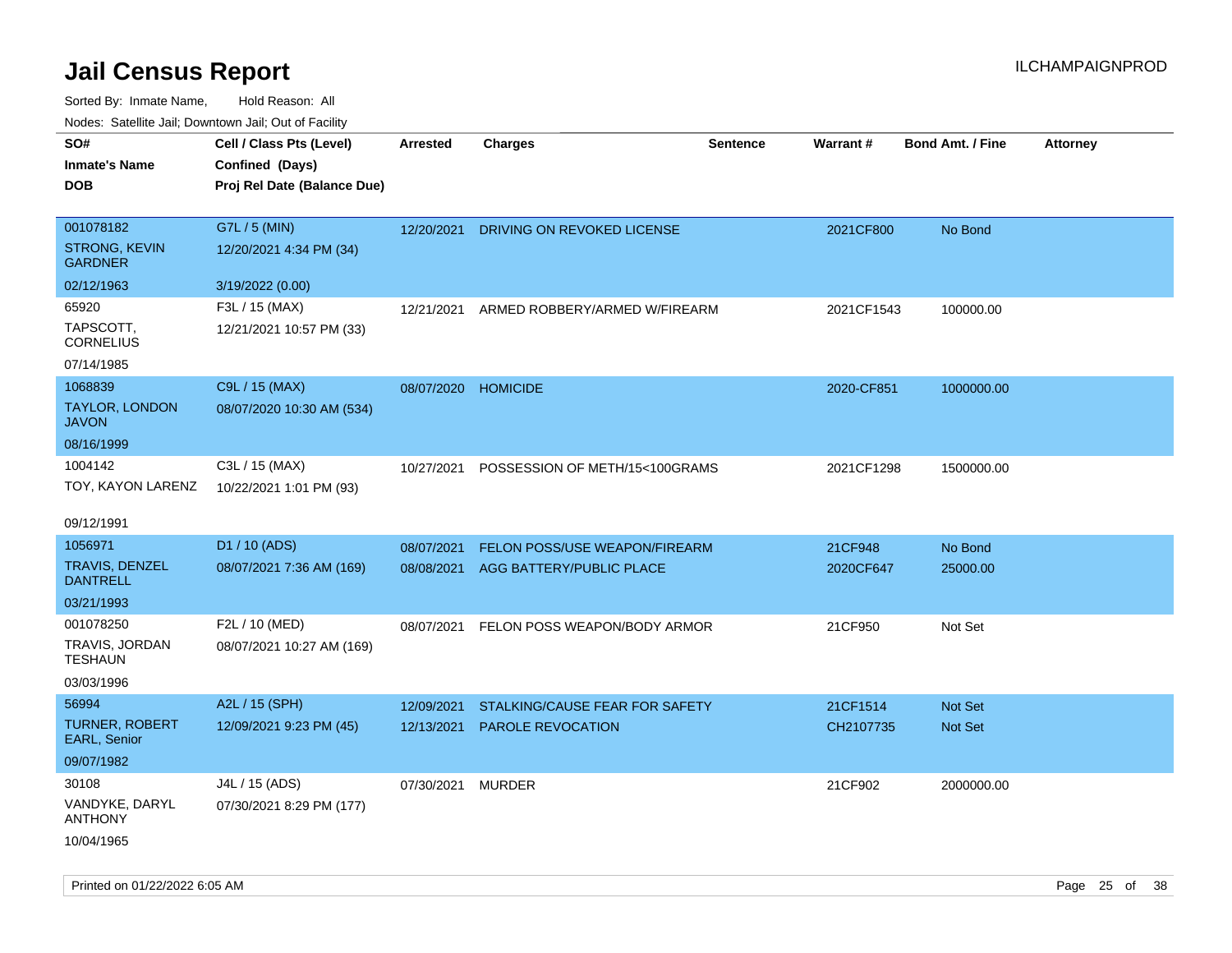|                                                                | rougs. Calcing Jan, Downtown Jan, Out of Facility                                                           |                                                                    |                                                                                                                                                      |                 |                                                              |                                                     |                 |
|----------------------------------------------------------------|-------------------------------------------------------------------------------------------------------------|--------------------------------------------------------------------|------------------------------------------------------------------------------------------------------------------------------------------------------|-----------------|--------------------------------------------------------------|-----------------------------------------------------|-----------------|
| SO#<br><b>Inmate's Name</b><br><b>DOB</b>                      | Cell / Class Pts (Level)<br>Confined (Days)<br>Proj Rel Date (Balance Due)                                  | <b>Arrested</b>                                                    | <b>Charges</b>                                                                                                                                       | <b>Sentence</b> | Warrant#                                                     | <b>Bond Amt. / Fine</b>                             | <b>Attorney</b> |
| 968681<br><b>WADE, DEMETRIUS</b><br><b>DARYL</b><br>01/07/1987 | D5 / 15 (ADS)<br>08/27/2021 2:25 AM (149)                                                                   | 08/27/2021<br>08/27/2021                                           | AGG CRIM SX AB/VIC 13<18/TRUST<br>INDIRECT CRIMINAL CONTEMPT                                                                                         | 3y (DOC)        | 2020CF499<br>2021CC16                                        | 250000.00<br>No Bond                                |                 |
| 1070904<br>WANKEL, JONAH<br>JAMES<br>12/15/1993                | G6L / 5 (MIN)<br>10/28/2021 3:42 AM (87)                                                                    | 10/28/2021                                                         | <b>BURGLARY</b>                                                                                                                                      | 3y (DOC)        | 2021CF321                                                    | 15000.00                                            |                 |
| 1070971<br><b>WEIR, CLINTON</b><br><b>HOWARD</b><br>03/15/1983 | H3L / 5 (ADS)<br>12/08/2021 3:45 AM (46)                                                                    | 12/07/2021<br>12/07/2021                                           | <b>IDENTITY THEFT/&lt;\$300</b><br><b>RECKLESS DRIVING</b>                                                                                           |                 | 20CF922<br>19TR2348                                          | Not Set<br><b>Not Set</b>                           |                 |
| 54212<br>WHITLOCK, GEORGE<br>ABRAM<br>11/10/1978<br>001078709  | E3U / 10 (ADS)<br>12/21/2021 1:20 PM (33)<br>F3U / 15 (MAX)<br>WILLIAMS, DAVID LEE 12/22/2021 11:00 AM (32) | 12/21/2021<br>12/21/2021<br>12/21/2021<br>12/21/2021<br>12/22/2021 | ARMED VIOLENCE/CATEGORY I<br>RECEIVE/POSS/SELL STOLEN VEH<br>VIOLATE ORDER PROTECTION<br>OBSTRUCT JUST/DESTROY EVIDENCE<br>ARMED VIOLENCE/CATEGORY I |                 | 21CF1576<br>2021CF669<br>2021CM391<br>2021CF1223<br>21CF1586 | Not Set<br>10000.00<br>1000.00<br>700.00<br>Not Set |                 |
| 12/18/1989<br>1058072                                          | A2U / 15 (SPH)                                                                                              | 02/25/2021                                                         | ARMED HABITUAL CRIMINAL                                                                                                                              |                 |                                                              | Not Set                                             |                 |
| WILLIAMS, KENNETH<br><b>BERNARD</b><br>10/04/1985              | 02/25/2021 3:24 PM (332)                                                                                    |                                                                    |                                                                                                                                                      |                 |                                                              |                                                     |                 |
| 001078711<br><b>WILLIS, RANDY</b><br>RAMEEL<br>09/10/2003      | F9L / 10 (MED)<br>12/22/2021 4:15 PM (32)                                                                   | 12/22/2021                                                         | AGG DISCHARGE FIREARM/OCC BLDG                                                                                                                       |                 | 21CF1585                                                     | <b>Not Set</b>                                      |                 |
| 9326<br>YOUNG, ANTHONY<br>PAUL<br>03/13/1954                   | $12/5$ (ADS)<br>06/14/2021 12:07 PM (223)                                                                   | 06/14/2021                                                         | <b>BURGLARY</b>                                                                                                                                      |                 | 2020-CF-625                                                  | Not Set                                             |                 |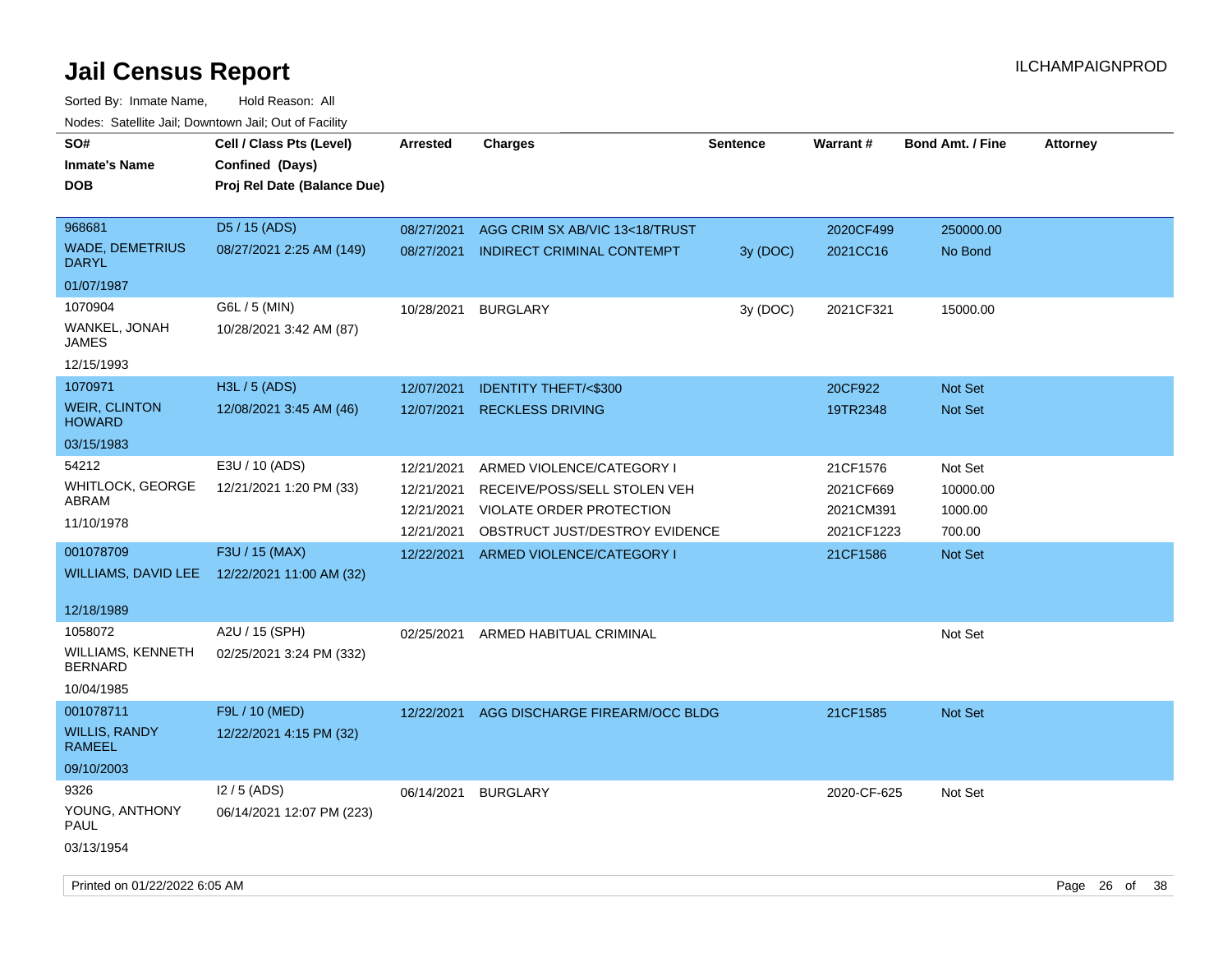Sorted By: Inmate Name, Hold Reason: All Nodes: Satellite Jail; Downtown Jail; Out of Facility

**Total Downtown Jail: 71 Males: 71 Females: 0 Unknown: 0**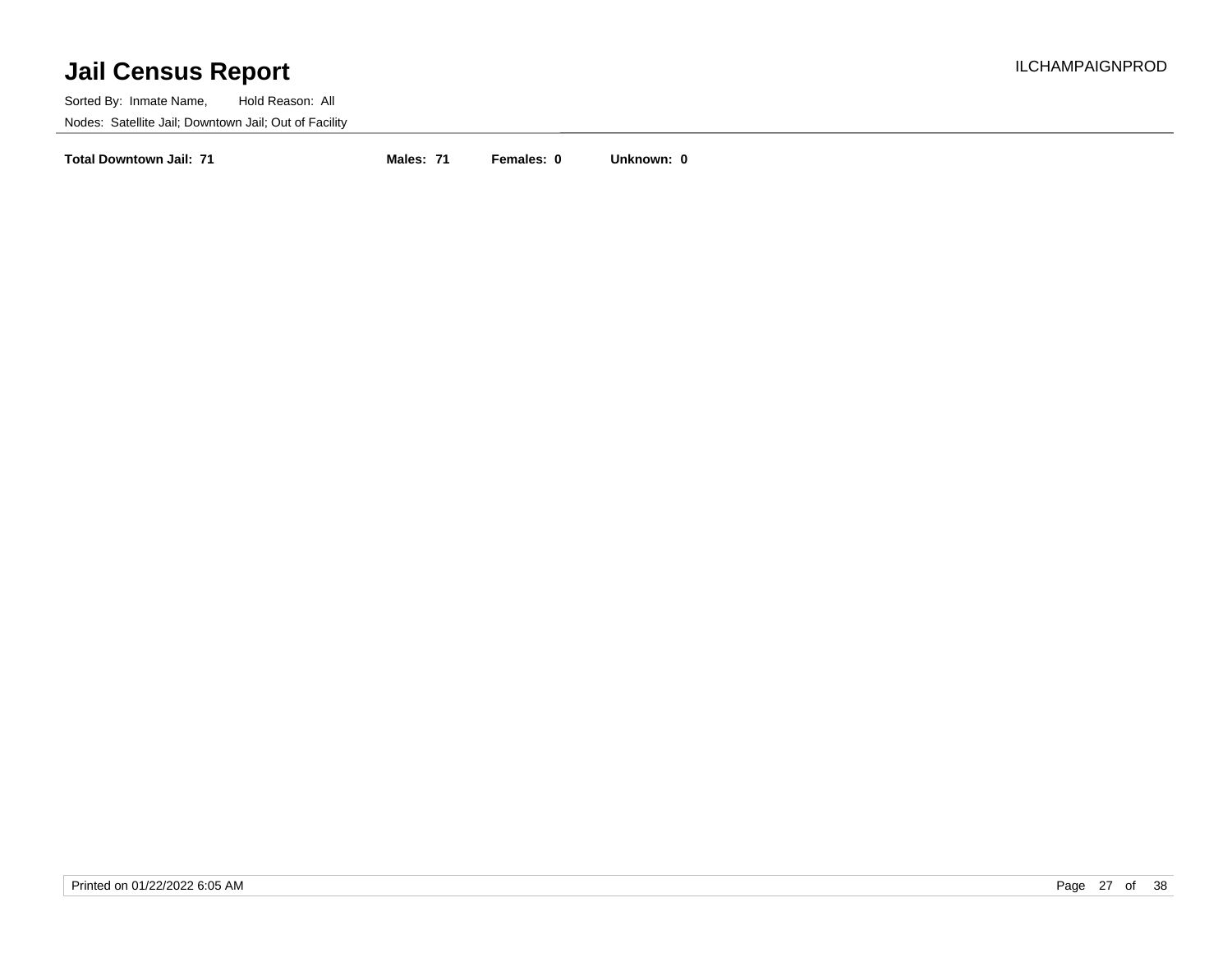Sorted By: Inmate Name, Hold Reason: All Nodes: Satellite Jail; Downtown Jail; Out of Facility

| <b>Out of Facility</b> |                             |                 |         |          |           |                         |                 |
|------------------------|-----------------------------|-----------------|---------|----------|-----------|-------------------------|-----------------|
| SO#                    | Cell / Class Pts (Level)    | <b>Arrested</b> | Charges | Sentence | Warrant # | <b>Bond Amt. / Fine</b> | <b>Attorney</b> |
| <b>Inmate's Name</b>   | Confined (Days)             |                 |         |          |           |                         |                 |
| <b>DOB</b>             | Proi Rel Date (Balance Due) |                 |         |          |           |                         |                 |

| 61095                                    | <b>KAN / 10 (ADS)</b>                     | 05/02/2021 | <b>HOME INVASION/CAUSE INJURY</b>   | 2021CF323 | 100000.00      |
|------------------------------------------|-------------------------------------------|------------|-------------------------------------|-----------|----------------|
| AMOS, DERRICK<br><b>JAMES</b>            | 05/02/2021 9:02 PM (266)                  |            |                                     |           |                |
| 06/12/1985                               |                                           |            |                                     |           |                |
| 19971                                    | <b>EHD</b>                                | 11/09/2021 | DRIVING RVK/SUSP DUI/SSS 4-9        | 2021CF968 | Not Set        |
| <b>LYNN</b>                              | BARNESKE, RAYMOND 11/09/2021 9:32 AM (75) |            |                                     |           |                |
| 08/17/1961                               | 5/6/2022 (0.00)                           |            |                                     |           |                |
| 516062                                   | <b>KAN / 15 (MAX)</b>                     | 02/22/2021 | <b>PHONE HARASSMENT/2+</b>          | 20CF194   | 5000.00        |
| BENNETT, JOHN<br><b>MICHAEL</b>          | 02/22/2021 10:47 AM (335)                 | 02/22/2021 | AGG DISCH FIR/VEH/PC OFF/FRMAN      | 21CF210   | No Bond        |
| 04/30/1986                               |                                           |            |                                     |           |                |
| 33993                                    | <b>KAN / 10 (MED)</b>                     | 06/14/2021 | AGGRAVATED DOMESTIC BATTERY         | 21CF688   | Not Set        |
| <b>BOOKER, STEPHON</b>                   | 06/14/2021 7:42 PM (223)                  | 06/14/2021 | POSSESSING A CONTROLLED SUBSTANC    | 21CF657   | Not Set        |
| <b>MONTELL</b>                           |                                           | 06/14/2021 | PAROLE REVOCATION                   | CH2103612 | No Bond        |
| 06/11/1971                               |                                           |            |                                     |           |                |
| 1074315                                  | <b>KAN / 15 (MAX)</b>                     | 07/27/2021 | AGG DISCHARGE FIREARM/VEH/SCH       | 21CF927   | <b>Not Set</b> |
| <b>BRIGGS, PATRICK</b><br><b>MONTAY</b>  | 08/03/2021 4:56 PM (173)                  |            |                                     |           |                |
| 08/05/2001                               |                                           |            |                                     |           |                |
| 001078065                                | KAN / 10 (ADS)                            | 06/17/2021 | AGG BATTERY/DISCHARGE FIREARM       | 21CF704   | 1000000.00     |
| <b>BROWN, CHARMAN</b><br><b>LAKEEF</b>   | 06/17/2021 12:32 PM (220)                 |            |                                     |           |                |
| 11/30/2002                               |                                           |            |                                     |           |                |
| 1038554                                  | <b>KAN / 15 (MAX)</b>                     | 08/18/2021 | ARMED HABITUAL CRIMINAL             | 21CF1162  | <b>Not Set</b> |
| <b>BROWN, CORRION</b><br><b>DEVONTAE</b> | 08/18/2021 5:40 PM (158)                  | 08/18/2021 | DELIVERY OF OR POSSESSION OF W/ INT | 21CF1009  | No Bond        |
| 04/19/1995                               |                                           |            |                                     |           |                |
|                                          |                                           |            |                                     |           |                |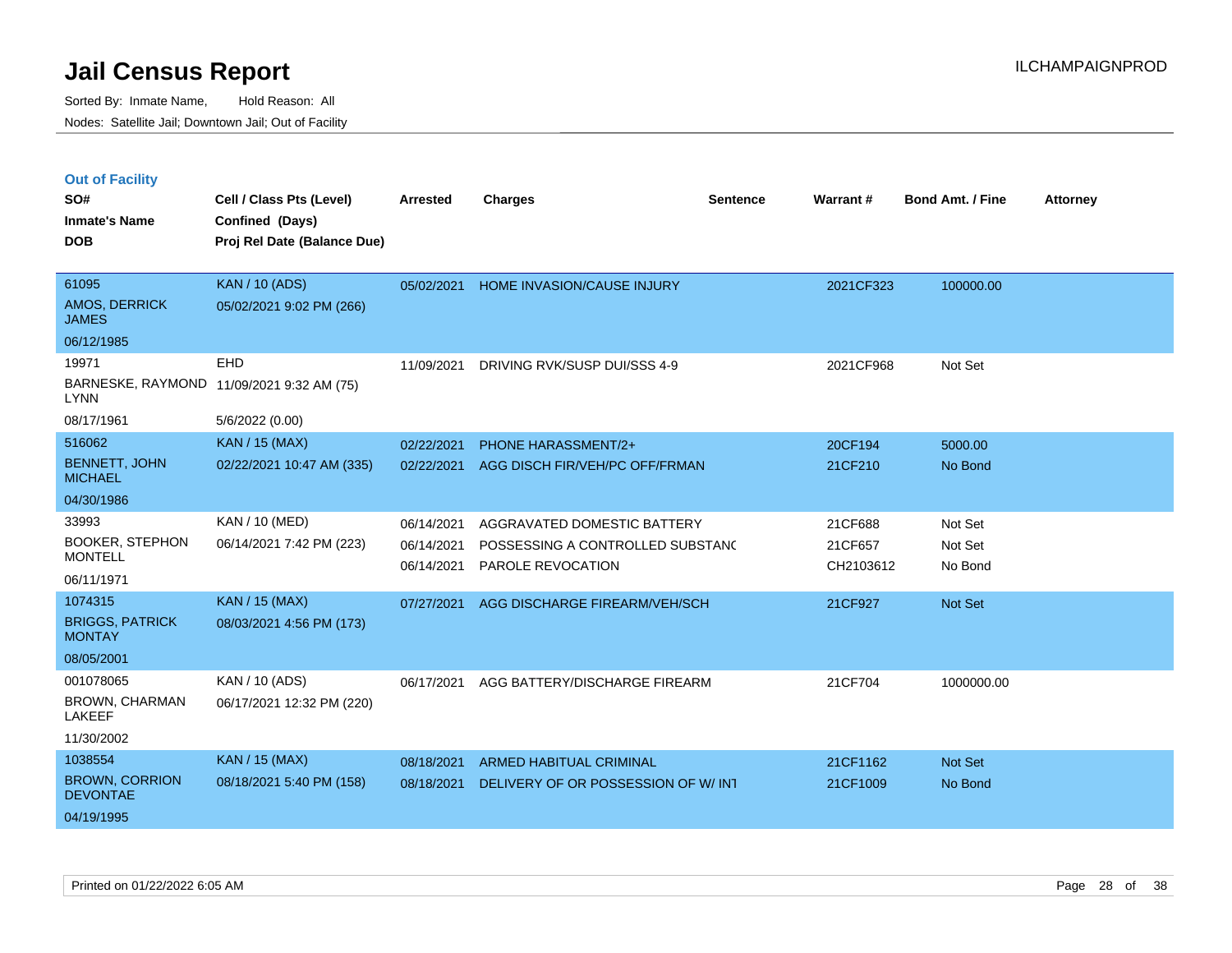| ivouss. Satellite Jali, Downtown Jali, Out of Facility |                                             |            |                                          |                 |            |                         |                 |
|--------------------------------------------------------|---------------------------------------------|------------|------------------------------------------|-----------------|------------|-------------------------|-----------------|
| SO#                                                    | Cell / Class Pts (Level)                    | Arrested   | <b>Charges</b>                           | <b>Sentence</b> | Warrant#   | <b>Bond Amt. / Fine</b> | <b>Attorney</b> |
| Inmate's Name                                          | Confined (Days)                             |            |                                          |                 |            |                         |                 |
| DOB                                                    | Proj Rel Date (Balance Due)                 |            |                                          |                 |            |                         |                 |
|                                                        |                                             |            |                                          |                 |            |                         |                 |
| 1038579                                                | <b>KAN / 15 (MAX)</b>                       | 08/18/2021 | FELON POSS/USE WEAPON/FIREARM            |                 | 21CF1010   | Not Set                 |                 |
| <b>BROWN, MARKEL</b><br>rikki                          | 08/18/2021 2:05 PM (158)                    |            |                                          |                 |            |                         |                 |
| 01/06/1995                                             |                                             |            |                                          |                 |            |                         |                 |
| 1003006                                                | KAN / 15 (MAX)                              | 08/19/2021 | FELON POSS/USE MACHINE GUN               |                 | 21CF1011   | No Bond                 |                 |
| <b>BROWN, ROCKEITH</b><br>JAVONTE                      | 08/19/2021 12:55 AM (157)                   |            |                                          |                 |            |                         |                 |
| 07/23/1991                                             |                                             |            |                                          |                 |            |                         |                 |
| 995894                                                 | <b>KAN / 10 (ADS)</b>                       | 12/28/2021 | FELON POSSESS WEAPON/2ND+                | 5y (DOC)        | 2020CF709  | No Bond                 |                 |
|                                                        | BUTLER, JAMES LYNN 12/28/2021 11:05 AM (26) |            |                                          |                 |            |                         |                 |
| 12/04/1991                                             |                                             |            |                                          |                 |            |                         |                 |
| 987334                                                 | DEW / 15 (MAX)                              |            | 03/10/2021 ATTEMPT (FIRST DEGREE MURDER) |                 | 19CF689    | Not Set                 |                 |
| CAIN, ISAIAH<br><b>DEPRIEST</b>                        | 03/10/2021 2:22 PM (319)                    |            |                                          |                 |            |                         |                 |
| 12/23/1990                                             |                                             |            |                                          |                 |            |                         |                 |
| 001078638                                              | <b>EHD</b>                                  | 12/15/2021 | DRIVING ON SUSPENDED LICENSE             |                 | 2021TR1120 | Not Set                 |                 |
| CAMPBELL, CARLA<br><b>GISSELLE</b>                     | 12/15/2021 11:03 AM (39)                    |            |                                          |                 |            |                         |                 |
| 08/12/1980                                             | 2/12/2022 (0.00)                            |            |                                          |                 |            |                         |                 |
| 992962                                                 | DEW / 15 (ADS)                              | 05/25/2021 | MURDER/INTENT TO KILL/INJURE             |                 | 2018CF1045 | 1000000.00              |                 |
| CAMPBELL, KEITH<br>KNAQEEB                             | 05/25/2021 1:19 PM (243)                    |            |                                          |                 |            |                         |                 |
| 07/22/1991                                             |                                             |            |                                          |                 |            |                         |                 |
| 001078576                                              | <b>KAN / 15 (MAX)</b>                       | 11/09/2021 | UNLAWFUL USE OF A WEAPON                 |                 | 21CF1383   | Not Set                 |                 |
| CARTER, DEMONDRE<br><b>DAVON</b>                       | 11/09/2021 6:01 PM (75)                     |            |                                          |                 |            |                         |                 |
| 05/27/2001                                             |                                             |            |                                          |                 |            |                         |                 |
| 1064992                                                | KAN / 15 (MAX)                              | 09/20/2021 | ARMED VIOLENCE/CATEGORY I                |                 | 21CF1137   | Not Set                 |                 |
| CARTER, KEJUAN<br>JAVONTE                              | 09/20/2021 11:42 PM (125)                   |            |                                          |                 |            |                         |                 |
| 06/27/1998                                             |                                             |            |                                          |                 |            |                         |                 |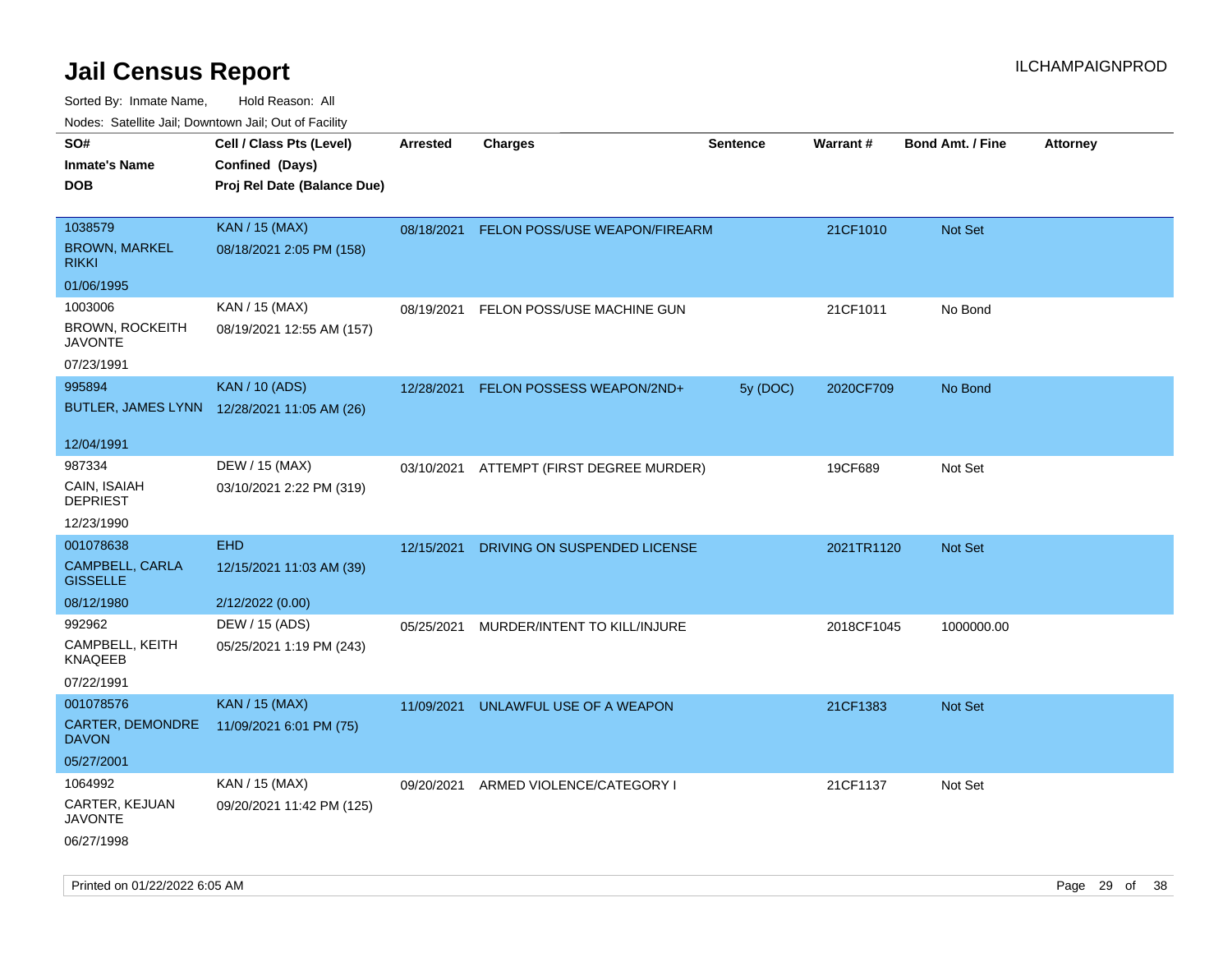| SO#<br><b>Inmate's Name</b><br><b>DOB</b> | Cell / Class Pts (Level)<br>Confined (Days)<br>Proj Rel Date (Balance Due) | <b>Arrested</b> | <b>Charges</b>                           | <b>Sentence</b> | <b>Warrant#</b> | <b>Bond Amt. / Fine</b> | <b>Attorney</b> |
|-------------------------------------------|----------------------------------------------------------------------------|-----------------|------------------------------------------|-----------------|-----------------|-------------------------|-----------------|
| 001078729                                 | <b>KAN / 15 (ADS)</b>                                                      |                 | 01/02/2022 MURDER/INTENT TO KILL/INJURE  |                 | 20CF396         | 1000000.00              |                 |
| <b>CARTER, TROY</b><br><b>DEMON</b>       | 01/02/2022 10:29 AM (21)                                                   |                 |                                          |                 |                 |                         |                 |
| 01/02/2004                                |                                                                            |                 |                                          |                 |                 |                         |                 |
| 001078461                                 | <b>KAN / 10 (MED)</b>                                                      | 10/07/2021      | AGG UNLAWFUL USE WEAPON/PERSON           |                 | 2021CF1209      | No Bond                 |                 |
| COLE, ERIC JOSE                           | 10/08/2021 12:25 AM (107)                                                  | 10/07/2021      | AGG DOMESTIC BATTERY/STRANGLE            |                 | 2021CF1208      | Not Set                 |                 |
| 01/24/2002                                |                                                                            | 10/08/2021      | HARASS WITNESS/FAMILY MBR/REP            |                 | 21CF1218        | Not Set                 |                 |
| 1048488                                   | <b>KAN / 10 (ADS)</b>                                                      | 12/30/2021      | ARMED VIOLENCE/CATEGORY I                |                 | 2022CF4         | Not Set                 |                 |
| COLSON, WAYNE<br><b>ARTHUR, Third</b>     | 12/30/2021 8:27 AM (24)                                                    |                 |                                          |                 |                 |                         |                 |
| 10/14/1995                                |                                                                            |                 |                                          |                 |                 |                         |                 |
| 57733                                     | KAN / 15 (SPH)                                                             | 02/25/2020      | <b>HOMICIDE</b>                          |                 | 2020-CF250      | 2000000.00              |                 |
| <b>CRAIG, ANTOINE</b><br><b>DARRELL</b>   | 02/25/2020 4:08 PM (698)                                                   | 02/25/2020      | FELON POSS/USE WEAPON/FIREARM            |                 | 19CF-1827       | 80000.00                |                 |
| 10/09/1982                                |                                                                            |                 |                                          |                 |                 |                         |                 |
| 001077939                                 | <b>KAN / 10 (MED)</b>                                                      | 05/10/2021      | FIREARM/FOID INVALID/NOT ELIG            |                 | 21CF526         | No Bond                 |                 |
| <b>CROSS, PATRICK</b><br><b>DONTRELLE</b> | 05/10/2021 7:31 PM (258)                                                   | 06/02/2021      | POSS STOLEN VEHICLE > \$25,000           |                 | 21CF612         | Not Set                 |                 |
| 11/07/2001                                |                                                                            |                 |                                          |                 |                 |                         |                 |
| 001077558                                 | <b>EHD</b>                                                                 | 01/04/2022      | DRIVING RVK/SUSP DUI/SSS 2ND             |                 | 2021CF301       | Not Set                 |                 |
| DAVIS, RICHARD LEE                        | 01/04/2022 9:17 AM (19)                                                    |                 |                                          |                 |                 |                         |                 |
| 08/20/1984                                | 2/2/2022 (0.00)                                                            |                 |                                          |                 |                 |                         |                 |
| 49972                                     | <b>KAN / 10 (ADS)</b>                                                      |                 | 01/03/2022 FELON POSS/USE WEAPON/FIREARM | 2y (DOC)        | 20CF1476        | No Bond                 |                 |
| DICKERSON,<br><b>RAYMOND COLLIER</b>      | 01/03/2022 11:10 AM (20)                                                   |                 |                                          |                 |                 |                         |                 |
| 08/16/1978                                |                                                                            |                 |                                          |                 |                 |                         |                 |
| 1061304                                   | KAN / 15 (MAX)                                                             | 10/11/2021      | ARMED HABITUAL CRIMINAL                  |                 | 21CF1226        | No Bond                 |                 |
| DORRIS, KEMION<br><b>DAETOCE</b>          | 10/11/2021 7:30 PM (104)                                                   | 10/11/2021      | ARMED HABITUAL CRIMINAL                  |                 | 21CF1227        | No Bond                 |                 |
| 11/19/1997                                |                                                                            | 10/11/2021      | HOME INVASION/FIREARM                    |                 | 21CF1228        | No Bond                 |                 |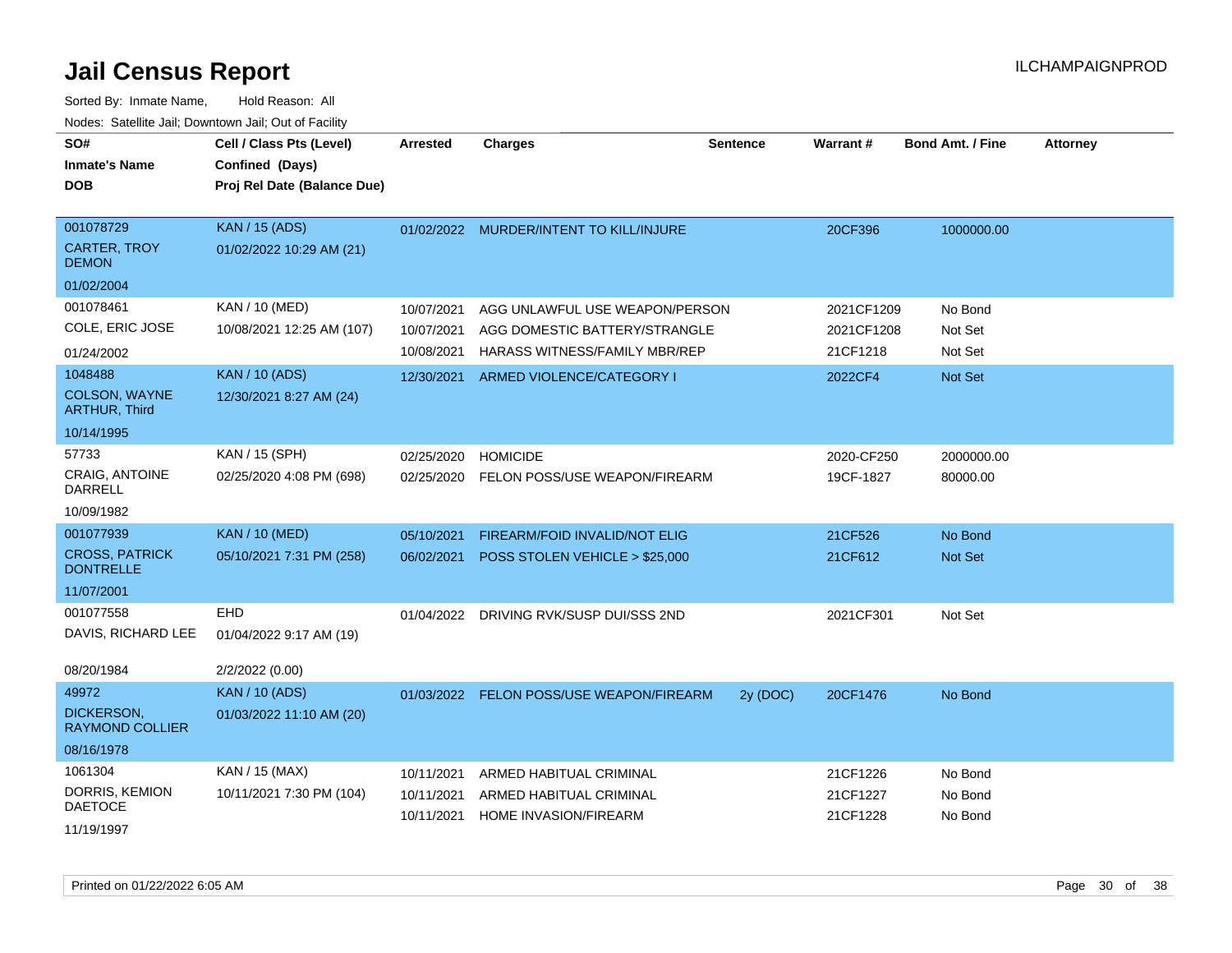Sorted By: Inmate Name, Hold Reason: All Nodes: Satellite Jail; Downtown Jail; Out of Facility

| SO#<br><b>Inmate's Name</b><br><b>DOB</b>    | Cell / Class Pts (Level)<br>Confined (Days)<br>Proj Rel Date (Balance Due) | <b>Arrested</b> | <b>Charges</b>                          | <b>Sentence</b> | <b>Warrant#</b> | <b>Bond Amt. / Fine</b> | <b>Attorney</b> |
|----------------------------------------------|----------------------------------------------------------------------------|-----------------|-----------------------------------------|-----------------|-----------------|-------------------------|-----------------|
| 1048528<br>FREEMAN, TAMISHA<br><b>NICOLE</b> | <b>EHD</b><br>01/11/2022 9:20 AM (12)                                      |                 | 01/11/2022 DRIVING RVK/SUSP DUI/SSS 3RD |                 | 2021CF828       | Not Set                 |                 |
| 04/24/1985                                   | 2/9/2022 (0.00)                                                            |                 |                                         |                 |                 |                         |                 |
| 001077363                                    | KAN / 25 (SPH)                                                             | 10/30/2020      | <b>HOME INVASION/FIREARM</b>            |                 | 20CF1202        | 500000.00               |                 |
| GARY, DAKOTA<br><b>TREVON</b>                | 10/30/2020 10:41 AM (450)                                                  |                 |                                         |                 |                 |                         |                 |
| 12/31/2001                                   |                                                                            |                 |                                         |                 |                 |                         |                 |
| 1013012                                      | <b>KAN / 15 (MAX)</b>                                                      | 07/08/2021      | ATTEMPT (FIRST DEGREE MURDER)           |                 | 2021CF790       | 1000000.00              |                 |
| GARY, XAVIER LAMAR                           | 07/08/2021 9:24 AM (199)                                                   | 07/08/2021      | FELON POSS/USE FIREARM PRIOR            |                 | 2020CF650       | 25000.00                |                 |
|                                              |                                                                            | 07/08/2021      | <b>FELON POSS/USE FIREARM PRIOR</b>     |                 | 21CF798         | <b>Not Set</b>          |                 |
| 12/14/1991<br>1065946                        |                                                                            |                 |                                         |                 |                 |                         |                 |
| GODBOLT, DESMOND                             | KAN / 10 (MED)                                                             | 09/04/2021      | AGG BATTERY/DISCHARGE FIREARM           |                 | 21CF1057        | 750000.00               |                 |
| <b>DEVONTAE</b>                              | 09/04/2021 1:17 AM (141)                                                   | 09/04/2021      | RESIST/OBSTRUCTING A PEACE OFFICEF      |                 | 21CM407         | Not Set                 |                 |
| 11/15/1997                                   |                                                                            |                 |                                         |                 |                 |                         |                 |
| 1070118                                      | <b>KAN / 15 (MAX)</b>                                                      | 08/31/2021      | AGGRAVATED DOMESTIC BATTERY             |                 | 21CF1049        | No Bond                 |                 |
| <b>GRAHAM, CORTEZ</b><br><b>LAMON</b>        | 08/31/2021 9:32 PM (145)                                                   | 09/02/2021      | PROBATION VIOLATION                     |                 | 21CF55          | Not Set                 |                 |
| 03/31/1976                                   |                                                                            |                 |                                         |                 |                 |                         |                 |
| 1000641                                      | KAN / 10 (MED)                                                             | 09/14/2021      | ARMED HABITUAL CRIMINAL                 |                 | 21CF1116        | No Bond                 |                 |
| <b>GRANT, CEDRIC</b><br><b>DYSHAWN</b>       | 09/14/2021 6:32 PM (131)                                                   |                 |                                         |                 |                 |                         |                 |
| 01/03/1991                                   |                                                                            |                 |                                         |                 |                 |                         |                 |
| 1076506                                      | <b>KAN / 15 (MAX)</b>                                                      | 09/17/2021      | AGG UUW/PERSON/CM THREAT VIOL           |                 | 21CF1131        | Not Set                 |                 |
|                                              | GRAY, JAMARH EMERE 09/17/2021 10:41 AM (128)                               | 09/20/2021      | <b>DOMESTIC BATTERY</b>                 |                 | 21CM430         | Not Set                 |                 |
| 06/21/2003                                   |                                                                            |                 |                                         |                 |                 |                         |                 |
| 986315                                       | <b>EHD</b>                                                                 | 01/04/2022      | DRIVING ON SUSPENDED LICENSE            |                 | 2020TR4725      | Not Set                 |                 |
| HARPER, DEMARKO<br><b>DEVAIL</b>             | 01/04/2022 10:13 AM (19)                                                   |                 |                                         |                 |                 |                         |                 |
| 09/04/1989                                   | 2/2/2022 (0.00)                                                            |                 |                                         |                 |                 |                         |                 |

Printed on 01/22/2022 6:05 AM **Page 31** of 38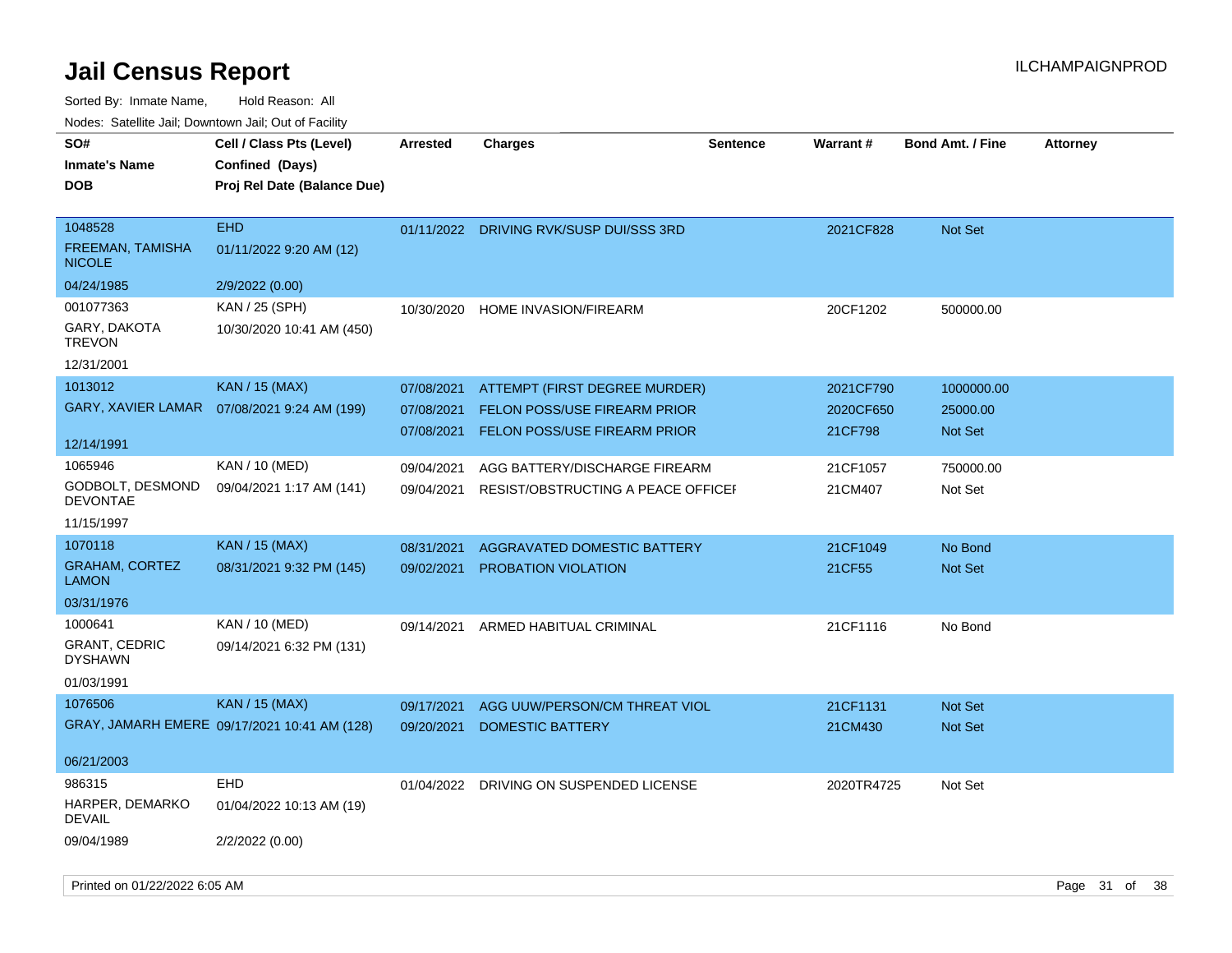| SO#<br><b>Inmate's Name</b><br><b>DOB</b>                | Cell / Class Pts (Level)<br>Confined (Days)<br>Proj Rel Date (Balance Due) | <b>Arrested</b>          | <b>Charges</b>                                                  | <b>Sentence</b>                     | <b>Warrant#</b>    | <b>Bond Amt. / Fine</b>      | <b>Attorney</b> |
|----------------------------------------------------------|----------------------------------------------------------------------------|--------------------------|-----------------------------------------------------------------|-------------------------------------|--------------------|------------------------------|-----------------|
| 001077887<br><b>HENRY, ROBERT</b><br><b>GORDON</b>       | <b>EHD</b><br>01/11/2022 11:02 AM (12)                                     | 01/11/2022               | AGG DUI/LIC SUSP OR REVOKED                                     |                                     | 2021CF466          | <b>Not Set</b>               |                 |
| 12/16/1952                                               | 2/7/2022 (0.00)                                                            |                          |                                                                 |                                     |                    |                              |                 |
| 1045186<br>HOLBROOK, JOHNNIE<br><b>MATHIS</b>            | KAN / 15 (MAX)<br>08/16/2021 11:07 AM (160)                                | 08/16/2021<br>08/16/2021 | ARMED VIOLENCE/CATEGORY I<br>FELON POSS/USE WEAPON/FIREARM      |                                     | 21CF934<br>19CF968 | 1000000.00<br>Not Set        |                 |
| 07/19/1996                                               |                                                                            | 08/16/2021<br>08/16/2021 | AGG FLEEING POLICE/21 MPH OVER<br>FELON POSS/USE WEAPON/FIREARM |                                     | 21CF988<br>21CF989 | Not Set<br>Not Set           |                 |
| 001078146<br>HUNT, TEIGAN<br><b>JAZAIREO</b>             | <b>DEW / 15 (MAX)</b><br>07/09/2021 12:41 PM (198)                         | 07/09/2021<br>07/09/2021 | AGG BATTERY/DISCHARGE FIREARM<br>ARMED ROBBERY/ARMED W/FIREARM  |                                     | 21CF795<br>21CF806 | 1000000.00<br><b>Not Set</b> |                 |
| 05/14/2003                                               |                                                                            |                          |                                                                 |                                     |                    |                              |                 |
| 989743                                                   | KAN / 15 (ADS)                                                             | 04/13/2021               | AGG DISCHARGE FIREARM/VEH/SCH                                   |                                     | 21CF400            | Not Set                      |                 |
| JACKSON, STEVE<br><b>ALLEN</b>                           | 04/13/2021 2:45 AM (285)                                                   | 04/13/2021               | AGGRAVATED DOMESTIC BATTERY                                     |                                     | 21CF399            | Not Set                      |                 |
| 06/04/1991                                               |                                                                            |                          |                                                                 |                                     |                    |                              |                 |
| 50495                                                    | <b>EHD</b>                                                                 | 08/10/2021               | DRIVING RVK/SUSP DUI/SSS 10-14                                  |                                     | 2020CF997          | <b>Not Set</b>               |                 |
| <b>JENKINS, ARNOLD</b><br><b>FARRIS</b>                  | 08/10/2021 9:08 AM (166)                                                   | 08/10/2021               | DRIVING RVK/SUSP DUI/SSS 10-14                                  |                                     | 2019CF1363         | <b>Not Set</b>               |                 |
| 04/19/1962                                               | 2/4/2022 (0.00)                                                            |                          |                                                                 |                                     |                    |                              |                 |
| 1076450<br>JONES, CARLOS<br><b>ANTONIO</b><br>11/18/2001 | DEW / 15 (MAX)<br>06/25/2020 2:13 PM (577)                                 | 06/25/2020<br>11/02/2020 | AGG DISCHARGE OF A FIREARM<br>HOME INVASION/FIREARM             | 6y/0m/0d (DOI 2020CF703<br>11y(DOC) | 20CF1204           | Not Set<br>No Bond           |                 |
| 001078401                                                | <b>KAN / 10 (ADS)</b>                                                      | 09/19/2021               | UNLAWFUL VEHICULAR INVASION                                     |                                     | 21CF1134           | Not Set                      |                 |
| <b>KNIGHT, ERIC</b>                                      | 09/19/2021 7:32 PM (126)                                                   | 09/19/2021               | HRSMT/THREATEN PERSON/KILL                                      |                                     | 2021CF561          | 50000.00                     |                 |
| 07/11/1991                                               |                                                                            | 09/21/2021               | <b>BURGLARY</b>                                                 |                                     | 21CF1139           | <b>Not Set</b>               |                 |
| 1002591                                                  | <b>EHD</b>                                                                 | 01/11/2022               | AGG DUI/LIC SUSP OR REVOKED                                     |                                     | 2020CF1399         | Not Set                      |                 |
| <b>KRAUS, MARY</b><br><b>KATHERINE</b>                   | 01/11/2022 11:54 AM (12)                                                   |                          |                                                                 |                                     |                    |                              |                 |
| 04/13/1959                                               | 2/22/2022 (0.00)                                                           |                          |                                                                 |                                     |                    |                              |                 |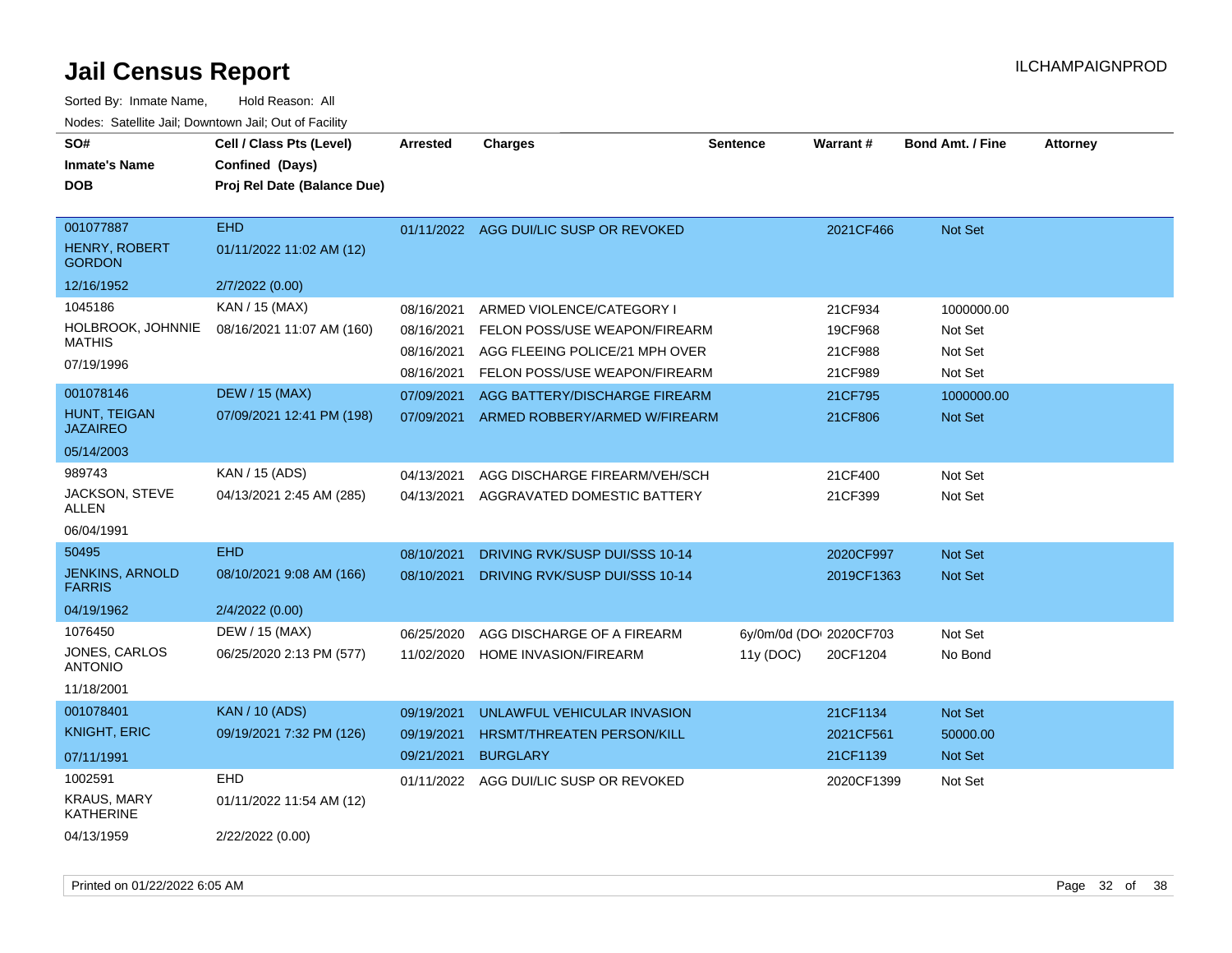| SO#<br><b>Inmate's Name</b><br><b>DOB</b>                | Cell / Class Pts (Level)<br>Confined (Days)<br>Proj Rel Date (Balance Due) | Arrested                               | <b>Charges</b>                                                                                        | <b>Sentence</b> | Warrant#                         | <b>Bond Amt. / Fine</b>          | <b>Attorney</b> |
|----------------------------------------------------------|----------------------------------------------------------------------------|----------------------------------------|-------------------------------------------------------------------------------------------------------|-----------------|----------------------------------|----------------------------------|-----------------|
| 1064445<br><b>LARUE, TERENCE</b><br><b>TRAMEL</b>        | <b>DEW / 15 (MAX)</b><br>04/23/2021 11:18 AM (275)                         | 04/23/2021<br>04/23/2021<br>04/23/2021 | <b>FELON POSS/USE FIREARM/PAROLE</b><br>AGG DISCHARGE FIREARM/OCC VEH<br>POSSESS 15<100 GRAMS COCAINE |                 | 21CF899<br>2021CF295<br>19CF1052 | Not Set<br>500000.00<br>10000.00 |                 |
| 12/23/1998                                               |                                                                            |                                        |                                                                                                       |                 |                                  |                                  |                 |
| 001078237<br>LAWS, TERON<br><b>RAMONTE</b><br>04/03/2001 | KAN / 15 (ADS)<br>08/03/2021 6:29 PM (173)                                 | 08/03/2021                             | AGG DISCHARGE FIREARM/OCC VEH                                                                         |                 | 21CF928                          | No Bond                          |                 |
| 001078470                                                | <b>KAN / 15 (MAX)</b>                                                      | 10/10/2021                             | MURDER/INTENT TO KILL/INJURE                                                                          |                 | 21CF1221                         | Not Set                          |                 |
| LEE, AMAHRION<br><b>JA'MERE</b>                          | 10/10/2021 1:23 PM (105)                                                   |                                        |                                                                                                       |                 |                                  |                                  |                 |
| 11/05/2002                                               |                                                                            |                                        |                                                                                                       |                 |                                  |                                  |                 |
| 56792                                                    | DEW / 10 (MED)                                                             | 02/02/2021                             | ARMED HABITUAL CRIMINAL                                                                               |                 | 2021CF141                        | 500000.00                        |                 |
| LILLARD, LAWRENCE<br><b>TYRONE</b>                       | 02/02/2021 2:11 PM (355)                                                   | 02/22/2021                             | DRIVING ON REVOKED LICENSE                                                                            |                 | 21TR426                          | 5000.00                          |                 |
| 10/20/1982                                               |                                                                            |                                        |                                                                                                       |                 |                                  |                                  |                 |
| 001078575<br><b>MCLAURIN, KEYON A</b>                    | <b>KAN / 10 (MED)</b><br>11/09/2021 12:41 PM (75)                          | 11/09/2021                             | <b>GUNRUNNING</b>                                                                                     |                 | 21CF1330                         | 750000.00                        |                 |
| 11/19/2002                                               |                                                                            |                                        |                                                                                                       |                 |                                  |                                  |                 |
| 1011046                                                  | KAN / 15 (ADS)                                                             | 04/10/2021                             | ATTEMPT (FIRST DEGREE MURDER)                                                                         |                 | 21CF392                          | Not Set                          |                 |
| MILES, DARRION<br><b>ANTONIO KEVONTA</b>                 | 04/11/2021 12:46 AM (287)                                                  |                                        |                                                                                                       |                 |                                  |                                  |                 |
| 03/18/1990                                               |                                                                            |                                        |                                                                                                       |                 |                                  |                                  |                 |
| 001077278                                                | <b>KAN / 15 (MAX)</b>                                                      | 10/06/2020                             | MURDER/INTENT TO KILL/INJURE                                                                          |                 | 2020CF146                        | 2000000.00                       |                 |
| MILLER, D'ANDRE                                          | 10/06/2020 12:49 PM (474)                                                  | 10/06/2020                             | AGG FLEEING POLICE/21 MPH OVER                                                                        |                 | 2019CF1171                       | 50000.00                         |                 |
| 09/08/1986                                               |                                                                            |                                        |                                                                                                       |                 |                                  |                                  |                 |
| 001078712                                                | KAN / 10 (MED)                                                             | 12/23/2021                             | AGG DISCH FIREARM/1ST AID PERS                                                                        |                 | 21CF1581                         | Not Set                          |                 |
| MONTGOMERY,<br>RASHARD MYKI                              | 12/23/2021 4:27 PM (31)                                                    |                                        |                                                                                                       |                 |                                  |                                  |                 |
| 11/05/2001                                               |                                                                            |                                        |                                                                                                       |                 |                                  |                                  |                 |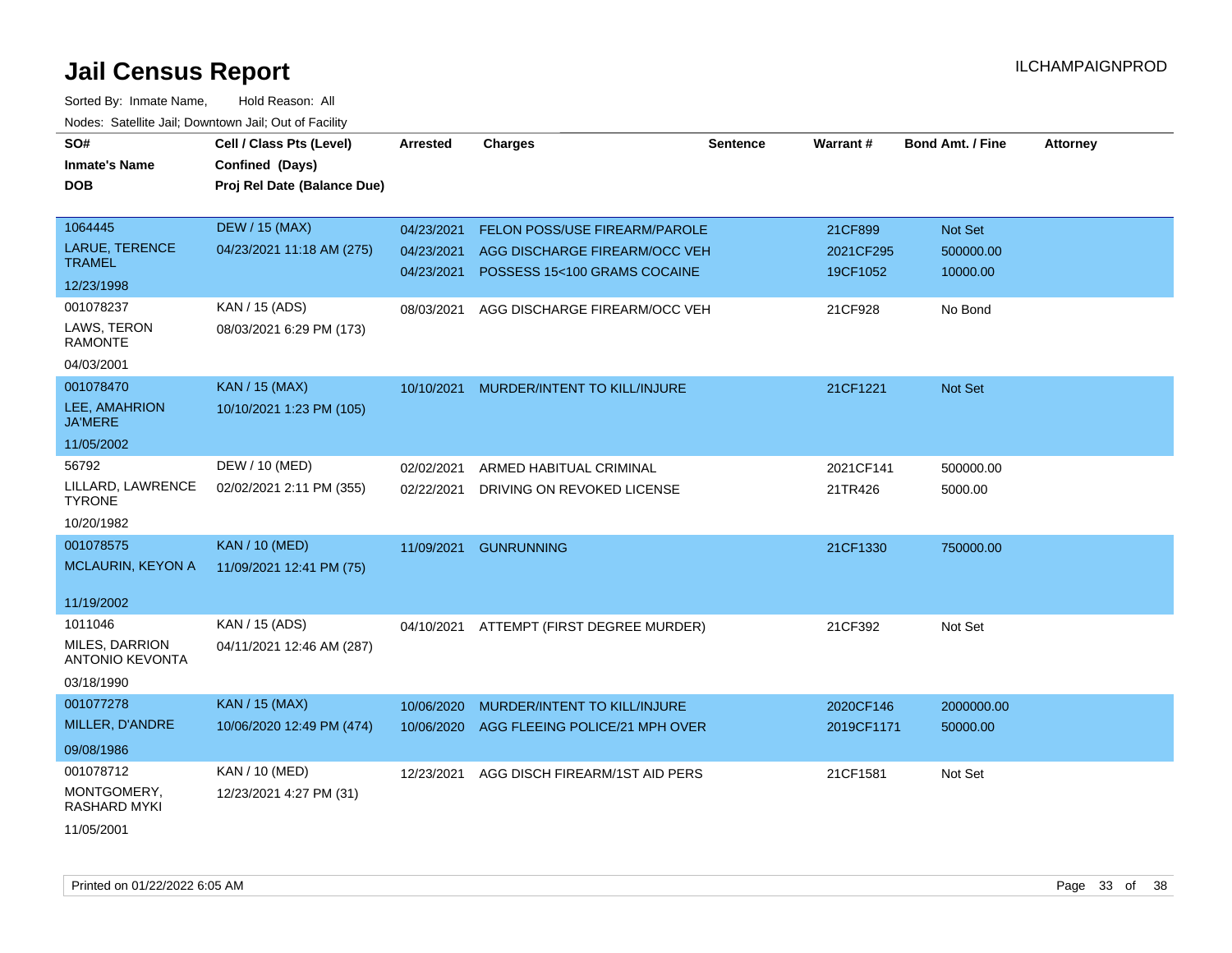| rougs. Calcing Jan, Downtown Jan, Out of Facility |                                               |                 |                                          |                 |             |                         |                 |
|---------------------------------------------------|-----------------------------------------------|-----------------|------------------------------------------|-----------------|-------------|-------------------------|-----------------|
| SO#                                               | Cell / Class Pts (Level)                      | <b>Arrested</b> | <b>Charges</b>                           | <b>Sentence</b> | Warrant#    | <b>Bond Amt. / Fine</b> | <b>Attorney</b> |
| <b>Inmate's Name</b>                              | Confined (Days)                               |                 |                                          |                 |             |                         |                 |
| <b>DOB</b>                                        | Proj Rel Date (Balance Due)                   |                 |                                          |                 |             |                         |                 |
|                                                   |                                               |                 |                                          |                 |             |                         |                 |
| 1026477                                           | <b>KAN / 15 (ADS)</b>                         | 09/21/2021      | AGG DISCHARGE FIREARM/OCC VEH            |                 | 21CF1138    | Not Set                 |                 |
| NEWBILL, DEVONTRE<br><b>LAMONT</b>                | 09/21/2021 2:27 AM (124)                      |                 | 09/22/2021 PROBATION VIOLATION           |                 | 20CF577     | Not Set                 |                 |
| 11/22/1993                                        |                                               |                 |                                          |                 |             |                         |                 |
| 1072907                                           | <b>KAN</b>                                    | 07/14/2021      | ATTEMPT (FIRST DEGREE MURDER)            |                 | 2021-CF-832 | 2000000.00              |                 |
| NIKOLAEV, YEVGENIY                                | 07/14/2021 10:10 PM (193)                     | 07/14/2021      | CRIMINAL DAMAGE <\$500/SCHOOL            |                 | 2021CF840   | 5000.00                 |                 |
|                                                   |                                               |                 |                                          |                 |             |                         |                 |
| 10/06/1983                                        |                                               |                 |                                          |                 |             |                         |                 |
| 001078558                                         | <b>DEW / 10 (MED)</b>                         | 11/03/2021      | UNLAWFUL USE OF A WEAPON                 |                 | 21CF1352    | Not Set                 |                 |
| PARRISH, DOMINIC<br>WALTER                        | 11/03/2021 1:25 PM (81)                       |                 |                                          |                 |             |                         |                 |
| 08/23/2001                                        |                                               |                 |                                          |                 |             |                         |                 |
| 001078063                                         | KAN / 15 (MAX)                                | 06/15/2021      | AGG CRIM SEX ASSAULT/WEAPON              |                 | 2021CF678   | 1000000.00              |                 |
|                                                   | PERRY, ROBERT Junior 06/15/2021 4:37 PM (222) | 06/15/2021      | <b>ROBBERY</b>                           |                 | 2021CF159   | 25000.00                |                 |
|                                                   |                                               |                 |                                          |                 |             |                         |                 |
| 12/21/1990                                        |                                               |                 |                                          |                 |             |                         |                 |
| 37559                                             | <b>EHD</b>                                    |                 | 01/12/2022 DRIVING ON REVOKED LICENSE    |                 | 2021TR2685  | Not Set                 |                 |
| PICKENS, DAVID<br><b>EUGENE</b>                   | 01/12/2022 10:16 AM (11)                      |                 |                                          |                 |             |                         |                 |
| 02/01/1973                                        | 3/12/2022 (0.00)                              |                 |                                          |                 |             |                         |                 |
| 001077591                                         | <b>KAN / 5 (ADS)</b>                          |                 | 01/06/2022 FIREARM/FOID INVALID/NOT ELIG | 42m (DOC)       | 2021CF782   | No Bond                 |                 |
| PYE, TRESHAUN<br>CORTEZ                           | 01/06/2022 10:30 AM (17)                      |                 |                                          |                 |             |                         |                 |
| 05/01/2001                                        |                                               |                 |                                          |                 |             |                         |                 |
| 001077614                                         | <b>KAN / 15 (MAX)</b>                         |                 | 01/17/2021 ATTEMPT (FIRST DEGREE MURDER) |                 | 21CF66      | Not Set                 |                 |
| <b>DEVON</b>                                      | ROBINSON, DONTRELL 01/17/2021 3:08 PM (371)   |                 |                                          |                 |             |                         |                 |
| 09/22/2002                                        |                                               |                 |                                          |                 |             |                         |                 |
| 1061216                                           | KAN / 10 (MED)                                | 06/22/2021      | HOME INVASION/FIREARM                    |                 | 21CF727     | Not Set                 |                 |
| RUNGE, ANDRE<br><b>MARSEAN</b>                    | 06/22/2021 4:42 PM (215)                      |                 |                                          |                 |             |                         |                 |
| 12/05/1997                                        |                                               |                 |                                          |                 |             |                         |                 |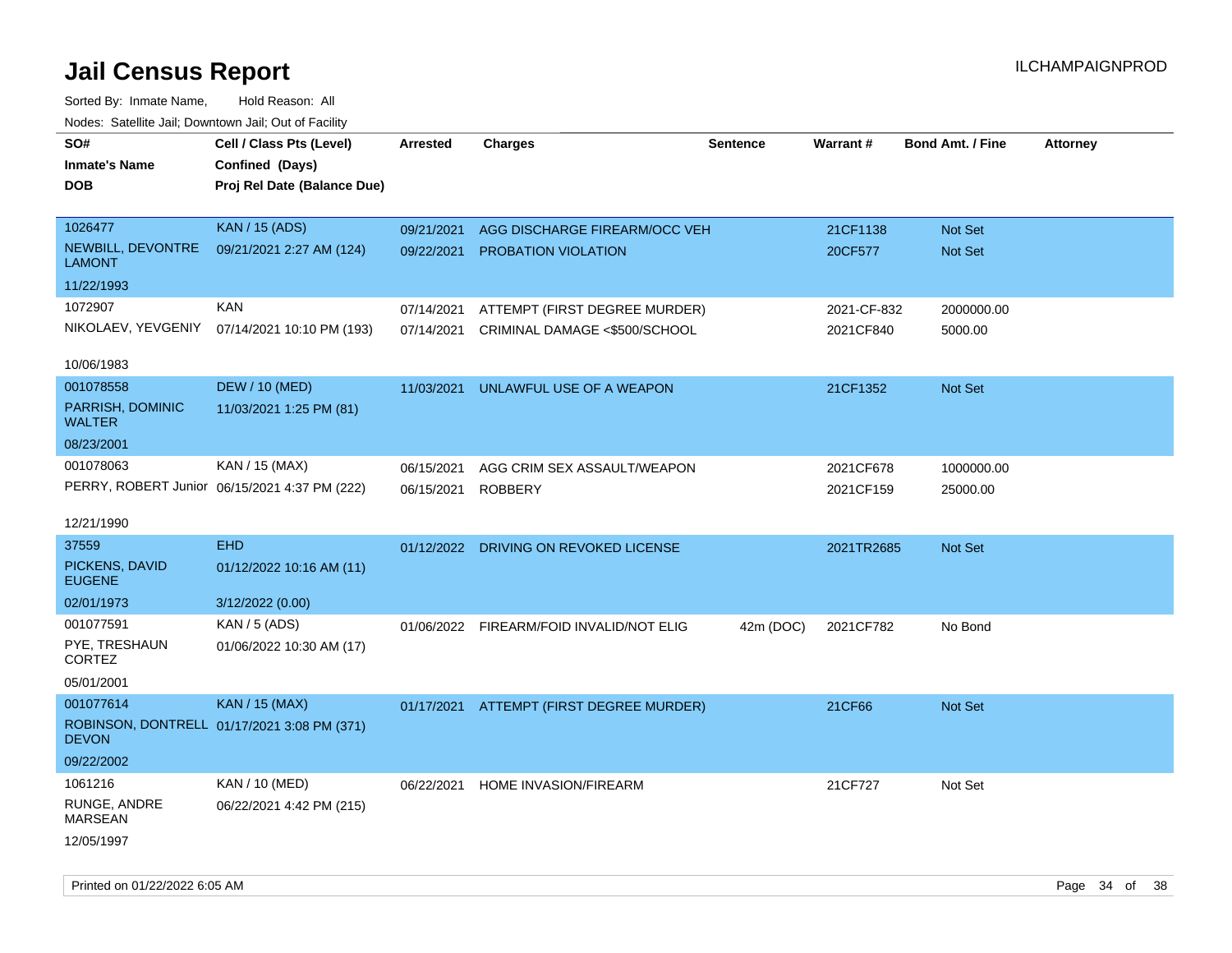| SO#                                    | Cell / Class Pts (Level)                      | <b>Arrested</b> | <b>Charges</b>                            | <b>Sentence</b> | <b>Warrant#</b> | <b>Bond Amt. / Fine</b> | <b>Attorney</b> |
|----------------------------------------|-----------------------------------------------|-----------------|-------------------------------------------|-----------------|-----------------|-------------------------|-----------------|
| <b>Inmate's Name</b>                   | Confined (Days)                               |                 |                                           |                 |                 |                         |                 |
| <b>DOB</b>                             | Proj Rel Date (Balance Due)                   |                 |                                           |                 |                 |                         |                 |
|                                        |                                               |                 |                                           |                 |                 |                         |                 |
| 650295                                 | <b>PIA / 50 (MAX)</b>                         | 04/22/2020      | <b>CRIMINAL SEXUAL ASSAULT</b>            |                 | 2020-CF407      | 750000.00               |                 |
| SANDAGE, JERALD                        | 04/22/2020 6:30 AM (641)                      | 04/22/2020      | <b>CRIMINAL SEXUAL ASSAULT</b>            |                 | 2020-CF408      | 750000.00               |                 |
| <b>EUGENE</b>                          |                                               | 04/22/2020      | <b>CRIMINAL SEXUAL ABUSE</b>              |                 | 2020-CF409      | 750000.00               |                 |
| 06/07/1971                             |                                               | 04/22/2020      | <b>CRIMINAL SEXUAL ASSAULT</b>            |                 | 2020-CF410      | 750000.00               |                 |
|                                        |                                               | 04/22/2020      | <b>OFFICIAL MISCONDUCT</b>                |                 | 2019-CF1811     | 25000.00                |                 |
| 1062194                                | DEW / 15 (MAX)                                | 02/27/2020      | MURDER/OTHER FORCIBLE FELONY              |                 | 20CF-247        | 1000000.00              |                 |
| SIMMONS, MICHAEL<br><b>JAMAL</b>       | 02/27/2020 1:11 PM (696)                      | 09/23/2020      | AGG BATTERY/DISCHARGE FIREARM             |                 | 20CF1061        | Not Set                 |                 |
| 11/03/1997                             |                                               |                 |                                           |                 |                 |                         |                 |
| 001078115                              | <b>KAN / 15 (MAX)</b>                         | 07/01/2021      | ARMED VIOLENCE/CATEGORY I                 |                 | 21CF772         | Not Set                 |                 |
| <b>SMITH, JAMES</b><br>NASHAUN, Junior | 07/01/2021 2:44 PM (206)                      | 07/30/2021      | DRIVING ON SUSPENDED LICENSE              |                 | 21TR5804        | 1500.00                 |                 |
| 09/18/2000                             |                                               |                 |                                           |                 |                 |                         |                 |
| 001077868                              | KAN / 15 (MAX)                                | 04/21/2021      | ARMED ROBBERY/ARMED W/FIREARM             |                 | 21CF445         | Not Set                 |                 |
| SPEARMENT,<br><b>KENTRELL</b>          | 04/21/2021 9:48 PM (277)                      | 08/19/2021      | FLEEING/ATTEMPT ELUDE OFFICER             |                 | 2021TR1053      | 1000.00                 |                 |
| 01/21/2002                             |                                               |                 |                                           |                 |                 |                         |                 |
| 11979                                  | <b>EHD</b>                                    |                 | 01/11/2022 AGG FLEEING POLICE/21 MPH OVER |                 | 2021CF629       | Not Set                 |                 |
| <b>STARK, JACK LYNN</b>                | 01/11/2022 10:13 AM (12)                      |                 |                                           |                 |                 |                         |                 |
| 12/31/1955                             | 4/9/2022 (0.00)                               |                 |                                           |                 |                 |                         |                 |
| 001077854                              | <b>EHD</b>                                    | 09/15/2021      | DRIVING RVK/SUSP DUI/SSS 4-9              |                 | 2021CF306       | Not Set                 |                 |
| STUKINS, DANNY RAY                     | 09/15/2021 10:17 AM (130)                     |                 |                                           |                 |                 |                         |                 |
| 07/05/1985                             | 3/13/2022 (0.00)                              |                 |                                           |                 |                 |                         |                 |
| 1046632                                | <b>KAN / 15 (MAX)</b>                         | 09/14/2021      | ARMED VIOLENCE/CATEGORY II                |                 | 21CF912         | 750000.00               |                 |
|                                        | TATE, JAVON MARQUIS 09/14/2021 12:10 PM (131) |                 |                                           |                 |                 |                         |                 |
| 08/10/1996                             |                                               |                 |                                           |                 |                 |                         |                 |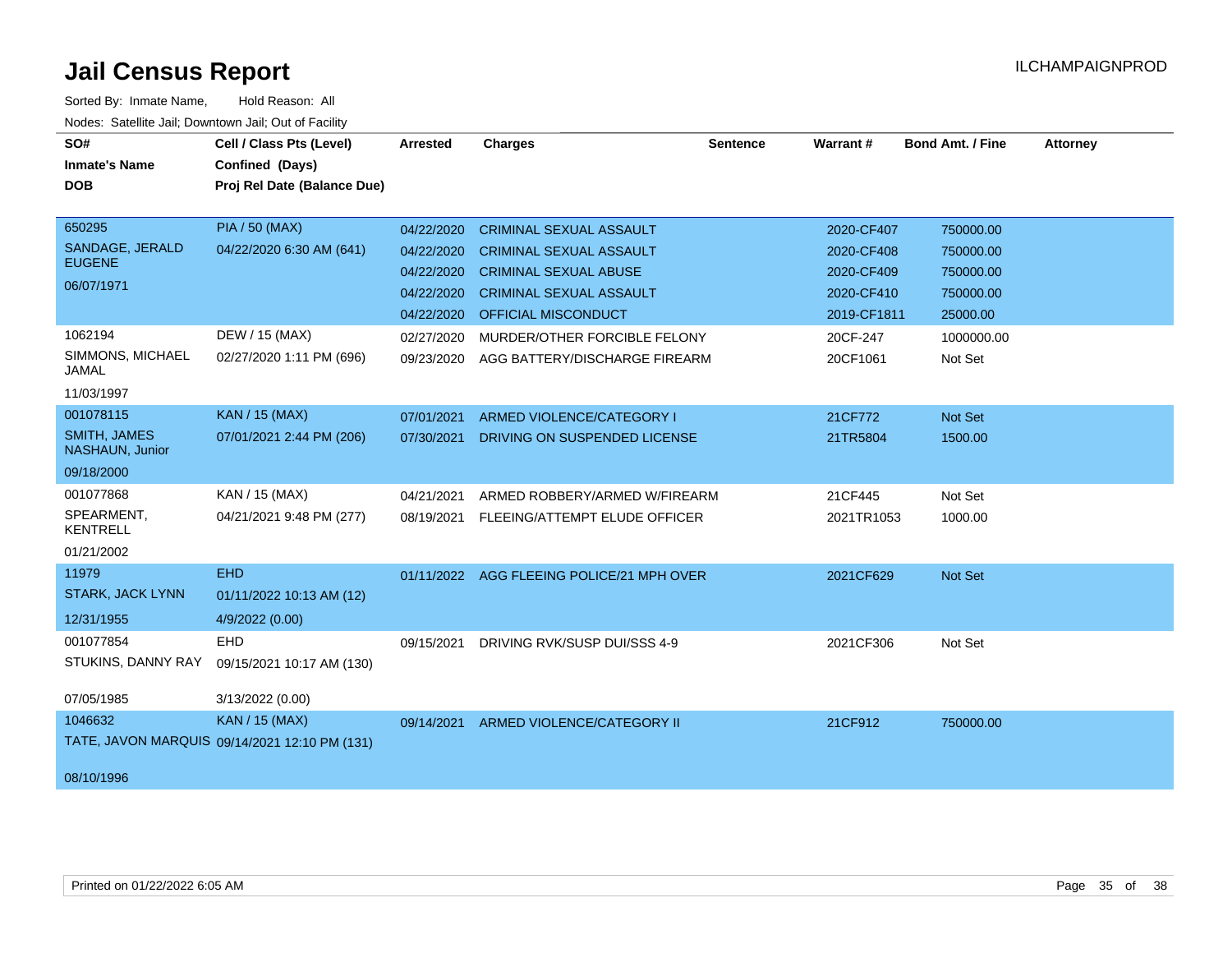| roaco. Calcinio dan, Downtown dan, Oal or Fability |                                                                            |                 |                                       |                 |                        |                         |                 |
|----------------------------------------------------|----------------------------------------------------------------------------|-----------------|---------------------------------------|-----------------|------------------------|-------------------------|-----------------|
| SO#<br>Inmate's Name<br><b>DOB</b>                 | Cell / Class Pts (Level)<br>Confined (Days)<br>Proj Rel Date (Balance Due) | <b>Arrested</b> | <b>Charges</b>                        | <b>Sentence</b> | Warrant#               | <b>Bond Amt. / Fine</b> | <b>Attorney</b> |
| 962484                                             | <b>KAN / 10 (ADS)</b>                                                      | 12/29/2021      | AGGRAVATED DOMESTIC BATTERY           |                 | 21CF1608               | <b>Not Set</b>          |                 |
| TAYLOR, VINCENT<br><b>REGINALD</b>                 | 12/29/2021 7:23 AM (25)                                                    |                 |                                       |                 |                        |                         |                 |
| 11/03/1988                                         |                                                                            |                 |                                       |                 |                        |                         |                 |
| 1033031                                            | KAN / 15 (MAX)                                                             | 08/19/2020      | *AGG BATTERY W/FIREARM/PERSON         |                 | 2020-CF923             | 500000.00               |                 |
| TOMS, ANDREW<br>CHUCKY                             | 08/19/2020 5:59 PM (522)                                                   |                 |                                       |                 |                        |                         |                 |
| 09/28/1978                                         |                                                                            |                 |                                       |                 |                        |                         |                 |
| 27007                                              | <b>KAN / 15 (MAX)</b>                                                      | 09/19/2021      | DOMESTIC BATTERY/OTHER PRIOR          |                 | 2y/0m/0d (DOI 21CF1133 | No Bond                 |                 |
| <b>TUELL, ROBERT</b><br><b>STEPHEN</b>             | 09/19/2021 9:51 AM (126)                                                   |                 |                                       |                 |                        |                         |                 |
| 09/25/1967                                         |                                                                            |                 |                                       |                 |                        |                         |                 |
| 001078263                                          | KAN / 10 (ADS)                                                             | 08/11/2021      | AGG FLEEING POLICE/21 MPH OVER        | 15m (DOC)       |                        | 200000.00               |                 |
| TURK, BRANDON<br>LARSHAWN                          | 08/11/2021 6:23 PM (165)                                                   |                 |                                       |                 |                        |                         |                 |
| 10/18/1995                                         |                                                                            |                 |                                       |                 |                        |                         |                 |
| 001078386                                          | <b>KAN / 10 (MED)</b>                                                      | 09/14/2021      | POSSESSION OF STOLEN FIREARM          |                 | 2021CF1099             | 250000.00               |                 |
| <b>TURNER, AMARIO</b>                              | 09/14/2021 11:42 PM (131)                                                  |                 |                                       |                 |                        |                         |                 |
| 09/23/2002                                         |                                                                            |                 |                                       |                 |                        |                         |                 |
| 1011886                                            | EHD                                                                        |                 | 01/12/2022 AGG FLEEING/2+ CON DEVICES |                 | 2021CF378              | Not Set                 |                 |
| TURNER, SHAWNTAY<br>EUGENE                         | 01/12/2022 9:25 AM (11)                                                    |                 |                                       |                 |                        |                         |                 |
| 01/09/1992                                         | 3/11/2022 (0.00)                                                           |                 |                                       |                 |                        |                         |                 |
| 1040925                                            | <b>KAN / 10 (MED)</b>                                                      | 10/05/2021      | AGG BATTERY/DISCHARGE FIREARM         |                 | 2021CF1105             | 1000000.00              |                 |
| WEATHERALL.<br>JOHNNY EARL JAMES                   | 10/05/2021 4:17 PM (110)                                                   |                 |                                       |                 |                        |                         |                 |
| 04/29/1994                                         |                                                                            |                 |                                       |                 |                        |                         |                 |
| 1062558                                            | DEW / 10 (MED)                                                             | 10/02/2021      | FELON POSS/USE WEAPON/FIREARM         |                 | 21CF1185               | Not Set                 |                 |
| WELLS, JIAMANTE<br>AMORE                           | 10/02/2021 8:29 PM (113)                                                   |                 |                                       |                 |                        |                         |                 |
| 09/02/1995                                         |                                                                            |                 |                                       |                 |                        |                         |                 |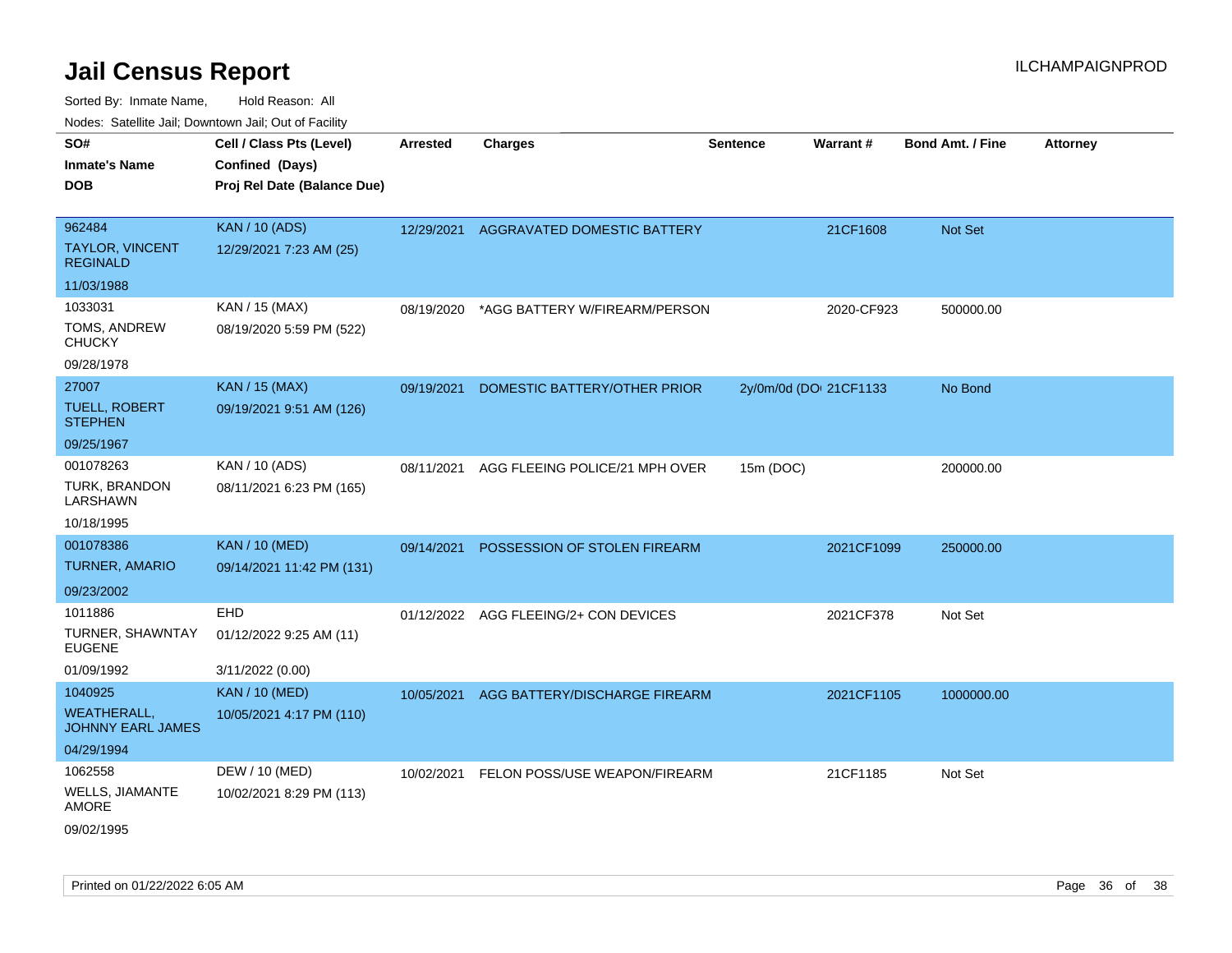| SO#<br><b>Inmate's Name</b><br><b>DOB</b>                           | Cell / Class Pts (Level)<br>Confined (Days)<br>Proj Rel Date (Balance Due) | <b>Arrested</b>                                                    | <b>Charges</b>                                                                                                                                              | <b>Sentence</b> | <b>Warrant#</b>                                                               | <b>Bond Amt. / Fine</b>                                                    | <b>Attorney</b> |  |
|---------------------------------------------------------------------|----------------------------------------------------------------------------|--------------------------------------------------------------------|-------------------------------------------------------------------------------------------------------------------------------------------------------------|-----------------|-------------------------------------------------------------------------------|----------------------------------------------------------------------------|-----------------|--|
| 1002033<br><b>WEST, ANTONIO</b><br><b>DEONTA</b>                    | <b>KAN / 15 (MAX)</b><br>09/08/2021 11:01 PM (137)                         | 09/08/2021<br>09/08/2021<br>09/08/2021<br>09/08/2021<br>09/08/2021 | DRIVING ON SUSPENDED LICENSE<br>ARMED ROBBERY/ARMED W/FIREARM<br>AGG UNLAWFUL USE OF WEAPON/VEH<br>OBSTRCT JUSTICE/LEAVE STATE<br>ARMED VIOLENCE/CATEGORY I |                 | 2019-TR-11944<br>2020-CF-1406<br>2021-CF-AWOW<br>2021-CF-AWOW<br>2021-CF-AWOW | 5000.00<br>500000.00<br><b>Not Set</b><br><b>Not Set</b><br><b>Not Set</b> |                 |  |
| 04/15/1992                                                          |                                                                            |                                                                    |                                                                                                                                                             |                 |                                                                               |                                                                            |                 |  |
| 1022068<br><b>WILKINS, MICHAEL</b><br>CARL<br>07/10/1992            | KAN / 15 (ADS)<br>10/10/2021 5:07 AM (105)                                 | 10/10/2021                                                         | FELON POSS/USE WEAPON/FIREARM                                                                                                                               |                 | 21CF1212                                                                      | Not Set                                                                    |                 |  |
| 001077508<br><b>WILLIAMS, CALVIN</b>                                | <b>DEW / 15 (ADS)</b><br>12/10/2020 8:55 PM (409)                          | 12/10/2020                                                         | MURDER/STRONG PROB KILL/INJURE                                                                                                                              | 55y (DOC)       | 2020CF1293                                                                    | No Bond                                                                    |                 |  |
| <b>TIMOTHY</b>                                                      |                                                                            |                                                                    |                                                                                                                                                             |                 |                                                                               |                                                                            |                 |  |
| 10/23/2002                                                          |                                                                            |                                                                    |                                                                                                                                                             |                 |                                                                               |                                                                            |                 |  |
| 539662<br>WILLIAMS, JAVONTAE<br><b>DEMAR</b><br>07/28/1991          | KAN / 10 (MED)<br>08/14/2021 1:28 AM (162)                                 | 08/14/2021<br>08/14/2021<br>08/14/2021<br>08/14/2021               | <b>AGGRAVATED BATTERY</b><br>AGGRAVATED DOMESTIC BATTERY<br>DOM BTRY/CONTACT/1-2 PRECONV<br><b>CITY OV ARREST</b>                                           |                 | 21CF979<br>2020CF1098<br>2021CF770<br>2017OV893                               | No Bond<br>25000.00<br>250000.00<br>1000.00                                |                 |  |
| 1037579<br><b>WILLIAMS, STEVEN</b><br>PATRICK, Second<br>11/25/1994 | <b>KAN / 10 (MED)</b><br>08/17/2021 8:16 PM (159)                          | 08/17/2021                                                         | <b>FELON POSS/USE WEAPON/FIREARM</b>                                                                                                                        |                 | 2019CF73                                                                      | No Bond                                                                    |                 |  |
| 545746<br><b>WOODS, MICHAEL</b><br><b>LACKENDRICK</b><br>10/06/1996 | KAN / 15 (ADS)<br>08/07/2021 8:40 AM (169)                                 | 08/07/2021<br>08/07/2021                                           | FELON POSS/USE WEAPON/FIREARM<br><b>BURGLARY</b><br>08/07/2021 WARRANT OUT OF COUNTY                                                                        |                 | 21CF949<br>2020CF597<br>2020TR9119                                            | Not Set<br>50000.00<br>5000.00                                             |                 |  |
| 001078539<br><b>WRIGHT, AMARION</b><br><b>MALIK</b><br>10/31/2002   | <b>KAN / 15 (MAX)</b><br>10/27/2021 7:31 AM (88)                           | 10/27/2021                                                         | AGG DISCHARGE FIREARM                                                                                                                                       |                 | 21CF1296                                                                      | 750000.00                                                                  |                 |  |
| <b>Total Out of Facility: 77</b>                                    |                                                                            | Males: 74                                                          | Females: 3<br>Unknown: 0                                                                                                                                    |                 |                                                                               |                                                                            |                 |  |
| Printed on 01/22/2022 6:05 AM                                       |                                                                            |                                                                    |                                                                                                                                                             |                 |                                                                               |                                                                            | Page 37 of 38   |  |